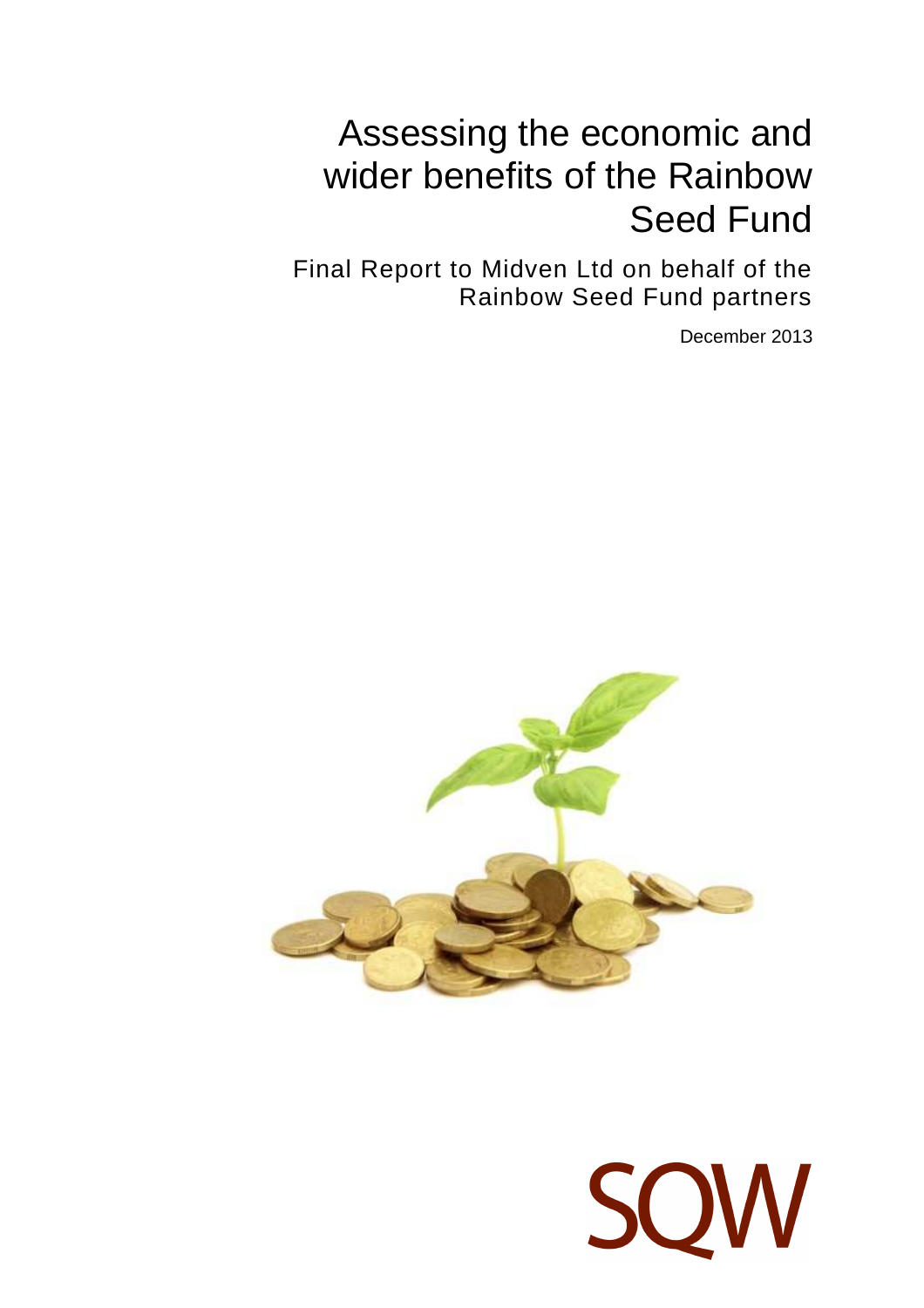## **Contents**

| Contact:     | Robert Willis | Tel: I |            | 020 7391 4100 $\cdot$ email $\cdot$ rwillis @sqw.co.uk |
|--------------|---------------|--------|------------|--------------------------------------------------------|
|              |               |        |            |                                                        |
| Approved by: | Jonathan Cook | Date:  | 09/12/2013 |                                                        |
|              | Director      |        |            |                                                        |

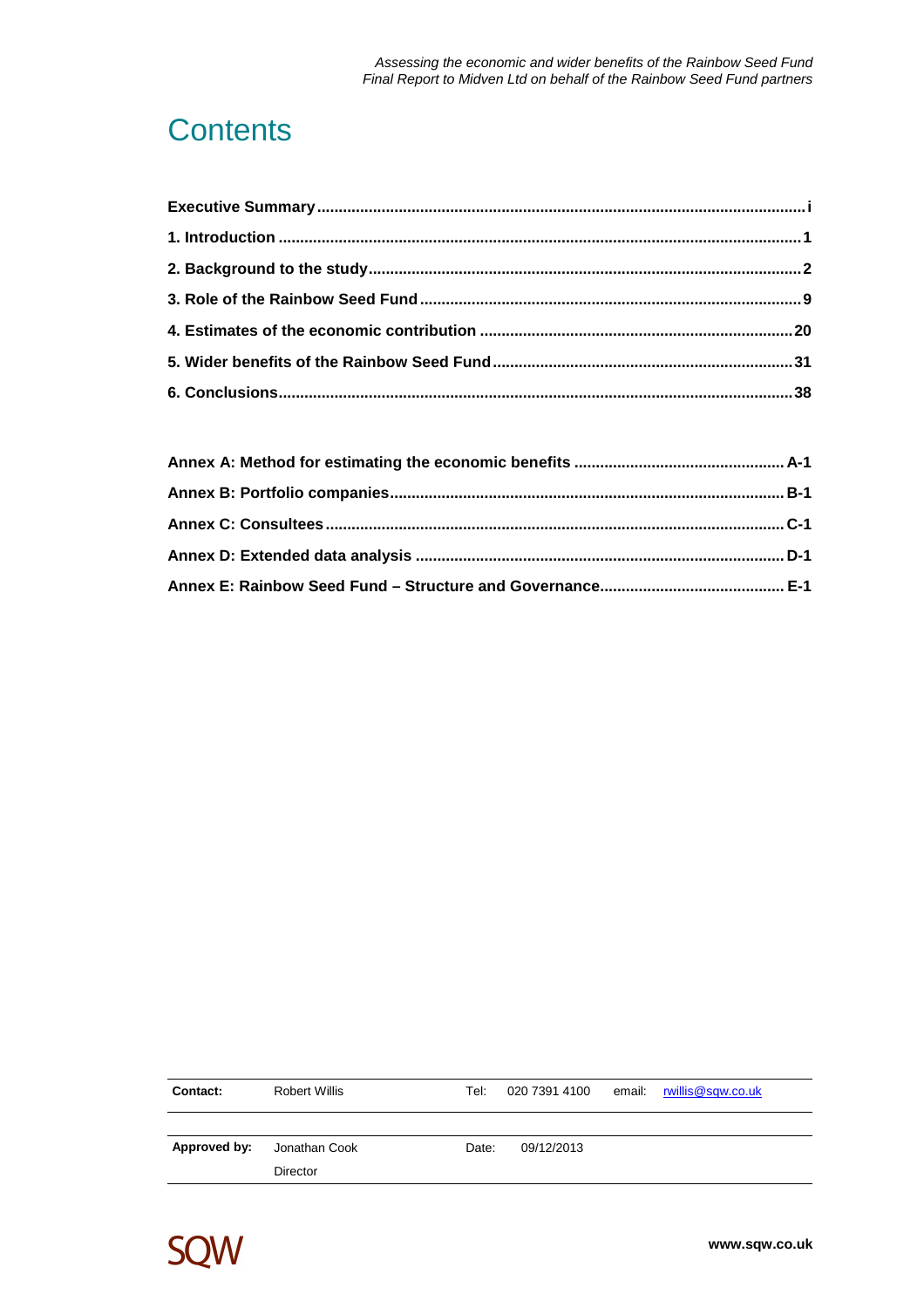## Executive Summary

- 1. SQW Ltd (SQW) was commissioned by Midven Ltd on behalf of the Rainbow Seed Fund (RSF) partners to conduct a study on the economic and wider impact of RSF.
- 2. RSF is a £14m seed fund investing in the earliest, and riskiest, stages of technology companies. It was established in 2002/03 by a group of Public Sector Research Establishments (PSREs) with funding from the then Department for Trade and Industry. This followed the 1999 Baker Report on realising the economic potential of PSREs. The Fund was set up with a dual mandate: on the one hand it was tasked with helping to increase the commercial exploitation of PSRE research through financial and other support; and on the other with earning a sufficient return to secure its long term existence.
- 3. The principal aim of this impact study was to estimate the economic contribution of the Fund through its investments in early stage companies, in particular in terms of the effects on employment creation and Gross Value Added (GVA), and also the wider potential benefits for society from commercialising research from the science base.

### **Background**

- 4. RSF is managed by a private sector fund manager, Midven, with an advisory committee (Spectrum) consisting of the core partners<sup>1</sup> and experienced external members with relevant backgrounds in finance and technology. The Fund has invested at a steady rate over the past decade, with its first investments being made in 2002/03, and has now invested approximately £7m in 30 start-up companies and 39 "pathfinders" (early stage pump-priming investments of up to £25,000 each to fund exploratory work on commercial viability, often alongside technical proof of concept grants from other sources). Twelve of the pathfinders have since graduated into full investments within the 30 portfolio companies.
- 5. The Fund is positioned quite clearly at the seed stage of the finance escalator, at the start of what has become known as the 'Valley of Death', the gap between start-up and the point at which a company can sustain itself through the sales of products and services.
- 6. The majority of the portfolio are still in the 'Valley of Death'. Only one company has been through the full development cycle and is now in full sales mode (and after nine years is approaching profitability). Consultations with members of Spectrum suggested that there was cautious optimism that the modest profits on realisation of investments seen to date might be followed by some significantly larger gains in the future, thus producing funds for recycling into the next generation of investments. However, there was recognition of the potential volatility and the long term nature of seed stage investing, which means that the majority of the realisations probably remain several years away.
- 7. The Fund's financial performance is regularly monitored by the Fund Manager, and some aspects of the wider economic impact are occasionally noted. However, the broader impact is of great importance to the partners and this study was commissioned to provide the first

 $\overline{a}$ <sup>1</sup> These are Biotechnology and Biological Sciences Research Council (BBSRC), Defence Science and Technology Laboratory (Dstl), the Natural Environment Research Council and the Science and Technology Facilities Council (STFC).

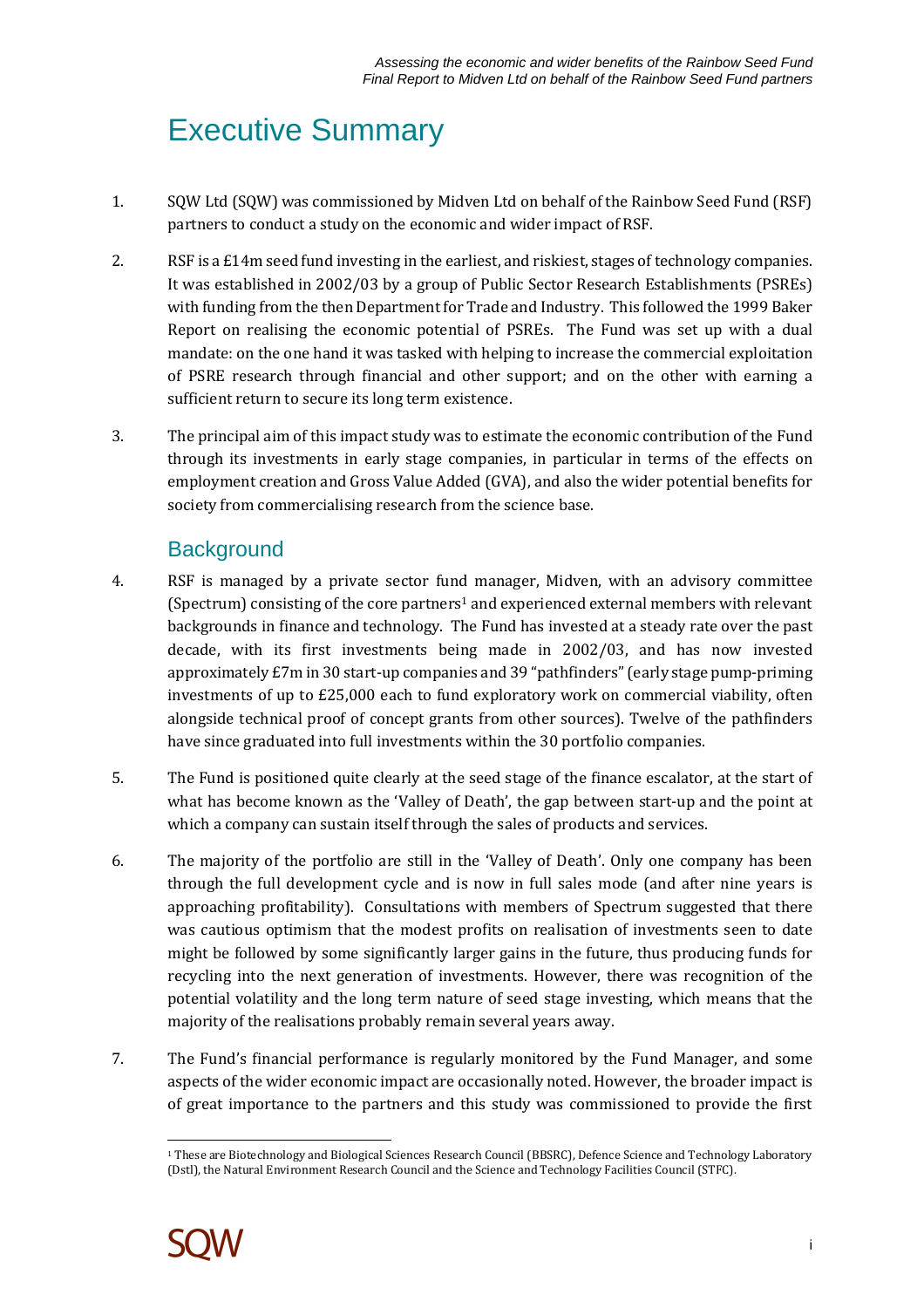broad and coherent assessment of the Fund's economic impact.. The study has examined in detail 25 companies that have been supported through the main activities of RSF2. The assessment has drawn on a range of company information (e.g. financial performance, investment histories and company forecasts), and in-depth consultations with fund managers, partners, members of Spectrum, technology transfer officers and companies.

## Summary of the main findings

### **The RSF has made a strong economic contribution**

8. Based on the assessment of the 25 companies, the headline findings on the economic contribution to date that is attributable to RSF are as follows (see also Table 1):

- Current 'additional'<sup>3</sup> GVA generated =  $E21m$  (excluding multiplier effects<sup>4</sup>) and  $E32m$ (including multiplier effects).
- A return on RSF investment5, based on GVA figures, of: 3:1 (excluding multiplier effects) and 5:1 (including multiplier effects).
- Current 'additional' employment created = 104 (excluding multiplier effects) and 142 (including multiplier effects).
- Co-investment levels from private investors (including from some other publiclybacked funds) of £127m (leveraged from just over £6m of RSF investment).
- 73% of companies would not have been generated without RSF, meaning that 18 of the 25 companies are considered as 'additional'.
- An important contribution to government rebalancing objectives, including to the net trade balance with the companies operating in overseas markets. Data on the companies that are making substantive sales indicates that the proportion of sales being made overseas is in the range of 75-100%.

| <b>Indicator</b>                 | <b>Additional Direct Impact</b><br><b>Attributed to RSF</b> | <b>Additional Direct + Indirect</b><br><b>Impact Attributed to RSF</b> |
|----------------------------------|-------------------------------------------------------------|------------------------------------------------------------------------|
| GVA to Date (2002-2013)          | £21,022,000                                                 | £32,106,000                                                            |
| Return on Investment (2002-2013) | 3:1                                                         | 5:1                                                                    |
| Current Employment (2013)        | 104                                                         | 142                                                                    |
| Cost per Current Job             | £48,373                                                     | £28,903                                                                |
| Exports to Date (2002-2013)      | £10,370,000                                                 | £10,370,000                                                            |
|                                  |                                                             | Source: SOW Analysis of RSF Data                                       |

### **Table 1: Summary of key indicators on current economic contribution**

*Source: SQW Analysis of RSF Data* 

<sup>4</sup> Multiplier effects are the knock on effects that result from direct economic activity. In this study we have assessed indirect effects (i.e. supply chain linkages), though not included induced effects (i.e. the effects of employee spending). <sup>5</sup> This is based on the RSF investments into the 25 companies (plus the costs of other pathfinder investments), and excludes fund management costs. The main report provides further detail on the fund management costs and their effect on return on investment.



 $\overline{a}$ <sup>2</sup> For two of the 25 companies included, we have included the costs, but not estimated impact because of a lack of available data. The Fund continues to invest, with 30 companies supported to date. The most recent five investments have been made in the last few months and so are too young to have had an impact, and so are excluded. <sup>3</sup> 'Additional' estimates mean that account has been taken of deadweight, leakage and displacement (defined in more detail in the main report).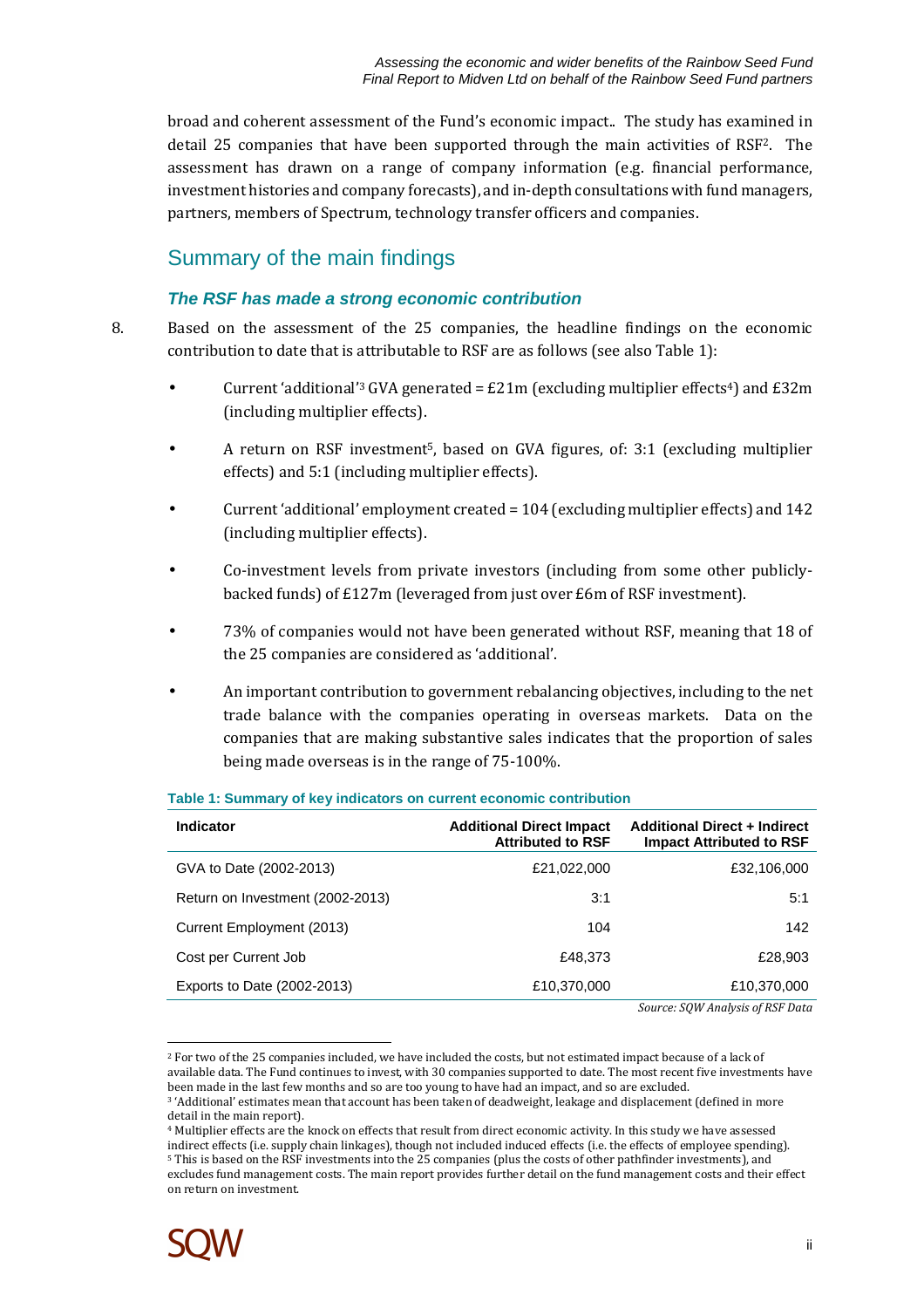- 9. The companies are still in the early stages of their development, and so it is important to consider the future economic contribution of the portfolio. RSF's role in forming the companies at the early stage is so important that, even though other investors are now more involved, a proportion of this future economic activity would not have taken place at all, and it is therefore still attributable to RSF. Taking account of the forecast economic benefits increases the GVA contribution, return on investment and job creation (see Table 2):
	- Forecast 'additional' GVA that could be generated in the future  $= \pounds 121$ m (excluding multiplier effects) and £202m (including multiplier effects).
	- A return on RSF investment of 21:1 including forecasts up to 2018 (excluding multiplier effects), and 34:1 (including multiplier effects).
	- 'Additional' employment creation is estimated to reach 254 jobs in the future (excluding multiplier effects) and 417 (including multiplier effects).

| <b>Indicator</b>                            | <b>Additional Direct Impact</b><br><b>Attributed to RSF</b> | <b>Additional Direct and Indirect,</b><br><b>Impact Attributed to RSF</b> |
|---------------------------------------------|-------------------------------------------------------------|---------------------------------------------------------------------------|
| Future GVA (2014-2018)                      | £120,751,000                                                | £201,910,000                                                              |
| Return on Investment (2002-2018)            | 21:1                                                        | 34:1                                                                      |
| Future Employment (max achieved<br>to 2018) | 254                                                         | 417                                                                       |
| Future Exports (2014-2018)                  | £91,342,000                                                 | £91,342,000                                                               |
|                                             |                                                             | Source: SOW Analysis of RSF Data                                          |

### **Table 2: Summary of key indicators on future economic contribution**

- 10. Evaluation data on directly comparable early stage interventions is limited, and so we have looked at wider benchmarks covering knowledge transfer and business development interventions. Whilst care is needed in making comparisons between different types of programme, in terms of the return on investment figures and cost per job RSF compares favourably or on a par with other seed funds and knowledge transfer schemes for which evidence is available.
- 11. An important point to note is that RSF (in common with other seed funds) is designed to be at least partially self-renewing. As an investment fund it holds assets (i.e. stakes in companies) that should be realisable in future years, and the proceeds can be recycled into further investments. Therefore, in favour of value for money is that each pound of investment can be put to work again. The relative value for money of RSF is discussed further in section 4 of the main report.

### **Wider benefits for the economy and society**

- 12. A review of the activities of the companies supported evidences their importance more widely to economy and society. A series of examples are presented in the main report. These identify different types of wider benefit resulting from commercialisation of research:
	- Around one-fifth of firms are involved in **drug discovery and other areas of healthcare** such as medical diagnostics. These include improving cancer treatment (e.g. Crescendo and CellCentric), and progressing developments in fields such as the

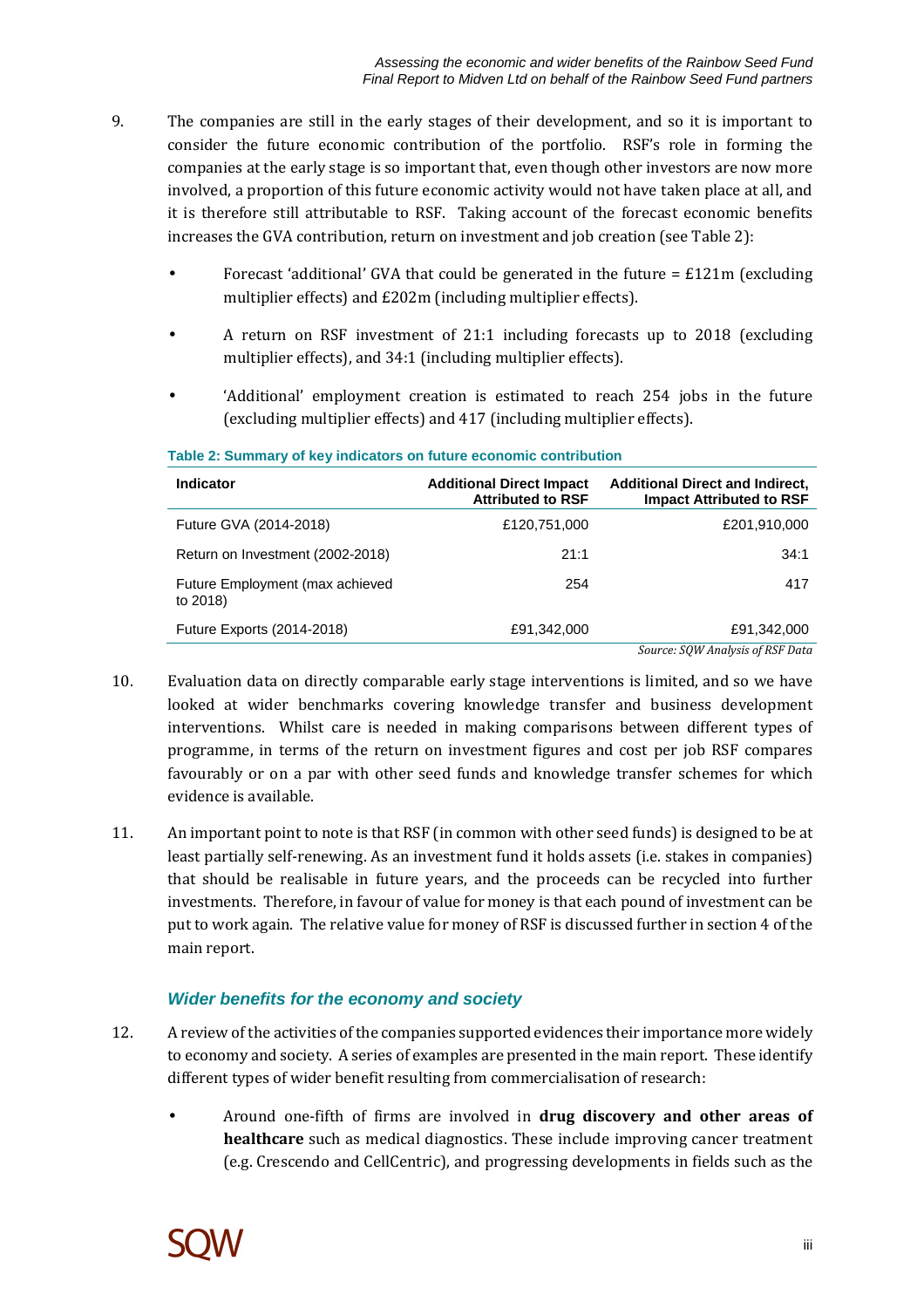resistance to antibiotic drugs (e.g. Procarta) and regenerative medicine (e.g. The Electrospinning Company).

- There are potential **environmental benefits** through the contribution that companies can make to the transition to the low carbon economy. Microbial Solutions Ltd's (MSL) waste treatments can help address metalworking waste, a 35 billion litre problem across the world, by significantly reducing the waste (by 96%), energy (by 85%) and water use (by 95%) from the process. In the area of industrial biotechnology, BioSyntha is developing ways of manufacturing high value chemicals from waste materials, which can help reduce the reliance on petrochemicals.
- There are examples of companies contributing to **security and defence**, for example through the application of Cobalt Light System's technology to challenges in scanning hand luggage for liquids at airports such as Heathrow, enabling the lifting of the ban imposed after 9/11.
- One company (BGS International, a spin off from the British Geological Survey) contributes to **international development**, with the Department for International Development (DfID) and the World Bank key customers for their expertise in resource mapping and training. This supports DfID objectives for properly managed exploitation of the mineral and hydrocarbon resources of emerging countries.
- Finally, one company highlights the benefit to the UK of creating capability through building companies out of technologies. In 2004 Dstl spun out a nanomaterials company, P2i, where the original research was based on a specific need to make the frontline battledress more breathable and weather-resistant. After substantial private investment, attracted by the technology's promise in other areas such as waterproofing of millions of mobile phones, the technology has been fully commercialised and the Ministry of Defence is able to procure improved clothing without the multi-million pound development cost it would otherwise have faced.

### **Developing the skills and knowledge of PSRE researchers and staff**

- 13. A second set of wider benefits relate to the skills and attitudes of research and other staff engaged from PSREs. Consultation evidence here indicated three areas of progress:
	- The role of RSF in working with technology transfer officers has helped to develop their skills and expertise in identifying and shaping new ideas that may have the potential for spin-out companies (and sifting out those that do not).
	- The process of research, spin-out and industrial collaboration has led to subsequent engagements between the research base and industry partners. In over 70% of the portfolio, the process of research, spin-out and industrial collaboration has involved continuing engagements between the "parent" research institute and the companies. These include staff splitting their jobs and working part-time for both the PSRE and the company, the company's location on a PSRE site, contracting the PSRE for further development work, and involvement at the board or Scientific Advisory Board.
	- The partner research staff involved in companies supported by the Fund have incrementally developed their own skills and experiences, which has contributed to

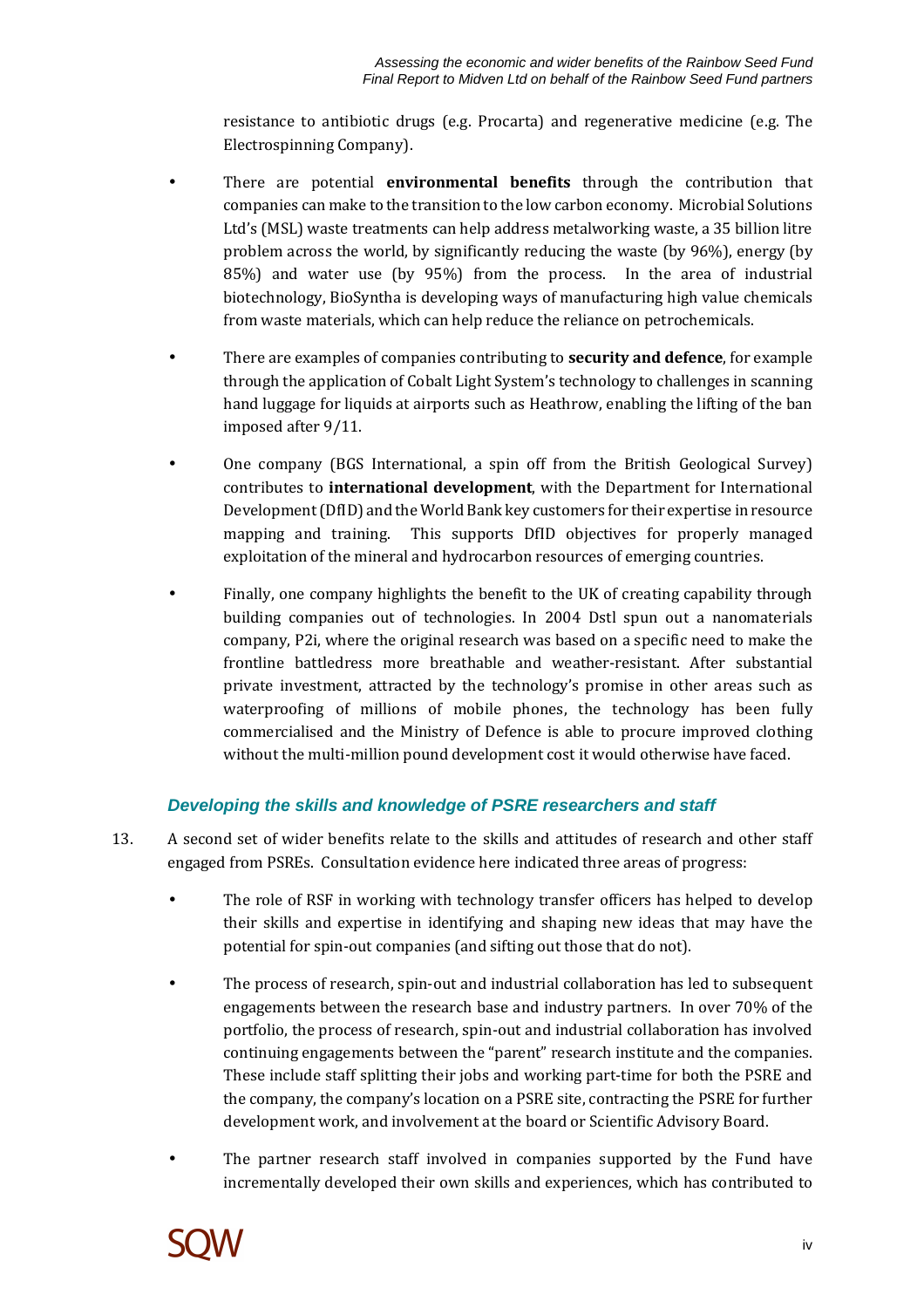enterprising behaviour. This has resulted in subsequent commercialisation activity. For example, one of the researchers involved in the original research on microbes that led to metal-working applications (as part of the development of MSL) is working on further similar collaborative activity, but is also in the early stages of developing a potential commercial application of the microbes in the healthcare field.

### **How does RSF help to spin out companies from the research base?**

- 14. The evidence presented in the main report indicates that RSF helps companies to become established and/or to develop in ways that would not have happened otherwise. There are several key underpinning arguments as to the important role that RSF plays:
	- its core role as an investor that helps to bridge the 'Valley of Death' for early stage ideas and companies – it invests when the market views the risk as being too high
	- as a lead or co-lead in early investment rounds, and in the confidence and comfort provided to co-investors when RSF invests, because it is seen as knowing how to develop companies of this nature
	- networks through RSF (including Spectrum) that can help identify relevant investors (helping to leverage £127m of co-investment) and key staff
	- the support provided during the initial stages of company development, in particular around business plan milestones, putting together investable propositions and acting as a trusted and friendly broker in valuation negotiations
	- the on-going involvement at company board level, providing both useful strategic and financial advice to the company and an additional perspective for the PSRE "parent".
- 15. The above points highlight that the role played by RSF is more than simply the funds provided through investment. The current CEO of one of the companies of the portfolio summed up the importance of RSF and the benefit of investing taxpayers' cash as follows:

*"If Rainbow didn't exist, we should invent it. MSL wouldn't be there without it. The taxpayer had invested in the research [that led to MSL] for 7 years before [MSL was created]. If RSF hadn't invested in it, then it would probably still be sitting on the shelf."* (Will Pope, MSL)

### **Overall, RSF is making a critical contribution to commercialisation objectives**

16. As a small, yet important, part of the knowledge exchange landscape, RSF makes an important contribution to the commercialisation objectives of its partners, in particular in relation to spin-out companies. In relation to the objectives of the RSF, it is evident from the summary of findings that significant progress has been made in filling a gap at the very earliest stage of spinning out a company by providing a source of early stage investment capital. In addition, progress has been made in relation to changing attitudes and developing skills within PSREs.

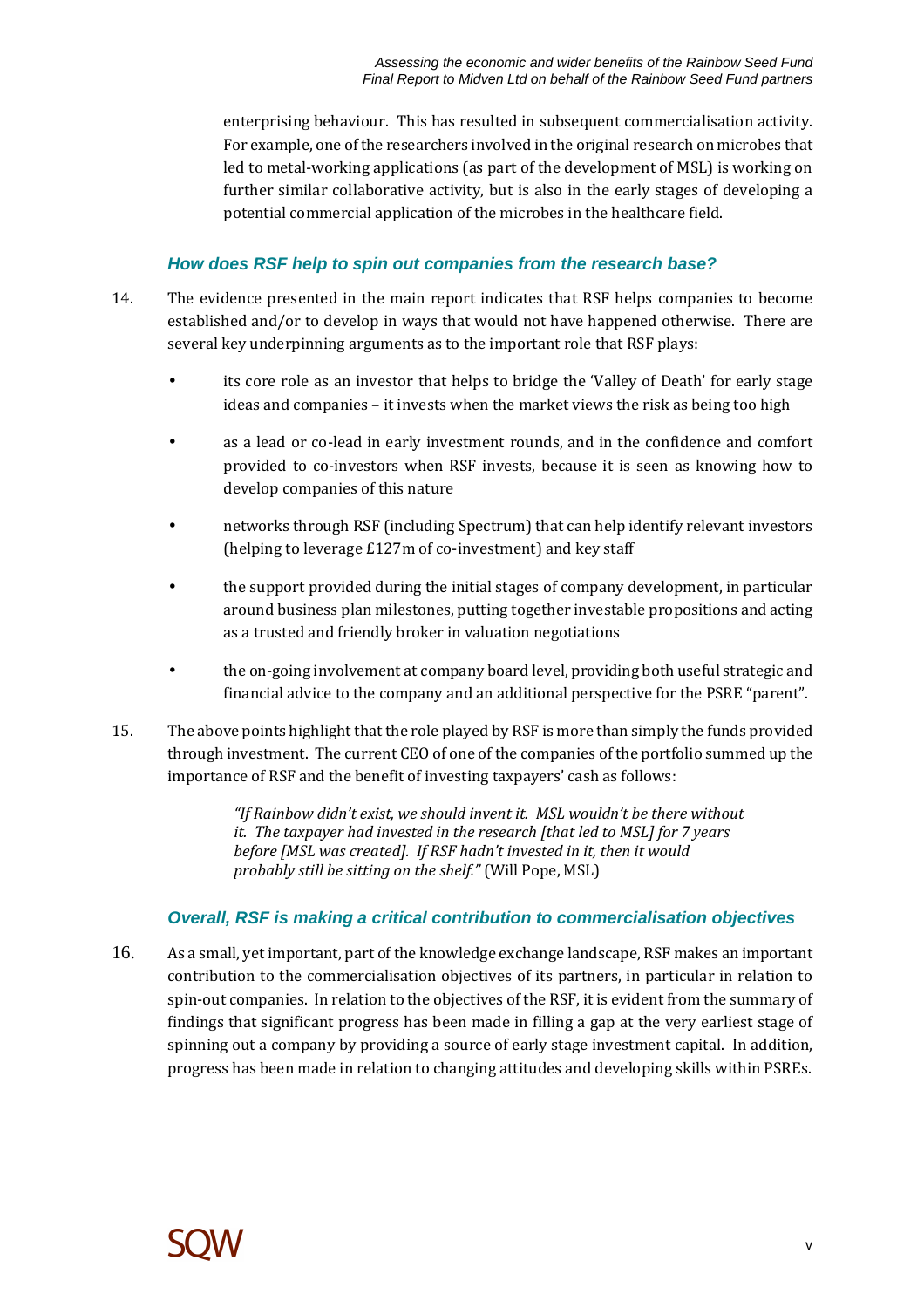## 1. Introduction

- 1.1 SQW Ltd (SQW) was commissioned by Midven Ltd on behalf of the Rainbow Seed Fund (RSF) partners to conduct a study on the economic and wider benefits of RSF.
- 1.2 The principal aim of the study was to estimate the economic contribution of the Fund through its investments in early stage companies, in particular in terms of the effects on employment creation and Gross Value Added (GVA). In addition, the study was to assess the wider benefits of RSF, such as the wider effect on society brought about by commercialising research from the science base and the contribution to a culture of enterprise within publicly-funded research laboratories.
- 1.3 The study was not, therefore, designed to be a full evaluation of the Fund and its set-up and operation, nor was the study required to make formal recommendations going forward.

## Structure of this report

- 1.4 This report is structured as follows:
	- The next section provides the context and background of RSF and an overview of the approach taken to the assessment.
	- Section 3 discusses the role of RSF in the commercialisation of science, and in doing so we provide a judgement on the additionality of the companies created (i.e. the extent to which RSF is helping companies to become established that would not otherwise have been created).
	- Section 4 provides an assessment of the economic contribution of RSF in terms of employment and GVA to date, and the potential future GVA that may be realised.
	- In Section 5, we set out the evidence on the wider benefits of RSF, e.g. in terms of potential societal benefits and skills development.
	- Finally, Section 6 summarises the main findings and conclusions from the study.
- 1.5 A series of Annexes provide supporting information on the method for calculating the economic contributions (Annex A), a list of the companies supported (Annex B), a list of those consulted as part of the study (Annex C), a set of data tables complementing the calculations of the economic contribution (Annex D), and brief details of the Fund's governance arrangements (Annex E).

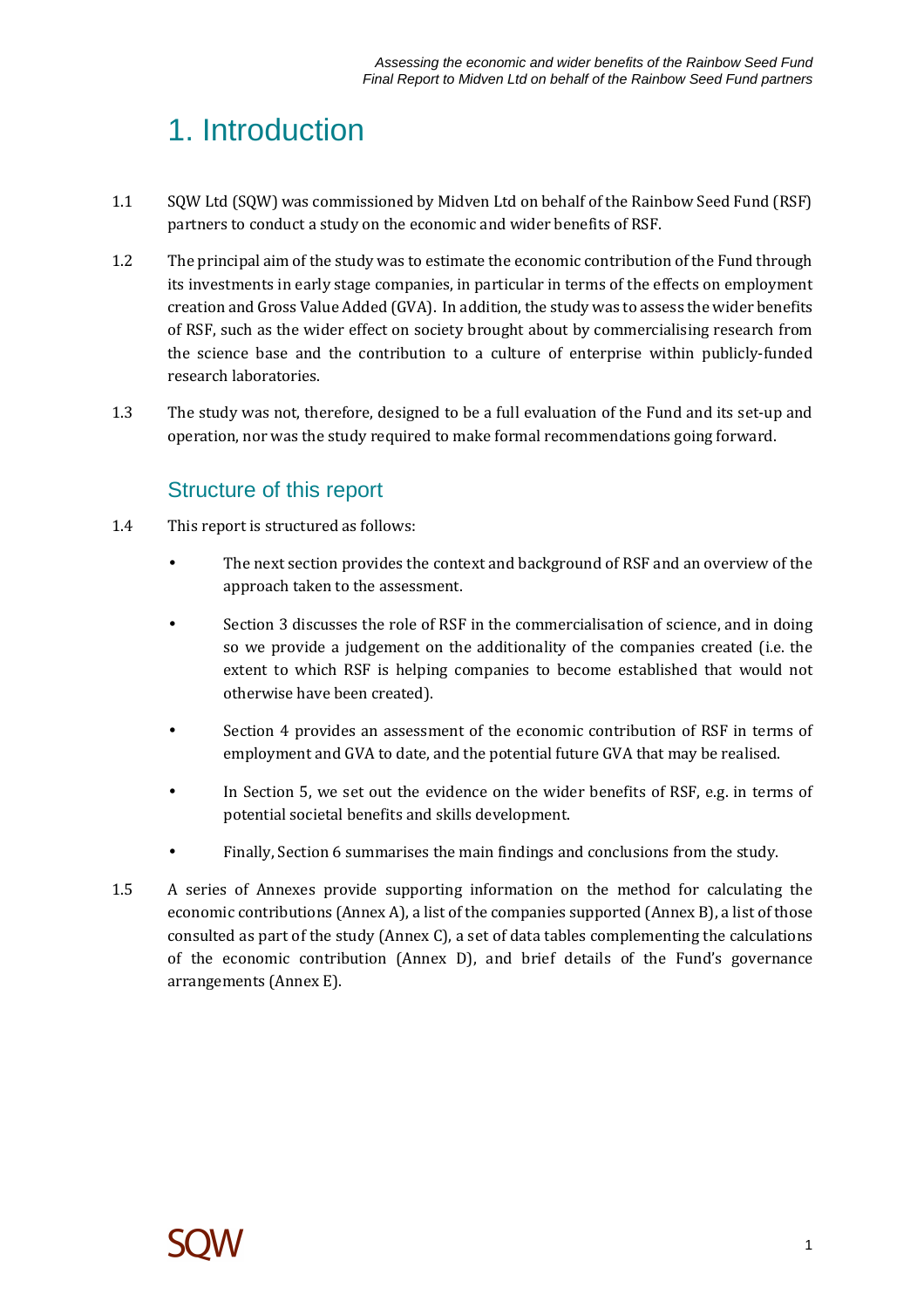## 2. Background to the study

2.1 This section sets out the background to the Rainbow Seed Fund and the context within which the study has been undertaken, and provides an overview of the approach to the work. A fuller statement of the methodology, in particular to estimating the economic contribution of the RSF, is set out in Annex A.

## Context of RSF

### **What is RSF?**

- 2.2 The Rainbow Seed Fund is a £14m seed fund investing in the earliest, and riskiest, stages of technology companies. It was established in 2002/03 by a group of Public Sector Research Establishments (PSREs) with funding from the then Department for Trade and Industry's PSRE Fund, in order to provide a source of scarce seed stage funding for technologies spun out from PSRE laboratories. This followed the 1999 Baker Report, *"Realising The Economic Potential Of Public Sector Research Establishments"*. The Fund was set up with a dual mandate: on the one hand it was tasked with helping increase the commercial exploitation of PSRE research through financial and other support; and on the other with earning a sufficient return to secure its long term existence.
- 2.3 The Fund has evolved and grown since the first  $\text{\pounds}4m$  injection by three PSREs, with additional capital and partners being added, as the timeline in Figure 2-1 below shows.





*Source: Rainbow Seed Fund* 

2.4 The Fund is managed by a private sector fund manager, Midven, with an advisory committee (called Spectrum) consisting of the core partners and experienced external members with relevant backgrounds in finance and technology.<sup>6</sup>

 $\overline{a}$ 6 A brief description of the governance structure of the Fund is included as Annex E

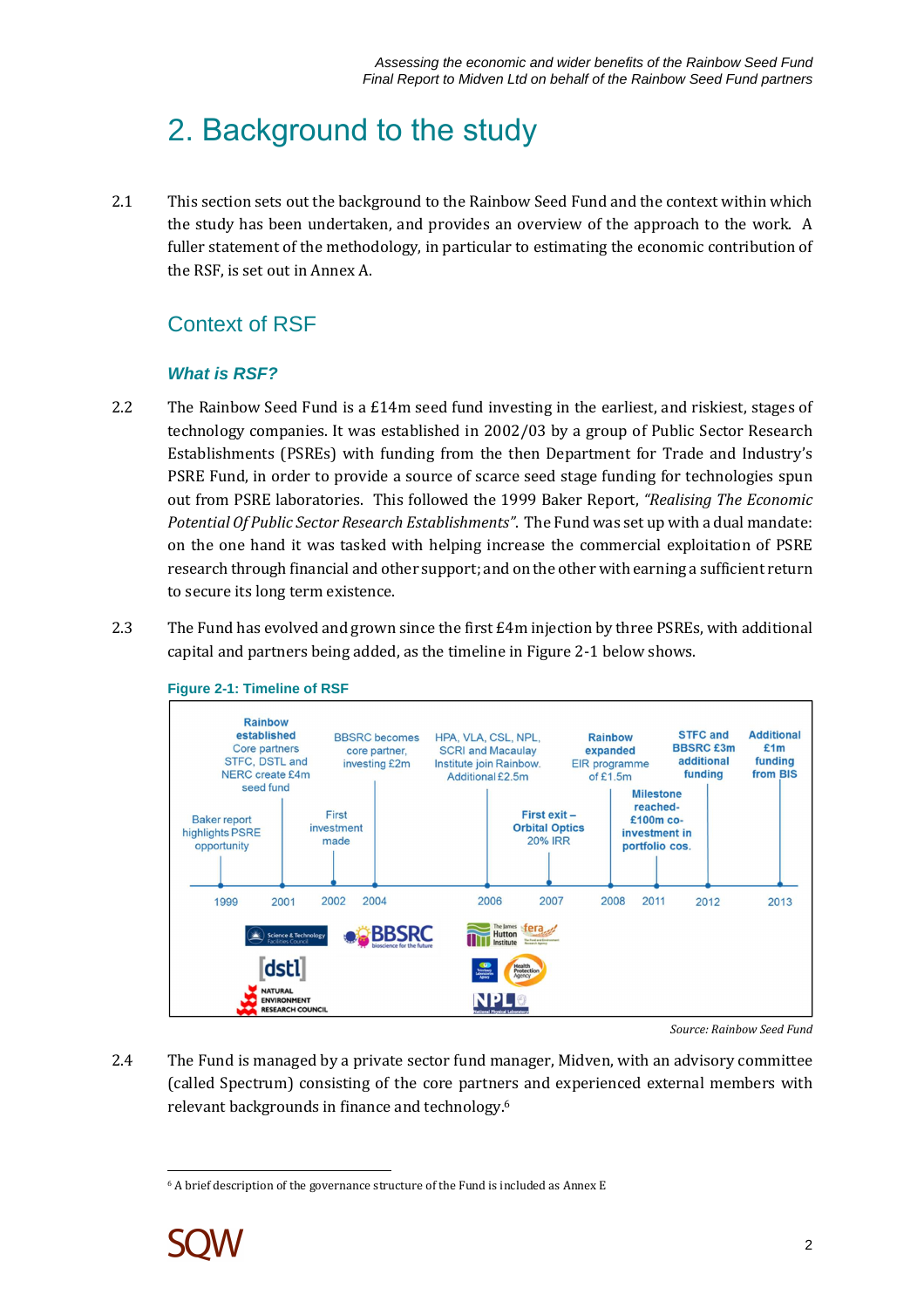- 2.5 The ceiling of investment that RSF could make was initially set at £250,000 per company, though in 2009 the Department for Business, Innovation and Skills (BIS, the Department for Trade and Industry's successor) raised this to £500,000. The Fund's investment mandate was initially limited to investment in technologies that were directly derived from work done at partner institutes, but in 2012 this mandate was broadened to allow the Fund to invest in early stage companies that are based on the campuses at certain sites of its core partners, the Biotechnology and Biological Sciences Research Council (BBSRC) and Science and Technology Facilities Council (STFC)7. The full list of partners is set out in Table 2-1.
- 2.6 RSF is one of a number of commercialisation activities funded or delivered by the partners, with others including funds such as proof of concept grants. The fit of RSF in this wider landscape is described in section 3.

### **Table 2-1: RSF Partners**

|           | Core partners                                                     |                        | Other partners                                                                  |
|-----------|-------------------------------------------------------------------|------------------------|---------------------------------------------------------------------------------|
|           | Biotechnology and Biological Sciences<br>Research Council (BBSRC) |                        | Culham Centre for Fusion Energy (CCFE)<br>James Hutton Institute                |
| $\bullet$ | Defence Science and Technology<br>Laboratory (Dstl)               | $\bullet$              | Food and Environment Research Agency<br>(FERA)                                  |
| ٠         | Natural Environment Research Council<br>(NERC)                    | $\bullet$<br>$\bullet$ | The Health Protection Agency (HPA)<br>Animal Health and Veterinary Laboratories |
| ٠         | Science and Technology Facilities Council<br>(STFC)               | ٠                      | Agency (AHVLA)<br>The National Physical Laboratory (NPL)                        |

- 2.7 The Fund has invested at a steady rate over the past decade, with its first investments being made in 2002/03, and has now invested approximately £7m in 30 start-up companies. The Fund has made early stage pump-priming investments (of £25,000 each) in 39 "pathfinders", 12 of which have since graduated into full investments within the 30 portfolio companies.
- 2.8 As might be expected from the breadth of activities within its partners, the Fund has invested across a range of sectors from cancer therapies to optics and nanomaterials. In broad terms, just under half the portfolio is targeted at the healthcare sector, with a quarter aimed at the security and space market, just under a fifth in cleantech and the remainder being spread across other areas.
- 2.9 Investment in healthcare by the Fund splits broadly into two: the therapeutics and the nontherapeutics (e.g. diagnostics, detectors etc.). The latter accounts for about two thirds of the healthcare investment (i.e. just under one-third of the whole fund). Of particular note is that the Fund has, unlike many others, been prepared to fund drug discovery work at the earliest stage and that a surprisingly large proportion (approximately one-fifth) of its portfolio is in this field. Seed investors normally avoid early stage drug discovery because of the very large sums of money involved and the extended time to market.

### **Rationale and objectives of RSF**

2.10 The schematic in Figure 2-2 describes a fairly typical funding cycle for a technology start-up. It illustrates the critical importance of the seed fund at the very earliest stage, and how this

 $\overline{a}$ 7 Specifically Babraham Research Campus and Norwich Research Park (BBSRC), Harwell and Daresbury (STFC)

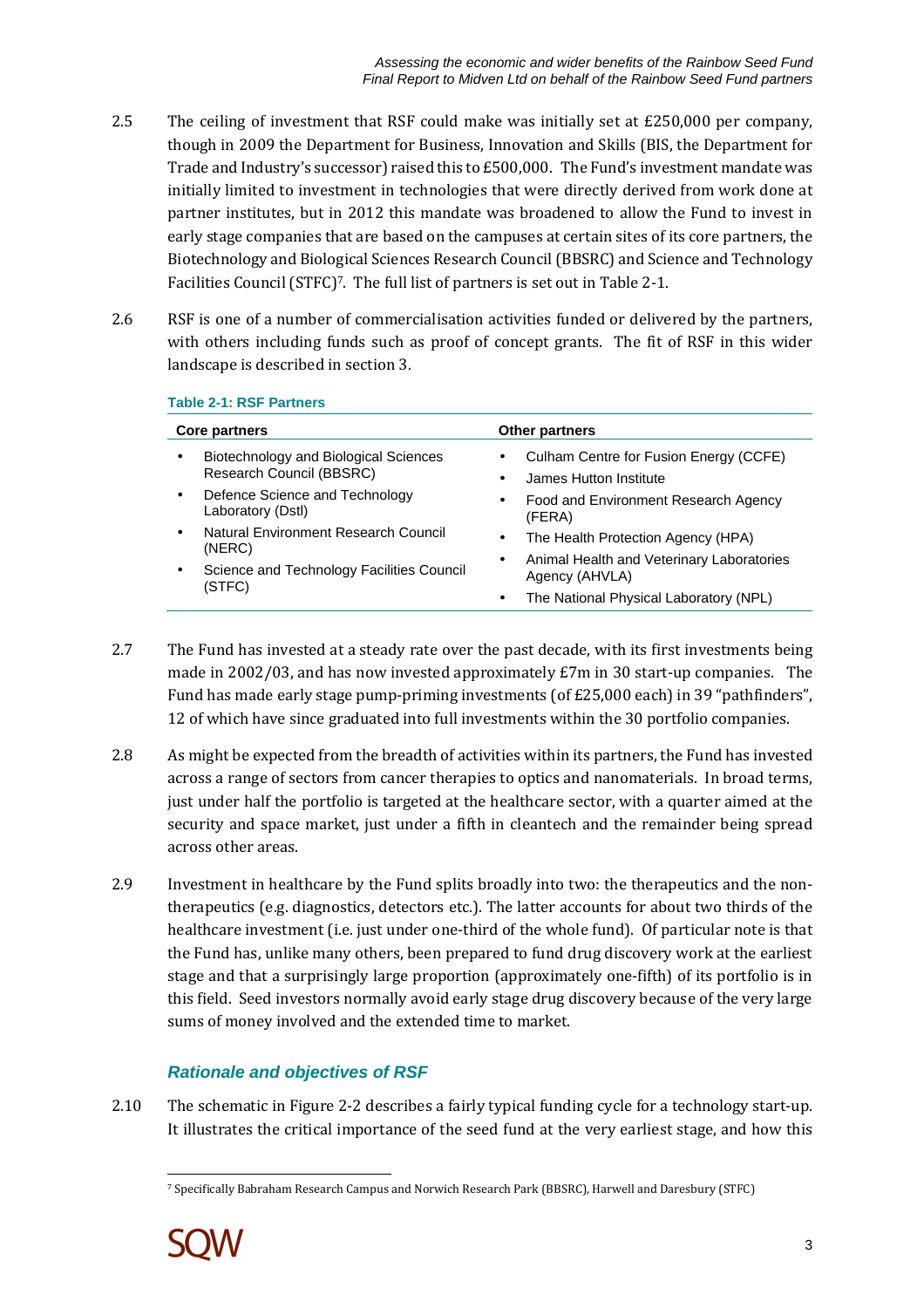reduces markedly as the funding rounds increase in size and the company nears the market and, eventually, financial sustainability.





2.11 In rationale terms, the Fund is positioned quite clearly at the seed stage<sup>8</sup> of the finance escalator, and right at the start of what has become known as the *'Valley of death'*, the gap between start-up and the point at which a company can sustain itself through the sales of products and services. During this period a company is dependent on investors and grants for support and is always vulnerable to setbacks:

> *"The valley of death can be encountered at various stages of the commercialisation process, but is most often acutely felt in pre and early stage company formations where there are gaps between the early stage/proof of concept nature of the technology and the beginning of increased production and generation of significant revenues"<sup>9</sup>*

- 2.12 Against the backdrop of this rationale, the objectives of the Rainbow Seed Fund are to:
	- fill a gap (or "market failure") at the very earliest stage of spinning out a company, by providing a source of early stage investment capital for technologies emerging from the R&D activities of the Fund's partners, and for companies located on the main STFC and BBSRC campuses
	- support the development of commercialisation activities within the partners and their campuses, building long term relationships with the technology transfer offices of the partners and helping to build a more entrepreneurial element within the PSRE culture

<sup>9</sup> House of Commons Science and Technology Committee report: "Bridging the valley of death: improving the commercialisation of research" 2013



 $\overline{\phantom{a}}$ 

<sup>8</sup> Seed capital is defined by the British Venture Capital Association in its "Guide to Private Equity" as: "To allow a business concept to be developed, perhaps involving the production of a business plan, prototypes and additional research, prior to bringing a product to market and commencing large-scale manufacturing". The guide goes on to say: "[Generally] seed financings are too small and require too much hands-on support from the [venture capital] firm to make them economically viable as investments".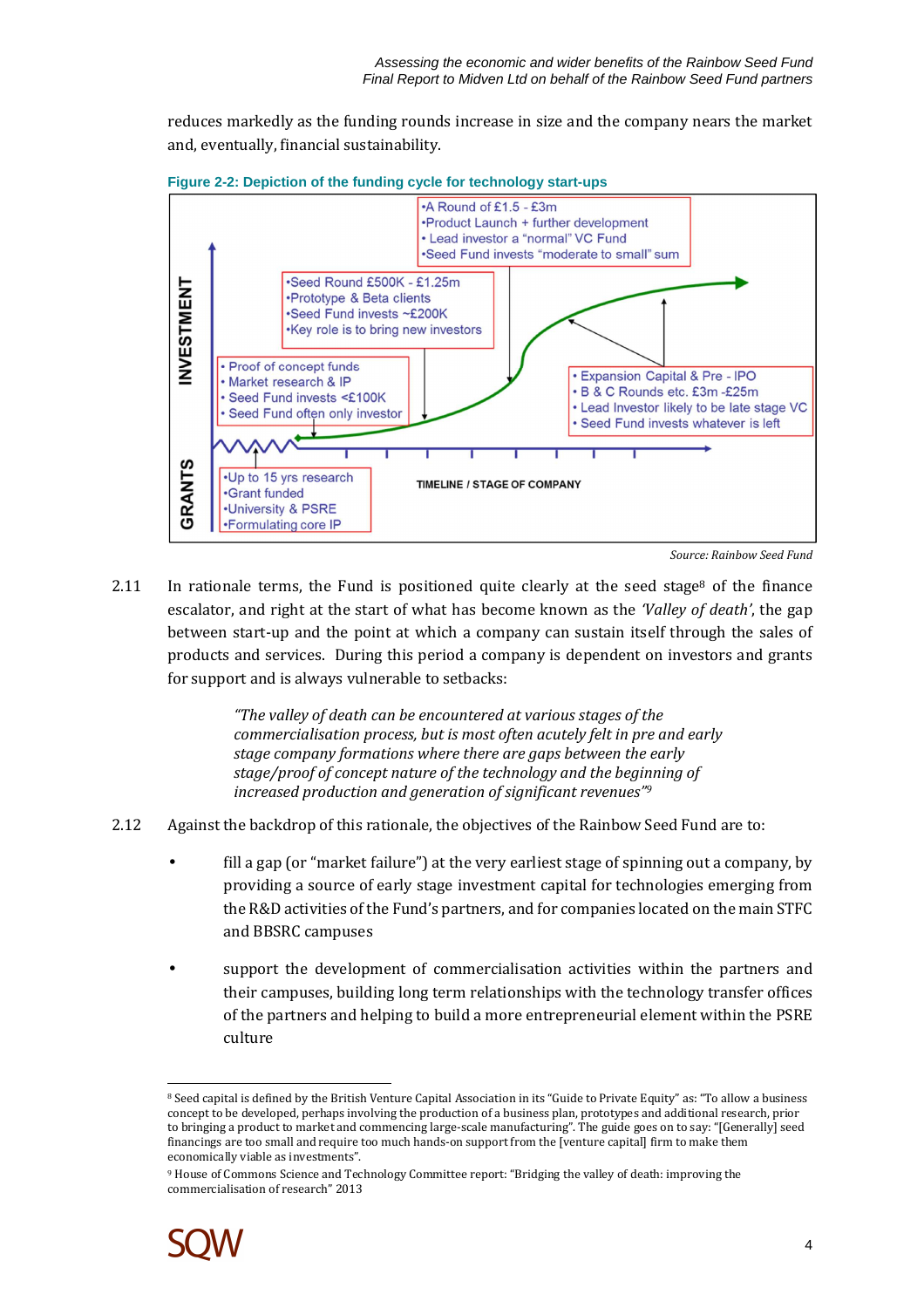• make itself sustainable over the long term (i.e. an "evergreen" fund) by realising its investments and recycling the proceeds into new investment.

### **Stage of companies and financial performance**

- 2.13 The great majority of the RSF portfolio are still in the 'Valley of Death'. Unlike other technologies such as software and mobile internet propositions which can be developed and launched rapidly, the development pathway for most of the technologies emerging from the PSRE base is a lengthier one. Drug development (approximately one-fifth of Rainbow's portfolio) is well-known as being a lengthy process, but so is the cycle of development and adoption in, for example, the gas turbine market or security and defence. In these areas, large and often long-term programmes and slow-moving customers combine to create a slow adoption cycle and a difficult environment for SMEs that are seeking to develop new technologies.
- 2.14 The positioning of RSF at the start of the 'Valley of Death' and the development time required for companies have an effect on the financial performance that is achievable from seed funds such as RSF (and in particular the performance to date). Whilst not in the remit of this study, a brief overview of financial performance is worthwhile.
- 2.15 The fund manager's latest report on the projected financial performance (from April 2013) suggests that the eventual value of the current investment portfolio<sup>10</sup> is likely to be in the region of £10m, close to the figure of total cash spent to date (investment cost plus management and board charges over the period since inception). A number of factors underpin this performance to date:
	- The Fund has yet to make any substantial financial returns from its investments, and several of the potentially large returns are a few years away from realisation.
	- The average age of companies supported is around five years. This is comparatively young for the types of businesses invested in so far given the development and adoption time for most of the technologies emerging from the PSRE base. The youngest company was only invested in several months ago. The first investment was made in 2002.
	- Only one company has been through the full development cycle and is now in full sales mode generating annual sales in excess of  $E10m$  (and after nine years is approaching profitability). A few other companies are making some sales of note. Based on latest data (either 2012 sales figures or anticipated sales figures for 2013), three others are making sales of over  $£1m$ , three are selling between  $£100k$  and  $£1m$  and a further two are making low levels of sales (<£100k).
	- Half of the older cohort of companies are involved in drug development and therefore remain very much in pre-sales mode; they would expect to license their programmes or sell the company well before actual product sales are made.
- 2.16 The average investment holding period for venture capital firms is of the order of seven years; RSF tends to invest at least 2-3 years before a typical venture capital fund would get involved,

 $\overline{a}$ <sup>10</sup> This excludes the investment returns on the balance of cash remaining in the Fund

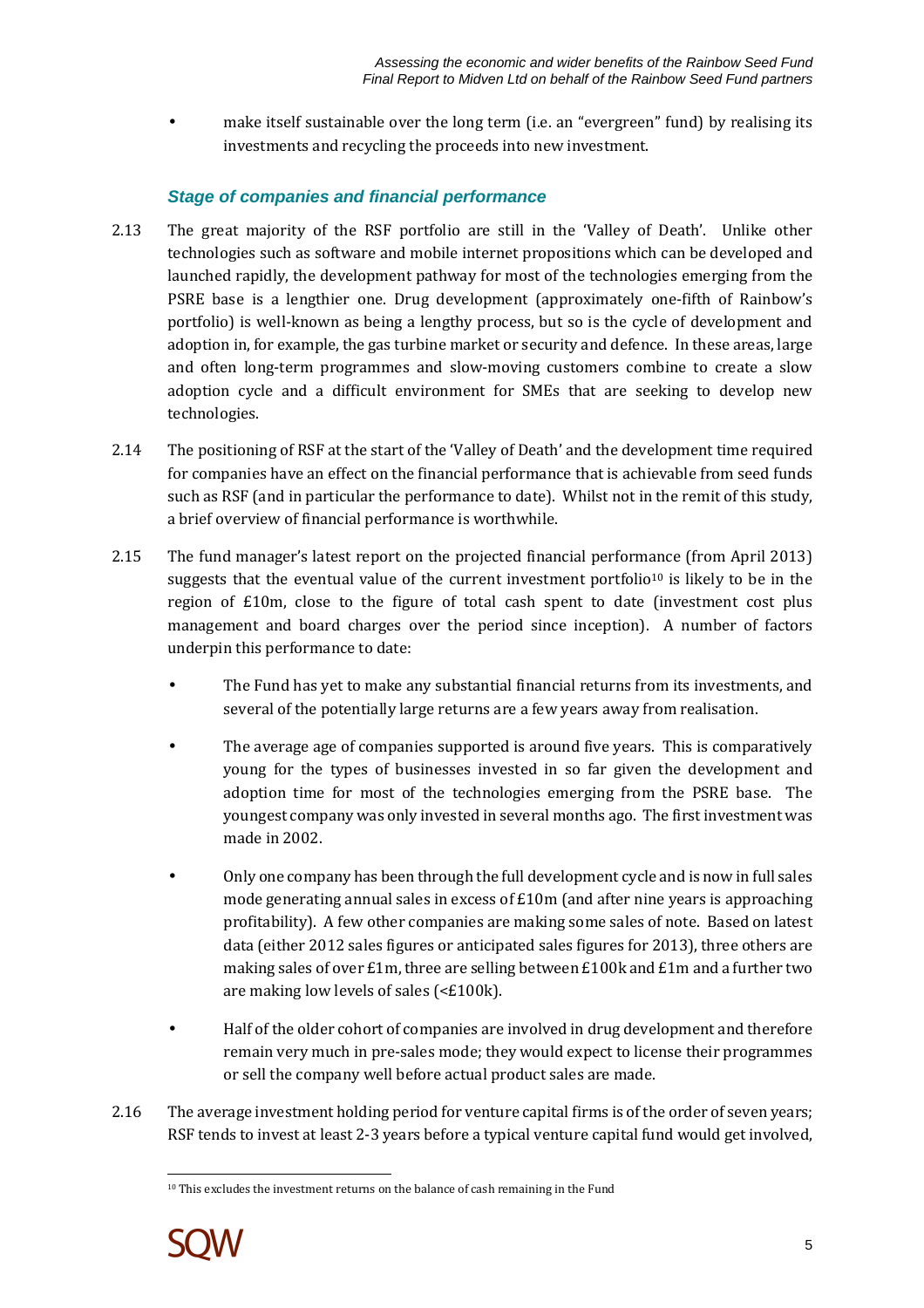suggesting that RSF will have to hold its investments for an average of close to a decade before seeing returns. Discussions with board members and the fund managers indicated that they were excited about the prospects for several of the companies and pointed to the fact that over £150m of other investment had been co-invested across the whole portfolio, mainly by private investors whose motivation was purely return-driven, but that they did not expect any realisations in the immediate future.

2.17 Given the diversified nature of the portfolio, the Fund may achieve stellar returns from one or two companies, allowing funds to be recycled (contributing to RSF's evergreen objective), though in purely financial terms it is currently valued at around cost of investment, but with considerable promise. However, the financial return is of secondary importance to the partners, and so this study fulfils a key purpose by assessing the economic and wider contribution of the Fund.

## Approach to the study

- 2.18 Against this backdrop, the study's main aim was to complement the financial performance assessment with an estimate of the economic contribution of the Fund, in particular in terms of the effects on employment creation and GVA. In addition, the study was to assess the wider benefits of the investments made, e.g. in terms of commercialisation of research and skills development.
- 2.19 This sub-section sets out the broad approach, which follows HM Treasury Green Book logic, and has drawn on wider guidance (e.g. BIS evaluation guidance<sup>11</sup>, and Scottish Enterprise guidance on economic impact assessment $]$ <sup>12</sup> and consultation with BIS economists to tackle particular challenges in estimating the GVA contribution of early stage companies. More detail, in particular on the economic assessment, is provided in Annex A.

### **Assessing the economic contribution**

2.20 The approach to the assessment of the economic contribution has focussed on the key indicators of employment created and an estimate of GVA generated. In both of these cases, we have estimated the effect to date and forecast. The assessment of GVA generated has followed the income approach. GVA to date has been estimated using employee costs (based on salaries) as a component of GVA. We acknowledge that this may underestimate GVA13, though this was considered to be the most appropriate and consistent approach given the early stages of the businesses supported. Future potential GVA has incorporated available and assumed forecasts for employment (and so employee costs) in forthcoming years, projected surpluses for the businesses that are expecting to turn to profit, and the future expected values of companies when they exit the RSF. The anticipated exit values have been used as a proxy for the downstream value (and so potential income) that buyers of the companies may expect to generate. This may underestimate the potential GVA contribution, given that beyond exit from RSF we have not taken into account further employee costs.

<sup>12</sup> Scottish Enterprise (2008), *Additionality and Economic Impact Assessment Guidance Note*, Scottish Enterprise, Glasgow <sup>13</sup> If we consider that GVA represents, philosophically, a measure of 'work done', by considering only the market value of employee inputs (i.e. their salaries) we are not taking into account the value that they add to the company's activities (including in conjunction with other non-employee inputs such as the use of capital equipment).



 $\overline{a}$ <sup>11</sup> Department for Business, Innovation and Skills (2011) *Guidance on Evaluating the Impact of Interventions on Business*, BIS, London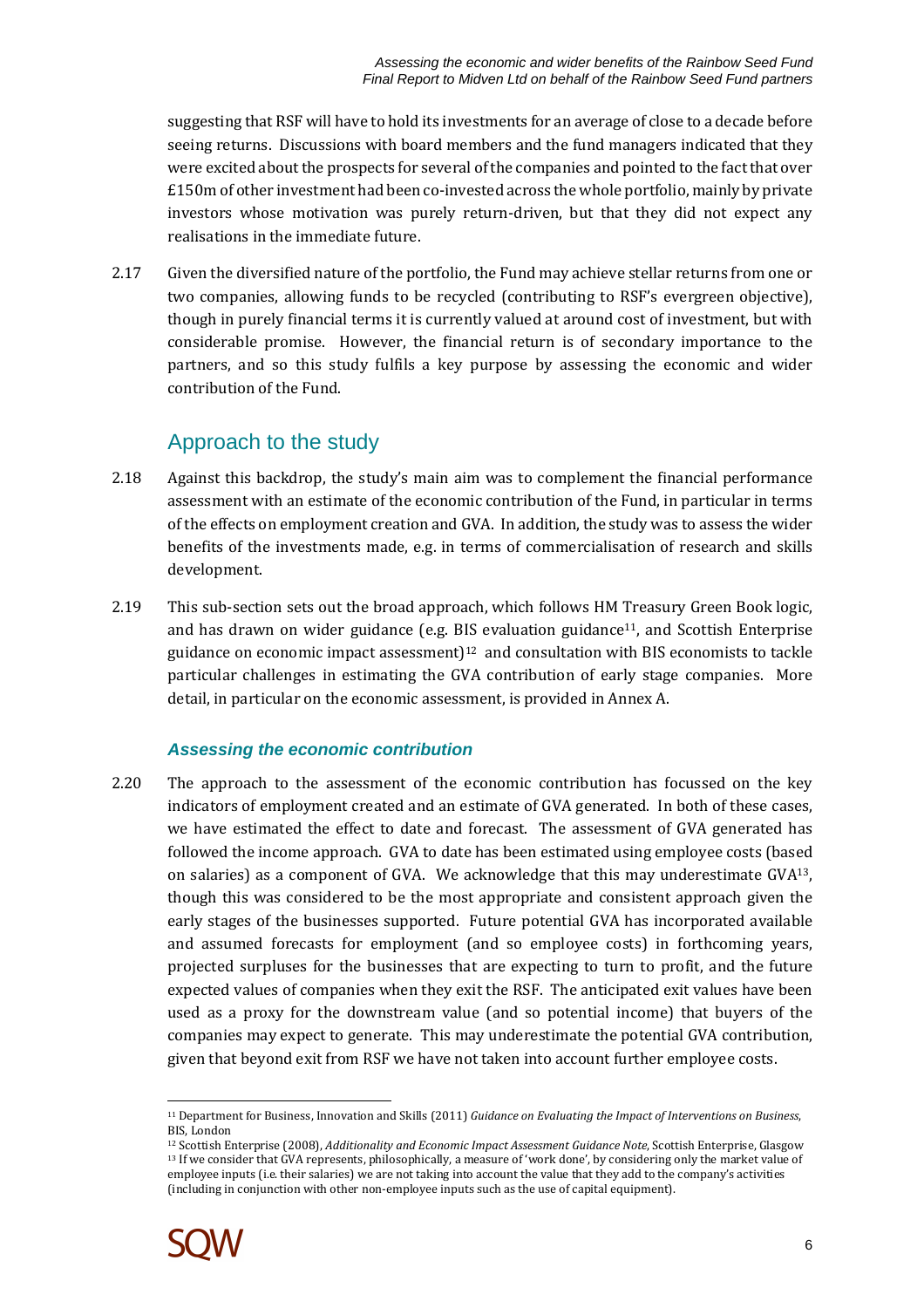- 2.21 Other indicators of the economic contribution have covered levels of additionality, coinvestment and exports.
- 2.22 The main steps in the process of estimating the economic contribution have been as follows:
	- collation of financial and other performance data (including business planning forecasts) on the individual companies supported by RSF, in particular details of investments, other government inputs (notably Enterprise Investment Scheme (EIS) and Venture Capital Trust (VCT) tax relief), employment, wages, sales, level of exports, surpluses and estimated exit values; for some companies we have drawn on consultations to fill gaps in the data
	- presentation of data as time-series data of employment and wages/surpluses/exit values – in order to calculate GVA estimates
	- judgements on the degree of additionality of the companies supported, i.e. the extent to which they would have been created without support from RSF
	- judgements on other additionality factors for leakage (based on whether employment activity is located overseas), displacement (based on known/anticipated competitors and markets) and multiplier effects (based on coefficients for relevant sectors drawn from ONS input-output tables)
	- an assessment of the attribution of the impact to RSF reflecting the importance of the earliest stage of investment to create companies, the attribution is based on the first rounds of investment (the proportion of RSF investment versus other government-backed investment/inputs and EIS and VCT inputs), and adjusted if there have been any 'rescue' rounds or other significant input made by RSF<sup>14</sup>
	- attribution and additionality factors were then applied to 'gross' estimates to provide 'net' attributable estimates of the economic contribution of RSF.
- 2.23 Twenty-five of the 30 portfolio companies have been examined as part of the study<sup>15</sup>. This includes two for which costs have been incorporated but not the benefits (due to a lack of data – the levels of benefit would not have had a significant effect on our estimates).

### **Wider benefits**

- 2.24 The assessment of wider benefits has focussed on the following two areas:
	- the contribution that companies have made, or might make, more widely to the economy, society and environment because of the commercialisation of research
	- the development of new skills within the PSRE research base and/or changes in attitudes towards commercialisation and knowledge transfer, which may help deliver further commercialisation in the future.

<sup>15</sup> The most recent five investments have been made in the last few months and so are too young to have had an impact, and so are excluded.



 $\overline{a}$ <sup>14</sup> If RSF has played a significant role, then attribution has been increased by 10 percentage points.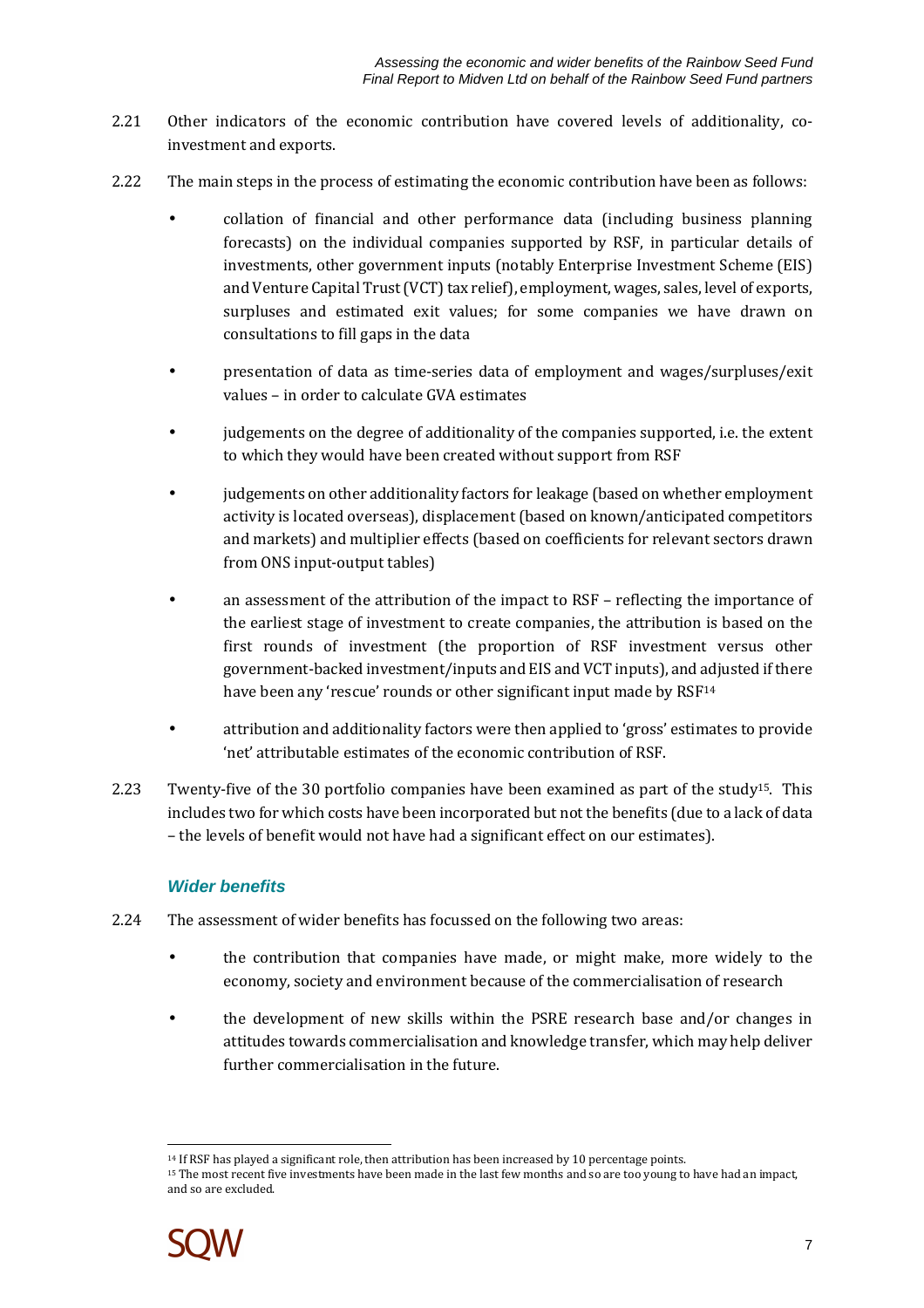### **Gathering the evidence**

- 2.25 As stated above, a significant amount of company-level data has been gathered and analysed to inform the economic assessment. This has been complemented with consultations with fund managers, independent members of Spectrum, representatives of core partners and their technology transfer officers and research institutes, and companies themselves. These consultations have enabled us to probe on issues around additionality and attribution, as well as to capture evidence on the wider benefits of RSF.
- 2.26 The assessment of additionality is based on perceptions of consultees, rather than by using a comparison group of companies. As we have explained in Annex A, a comparison group could not be meaningfully established given the nature of the companies in the portfolio. In addition to this evidence, we have had access to relevant Board papers and case material on individual companies, which has been used to provide the narrative around the performance of RSF.

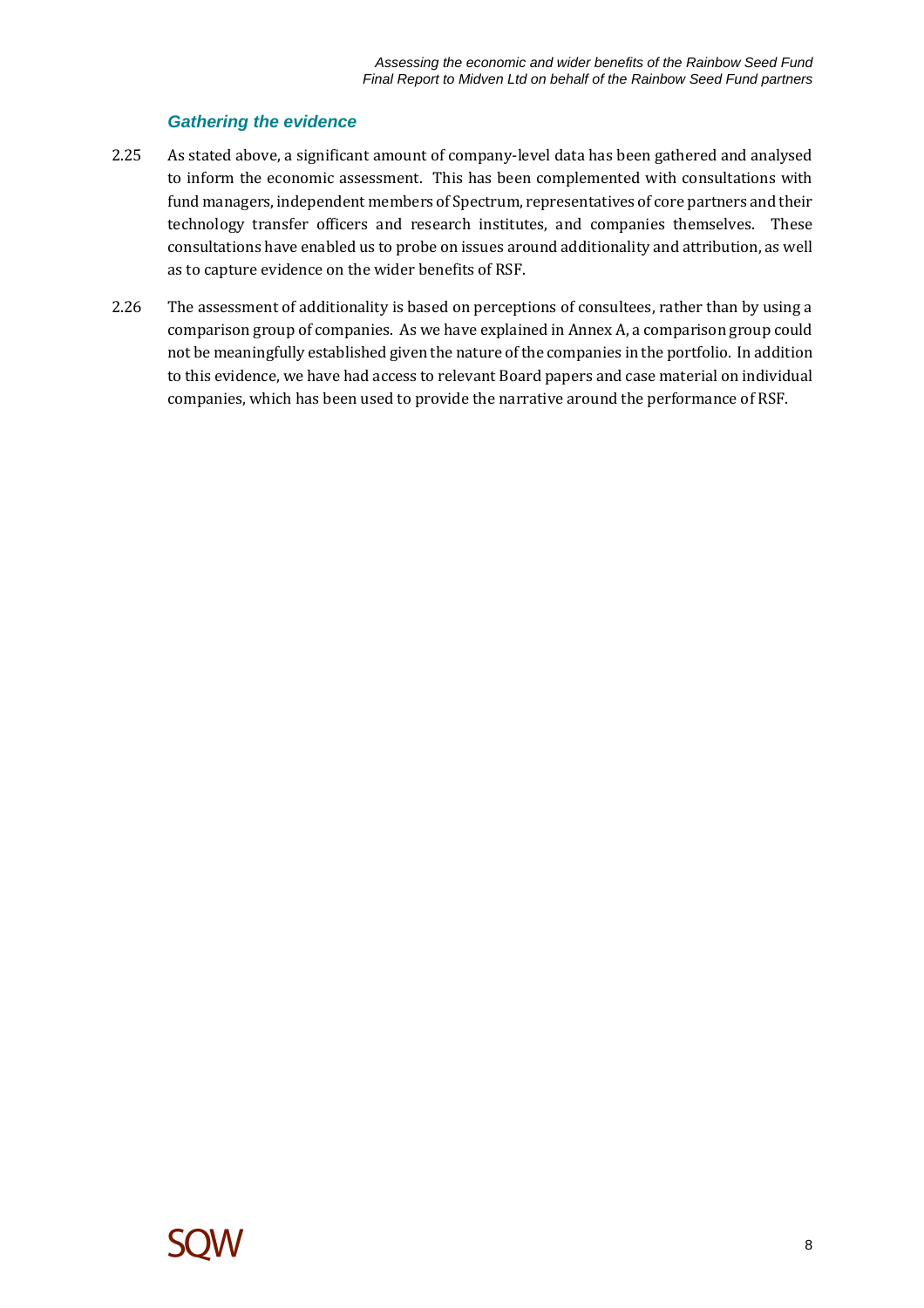## 3. Role of the Rainbow Seed Fund

- 3.1 This section highlights the role played by the RSF in the commercialisation of science from the research base. In so doing we provide the evidence on the extent of *additionality* of the companies set up, and commentary on how RSF has sought to achieve its objectives.
- 3.2 The consultations, particularly with those partner and independent representatives on Spectrum, noted that the balance of focus on the objectives of RSF has been very much in favour of helping to establish businesses from the research base by providing early stage capital. The objectives around attitudinal changes and creating an evergreen fund have been second order. We identify issues relating to these later in this section.

## Helping to establish early stage businesses

### **RSF's role**

- 3.3 RSF plays a number of roles in helping to establish early stage businesses. First and most obviously it is an investor, though its role as an early stage investor is distinct from other potential investors:
	- There are relatively few venture capital funds that invest in the early stages of commercialisation of academic research that help businesses become fledged for later stage venture capitalists. There are others that may invest at similar early stages, like Imperial Innovations (which invests higher amounts) and the Cambridge Capital Group (umbrella for business angels, which might invest similar sums to RSF), though these are few and far between. The Seed Enterprise Investment Scheme (SEIS) has provided a welcome boost to very early stage investing but the impact on Rainbow has to date been limited with no SEIS investment having been successfully sourced by any of the companies to date.
	- An important aspect of RSF is that, whilst it does want to generate a return on investment to contribute to its evergreen objective, its primary objective is to commercialise research. This means that RSF is willing to take a risk when a lot of uncertainty remains, but there is sufficient promise to proceed with investment. There are not many others that operate from such a set of objectives (University seed funds may operate from similar principles).
- 3.4 Reflecting RSF's role as an important early stage investor, Figure 3-1 (overleaf) shows that RSF is normally the main or one of the main investors in initial investment rounds (contributing an average of around 60% of investment value in the first round across a sample of the portfolio's companies).

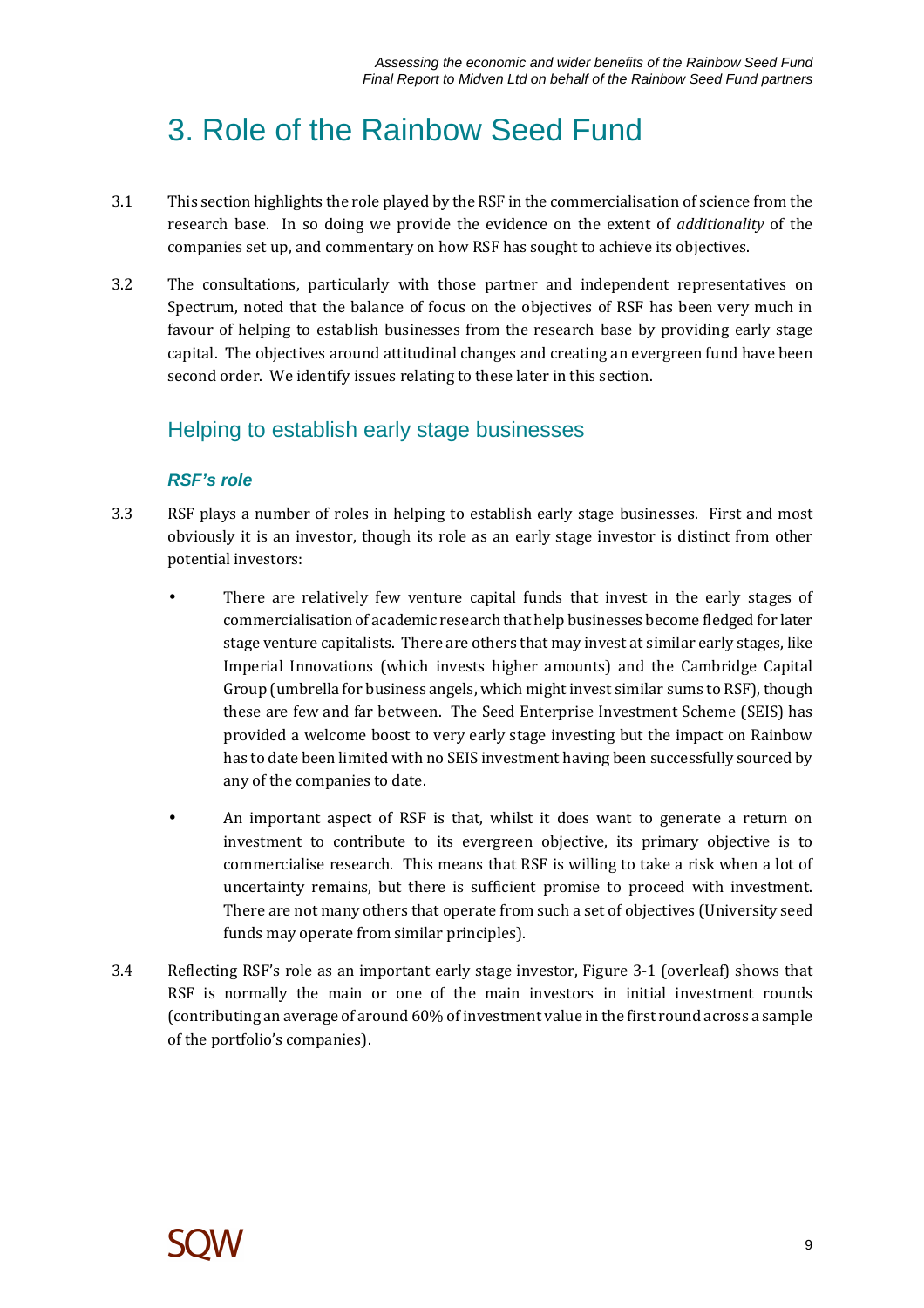

**Figure 3-1: RSF funding as % of total round for sample of the portfolio** 

- 3.5 A second key role of RSF is around the support it provides to researchers and technology transfer officers from public research laboratories. The research staff are used to operating on long-term timescales with the science looking ahead 10 or more years. The staff often have little experience of exposure to venture capital, the key issues around it and the milestones required for business development and achieving capital returns. RSF works with businesses from the earliest stage on a range of aspects, including the following:
	- helping to hone business and investment plans
	- ensuring investment propositions seek the right amount in future investment rounds that can take businesses to the next stage
	- establishing appropriate milestones for the business as part of investment rounds
	- advising on realistic valuations on the businesses to inform negotiations.
- 3.6 Bringing the first two roles together, RSF's dual mandate and its resulting positioning between the researchers and the technology transfer officers on the one hand and private investors on the other hand means that it has been able to understand and 'speak the language' of both sides. Therefore, it is trusted by both sides and, as noted by two company consultees, *"provides comfort to other investors"* because RSF knows the detail of the research and the commercial potential.
- 3.7 A third key role is that RSF extends its handholding going forward after investment is made, taking a seat or observer on the board in every company for at least the first year or two after initial investment, and often thereafter. This is a strong indicator of active involvement (passive investors do not take such roles on company boards), and allows the Fund to provide continued support. RSF's continued involvement has been key in some instances to resolving issues that have arisen and/or coordinating and backing rescue rounds of investment at later stages when progress had faltered. As examples, Microbial Solutions, CellCentric, Microvisk (see box below), Claresys, Oxsensis and Procarta have all received further investment from RSF some time after the Fund's first investment, but when other investors were hesitant. In these cases, RSF's long history of involvement gave them confidence that there was still an attractive future for the companies.

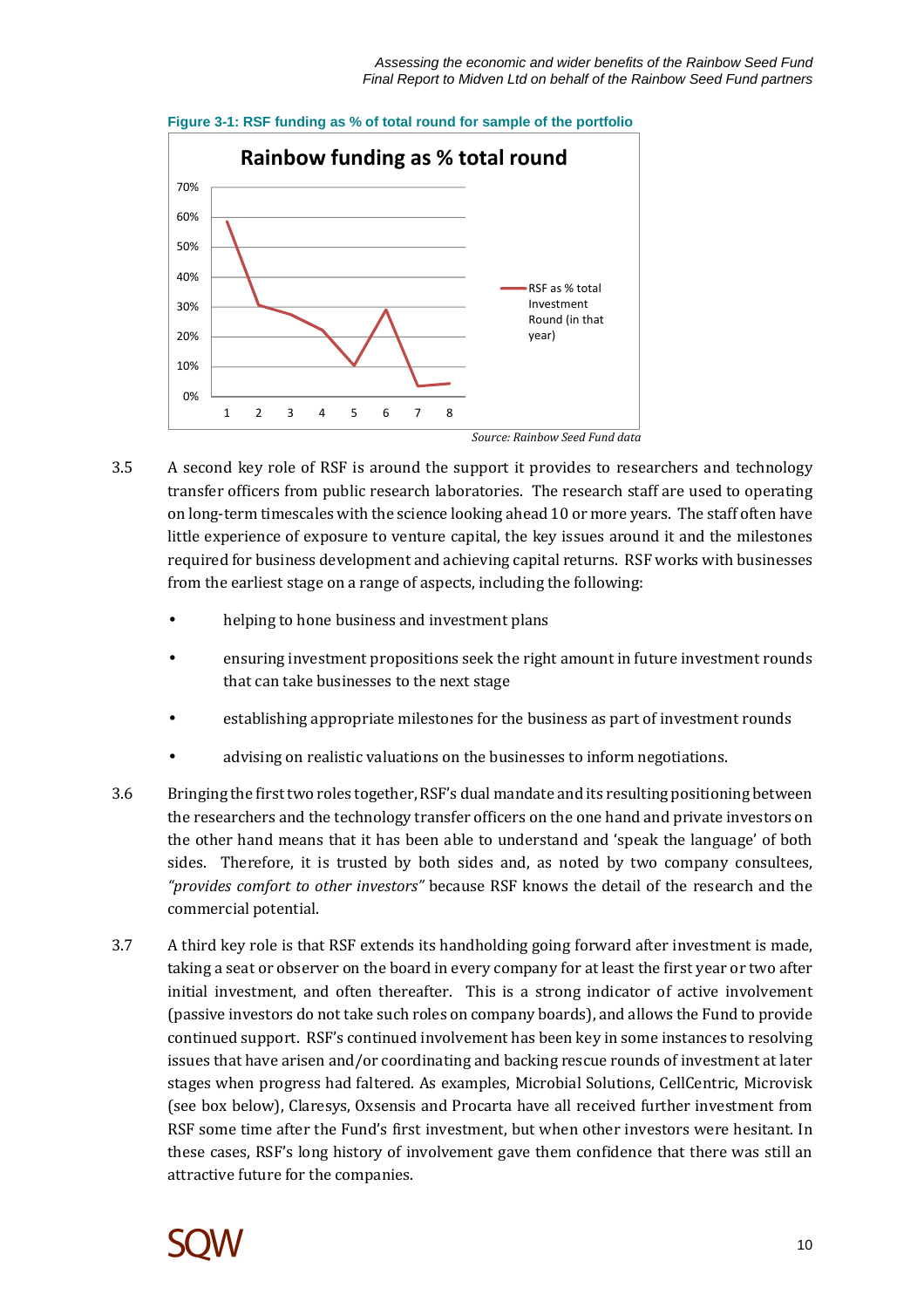3.8 Combining these points, RSF is credible with other early stage investors, as one consultee noted:

> *"It [RSF] knows how to develop, manage […] and exit firms, which is a rare set of skills."* (Consultee with experience from Board representation on venture capital funds)

### **Case example: Microvisk Technologies**

Founded in 2004, Microvisk is a developer of novel micro-electromechanical sensor (MEMS) technology. The Microvisk technology was developed during micro-robotics research funded by the European Space Agency and the company retains a facility at STFC's Rutherford Appleton laboratories.

The company is currently focussed on the application of its core MEMS technology to point-of-care blood viscosity diagnostic devices. This goal reflects a pressing need for a cheap, fast and reliable diagnostic to support the monitoring and treatment of patients with circulatory conditions. The market is a major one, with some 10m patients in the developed world alone requiring regular monitoring of their condition to regulate medication and keep them "within range".

RSF has played a critical role at two stages of Microvisk's development. In 2005, RSF was the sole funder of the 'proof of concept' phase, brought in the first CEO, and played a lead role in attracting co-investment from the angel network. Without this intervention, Microvisk would not have progressed as readily as it has done so.

RSF continued to invest over the 2005 to 2013 period. The importance of this support was particularly marked in 2009 when the company required substantial refunding, at the depths of the financial crisis, in order to progress its research and development programme. Again, RSF played a lead role in coordinating the financial package and introducing all of the incoming investors. Without the investment secured in 2009, Microvisk may well have ceased its operations.

Looking forward, Microvisk is progressing to Food and Drug Administration (FDA) trials in the US in the New Year and expects to launch the product in 2014. In addition, the technology's applications for a range of other fluid system monitoring applications (including printing and lubricants) is being investigated.

### **Fit within the wider landscape of partners' activities**

3.9 For the partners of RSF a key part of their organisations' wider objectives, and an area that has increased in prominence in recent years, is that research makes a difference to the economy and society. There are various ways in which this can be done, and it is important to note that translation of research is not simply about spin outs (or indeed licensing). RSF was set up to plug a gap in commercialisation (and specifically in relation to spin outs), and so it provides a small yet important contributor to the wider arena of translation. In Higher Education this gap is covered by such things as the Higher Education Innovation Fund and University Challenge Seed Funds (though many of the latter are no longer actively investing). For the core partners, RSF complements other provision that is available, in particular proof

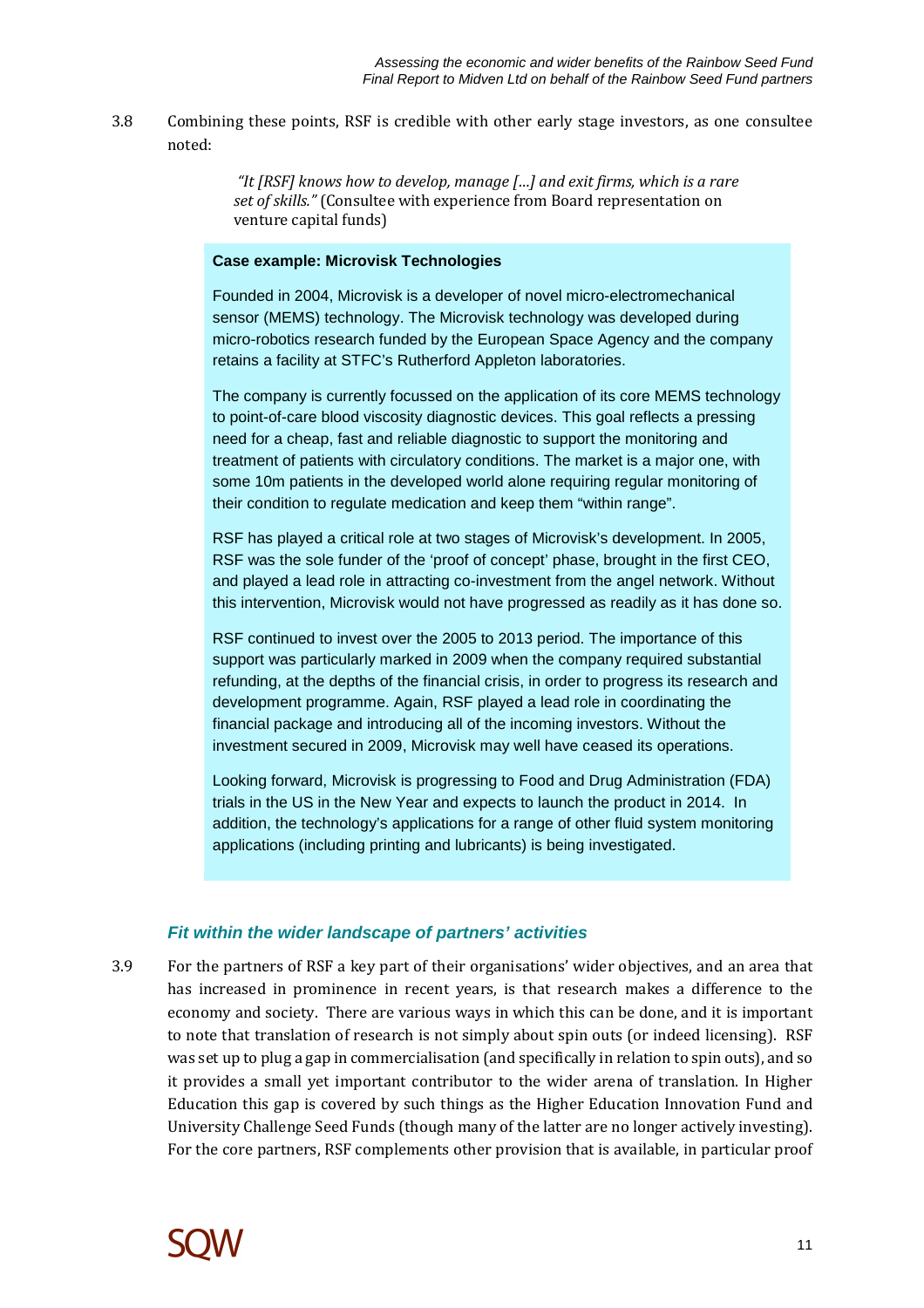of concept funding which could lead on to RSF. The following provides examples of this alignment, with reference to the core partners:

- For BBSRC, RSF aligns with Enterprise Fellowships and the Follow on Funds that cover the proof of concept stage, as well as the work of its campuses (at the BBSRCsponsored institutes).
- For NERC, RSF is potentially a next step following the Innovation Fund and Follow on Funds.
- For STFC, RSF again aligns with internal proof of concept funding and its campuses.

For Dstl, RSF complements the Centre for Defence Enterprise (CDE), which funds research into high risk innovations, and provides an entry point for those new to the defence sector/supply chain, for which barriers can exist for SMEs.

3.10 A final point to make in relation to partners' activities, is that for Dstl RSF provides a vehicle to achieve other objectives in relation to national security. An important aspect to this is in bolstering UK-based supply chains in the defence sector.

### **Assessment of additionality**

- 3.11 Given the role that RSF plays as an early stage investor, we have assessed additionality<sup>16</sup> as being high. Fundamentally, this is because there is a strong underpinning rationale for RSF itself, as set out in section 2 with reference to the 'Valley of Death' and the seed funding environment. This is reinforced by the role played by RSF, which fills a gap in the market, and the disciplines of the Investment Policy established through RSF's governance, which results in supporting those companies that are unlikely to have been established otherwise.
- 3.12 There have been four judgments on the levels of additionality based on the consultations, as set out in Table 3-117.

| Judgement on additionality<br>(non-deadweight) | No. of companies | Commentary                                                                                                                                                |
|------------------------------------------------|------------------|-----------------------------------------------------------------------------------------------------------------------------------------------------------|
| Full                                           | 10               | Very unlikely that the company would have gone<br>ahead, or if it had done so, it would have withered<br>in the absence of support that RSF could provide |
| High, i.e. c. 75% additional                   | 6                | Company unlikely to have gone ahead, though<br>small chance it would have done                                                                            |
| Medium, i.e. c. 50% additional                 | 5                | Company may well have gone ahead, though<br>likely to have taken more time, and may have<br>been less well-focussed and at reduced scale for<br>longer    |
| Low, i.e. 0-25% additional                     | 2                | Likely that the company would have gone ahead,<br>much to the same degree of scale, focus and<br>timing. RSF seen mainly as a 'friendly' co-<br>investor. |
|                                                |                  | Source: SOW, based on consultation evidence.                                                                                                              |

**Table 3-1: Summary of additionality judgements** 

<sup>17</sup> This covers the 23 companies for which benefits have been considered. This excludes the two companies where costs have been incorporated but not the benefits.



 $\overline{a}$ 

<sup>&</sup>lt;sup>16</sup> I.e. the extent to which companies would not have been established at all, as quickly or in the same way in the absence of RSF.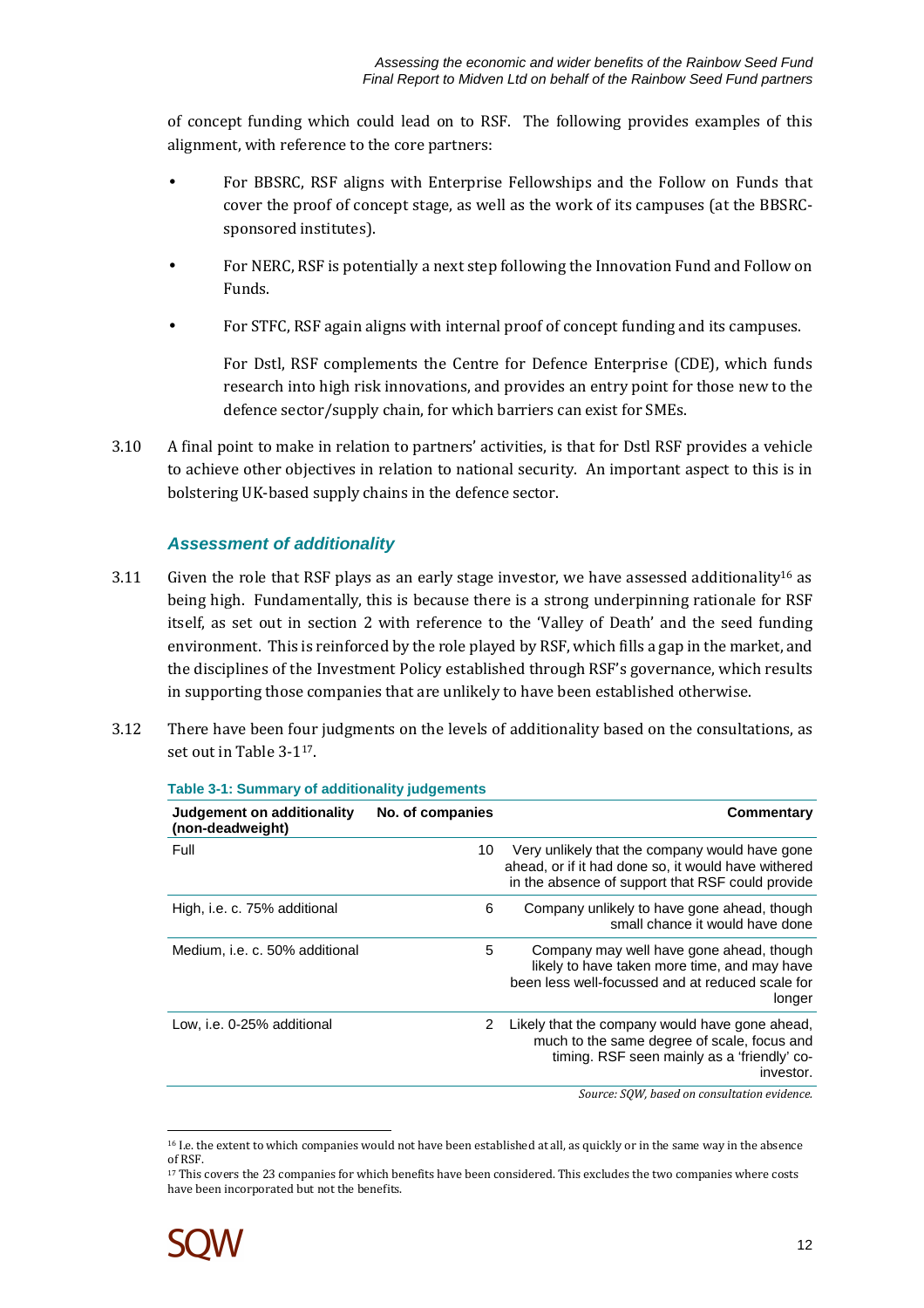- 3.13 There are three key arguments that have underpinned the assessment of additionality, which have applied in various ways across the portfolio, discussed as follows.
- 3.14 **First**, in some cases other investors would not invest at all, or RSF has been instrumental as an initial co-investor:
	- In the case of the former, the stage of the development (being some distance from market) or the nature of the technology presents too high a risk for private funds to invest. This is frequently the case for companies in the portfolio, with Orbital Optics (see box below) providing an illustrative example.

### **Case example: Orbital Optics**

Orbital Optics developed technology for high resolution cameras to go on satellites in space. Whilst there was a small amount of business angel investment at the outset, given "interests" in space kit, other investors would not have gone close, which illustrates the point made earlier in this section that with high levels of uncertainty private investors are unlikely to invest, whereas RSF will do so if there is sufficient promise.

- In the case of the 39 "pathfinder" investments, 12 of these have graduated to become full investments. The purpose of these investments is to fund exploratory work on commercial viability, often alongside technical proof of concept grants from other sources. This usually takes place even before the company has been incorporated and is extremely high risk. Given this, consultations suggest that these are very unlikely to have made any progress without RSF's pathfinder funding.
- As an initial co-investor, RSF has been one of two or three within a consortium that has invested at the outset. It is difficult to be certain on the counterfactual in these cases, but the input of RSF has provided confidence for other investors to go ahead. In the absence of RSF, companies may have been able to source other investment, for example from business angels, though this is likely to have taken longer, or may have resulted in progress stalling. Two particular points were made in relation to the reliance on angel investors for the types of companies supported by RSF:
	- As one consultee noted, in comparison to Angels, RSF *"plays a useful hands on role with companies to help things along and make investment cases subsequently"*, which helps *"to accelerate*" company development.
	- Angel investors often look to a fund such as RSF to carry out the legal and other due diligence, because they do not have the time or expertise.
- 3.15 The **second aspect of additionality** is that without RSF's input as an active investor businesses are unlikely to have been able to progress beyond initial rounds. RSF's input here comes in different forms, such as support to companies' management on business planning and investment proposals and through its networks – see the case example of Oxsensis below. In contrast, Angels do not have the capacity to provide such support to the same level as RSF.

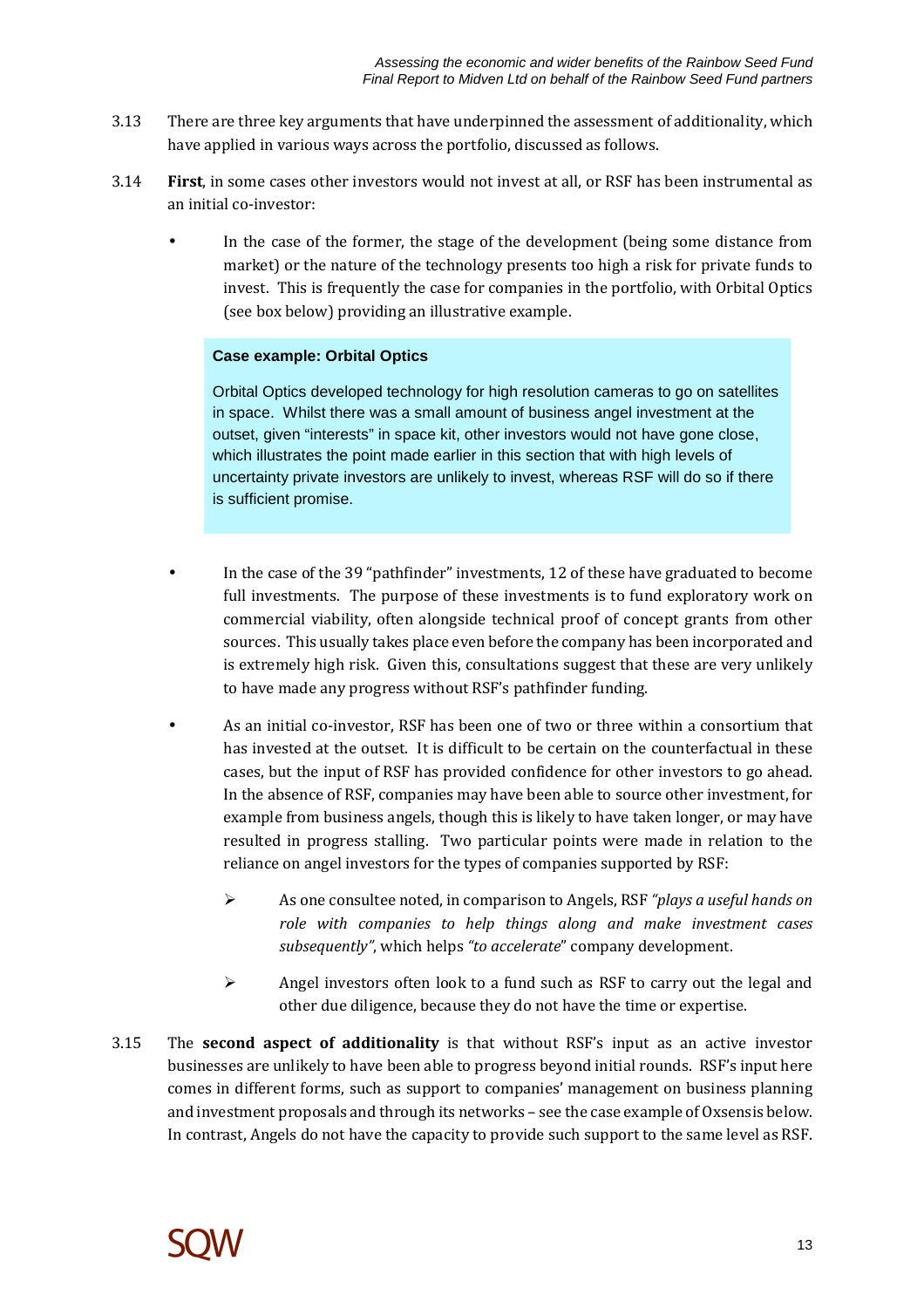### **Case example: Oxsensis**

In the case of Oxsensis, if RSF had not worked with the management team to hone the business plan and help develop an investor ready proposal, it was felt that the business would not have been successful in securing its important second round investment.

3.16 The **third aspect of additionality** is that without RSF's support at later stages, some businesses may have collapsed or lost focus. There have been some examples where RSF's on-going support has saved and/or helped businesses. For example, in the case of Microbial Solutions Limited, RSF was instrumental in renegotiating terms of the intellectual property agreement (see box below), and in the case of BioSyntha (which was spun out of another company, Novacta), the operation would have ceased without RSF's intervention (see box below).

### **Case example: Microbial Solutions Limited (MSL)**

MSL emerged in late 2007 from research into complex groups of bacteria at NERC's Centre for Ecology and Hydrology (CEH), and has now progressed to the point of a collaboration agreement with a major multinational covering a programme of full scale trials at large industrial sites.

The problem targeted is the waste metalworking fluids from engineering facilities in large industries such as automotive manufacturing, where current treatments are costly in terms of capital equipment and expensive to run with high energy and water use. This is a worldwide issue and a particular problem in places suffering water stress, including some key emerging markets such as India and China. It also represents a potentially huge market, with well over 35 billion litres a year requiring treatment and environmental pressures meaning that users in many markets have to meet increasingly high standards for disposal.

A CEH collaboration with a division of a major oil company found that groups of bacteria could be used to work together to 'clean' the water, which could then be disposed of much more easily and cheaply. The technology is genuinely groundbreaking with the main competitors using physical or chemical (as opposed to microbial) approaches. But the process had only been trialled at modest scale and there remained questions about the ability of the lab-based technology to translate to the much tougher world of industrial sites.

RSF initially funded some exploratory analysis of the market through a small £25,000 "Pathfinder", following that up later with a role as co-lead investor in the first "proper" funding round that brought £1.25m in to launch the company. More recently, RSF has been leading the provision of further funding, renegotiating the intellectual property agreement with NERC and representing investors in the commercial negotiations with the multinational partner, which will allow the company to progress. All of these stages have been critical to MSL's progress, in particular leading the provision of additional funding when the other large shareholder was unable to do so.

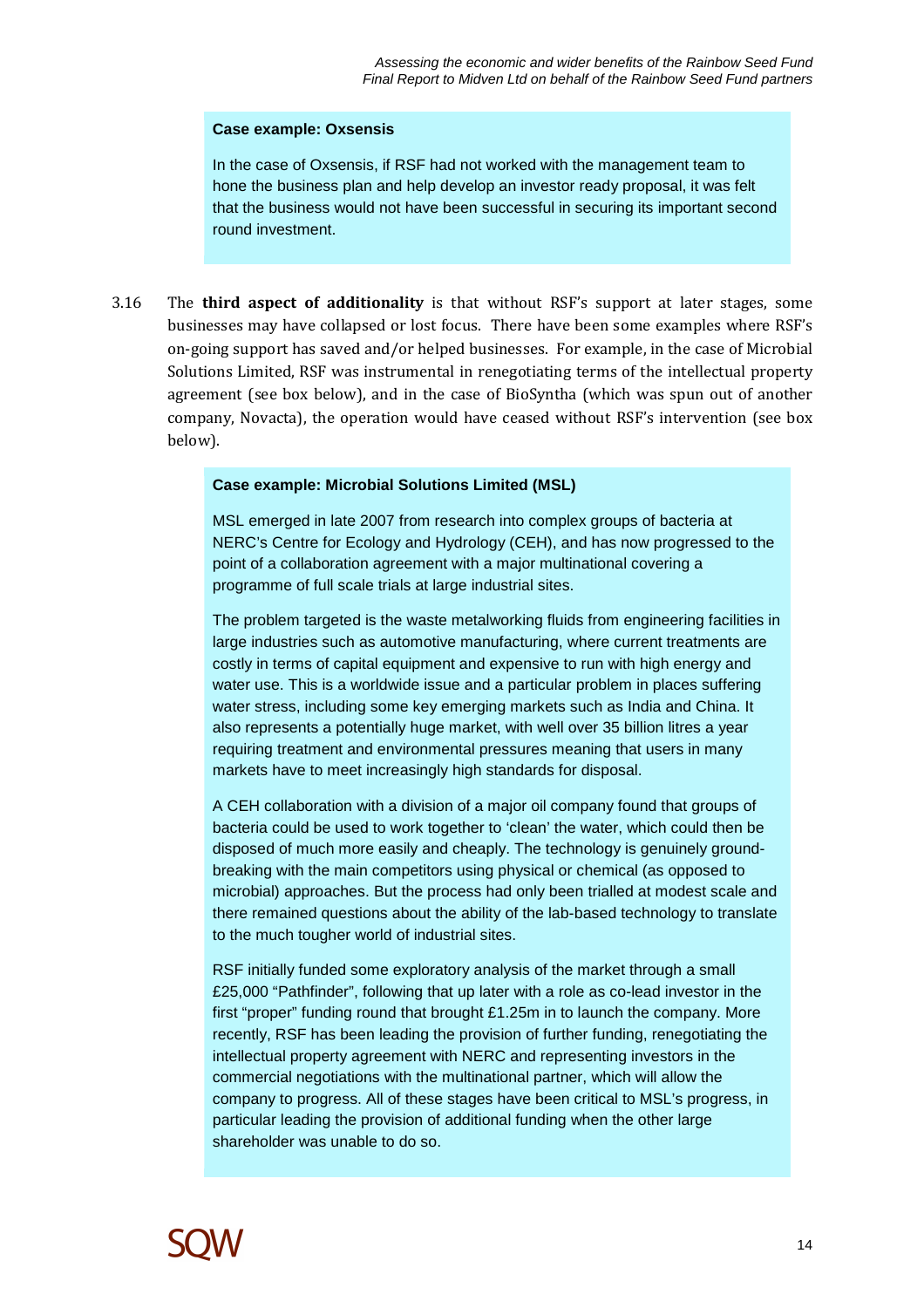The next steps for MSL are to prove the technology conclusively, at which point the industry partner has an option for longer collaboration, or it may decide to buy the company. There is potential for significant sales in the medium term, with each engineering site likely to involve a long term contract worth hundreds of thousands annually. In addition, there are wider environmental benefits, i.e. helping car manufacturers move towards zero waste model, which are discussed in section 5 of this report.

Based on the role played, MSL would not exist without RSF. Displacement is assessed as being limited given the furthering of technology to solve the problem of waste and the predominant presence of competitors overseas.

#### **Case example: BioSyntha Technology Ltd**

BioSyntha was established in early 2012 as a spin out of the industrial biotechnology research group and associated facilities of Novacta BioSystems Ltd. Novacta was a company that was itself founded with the support of RSF in 2003, based on a combination of technology developed at the John Innes Centre with expertise from the GSK Natural Products Group and the natural products company, Zylepsis.

Biosyntha is an industrial biotechnology company with expertise in metabolic pathway engineering for biofuels, renewable chemicals and natural products, strain development, biocatalysis, and fermentation. The company is currently engaged in the provision of bespoke contract research focussed on the fuels sector and is developing novel approaches for the generation of "green" chemicals from waste streams.

In 2011 the controlling investor in Novacta decided to focus entirely on its clinical portfolio and proposed to close the industrial biotechnology group. RSF led the group of investors who felt there was an opportunity to create a sustainable and exciting new company. RSF subsequently played a lead role in negotiating the divestment, coordinating the financial and legal underpinning of the new company, and recruiting the first CEO.

Biosyntha continues to engage in collaborative research and development of novel fuels and novel fuel technologies with industrial partners operating on a global footing. Through such work, the company is a contributor to the BBSRC's industrial biotechnology strategic priority area.

RSF played the central role in the genesis of BioSyntha Technology Ltd. In the absence of this intervention, the company is unlikely to have existed otherwise.

3.17 In many cases, the arguments above are combined to provide a strong case for high levels of additionality associated with RSF's investment and wider support. One company, for example, noted the role of RSF's investment, but also the longer-term purview alongside the attitude towards risk. This is illustrated in the following quote:

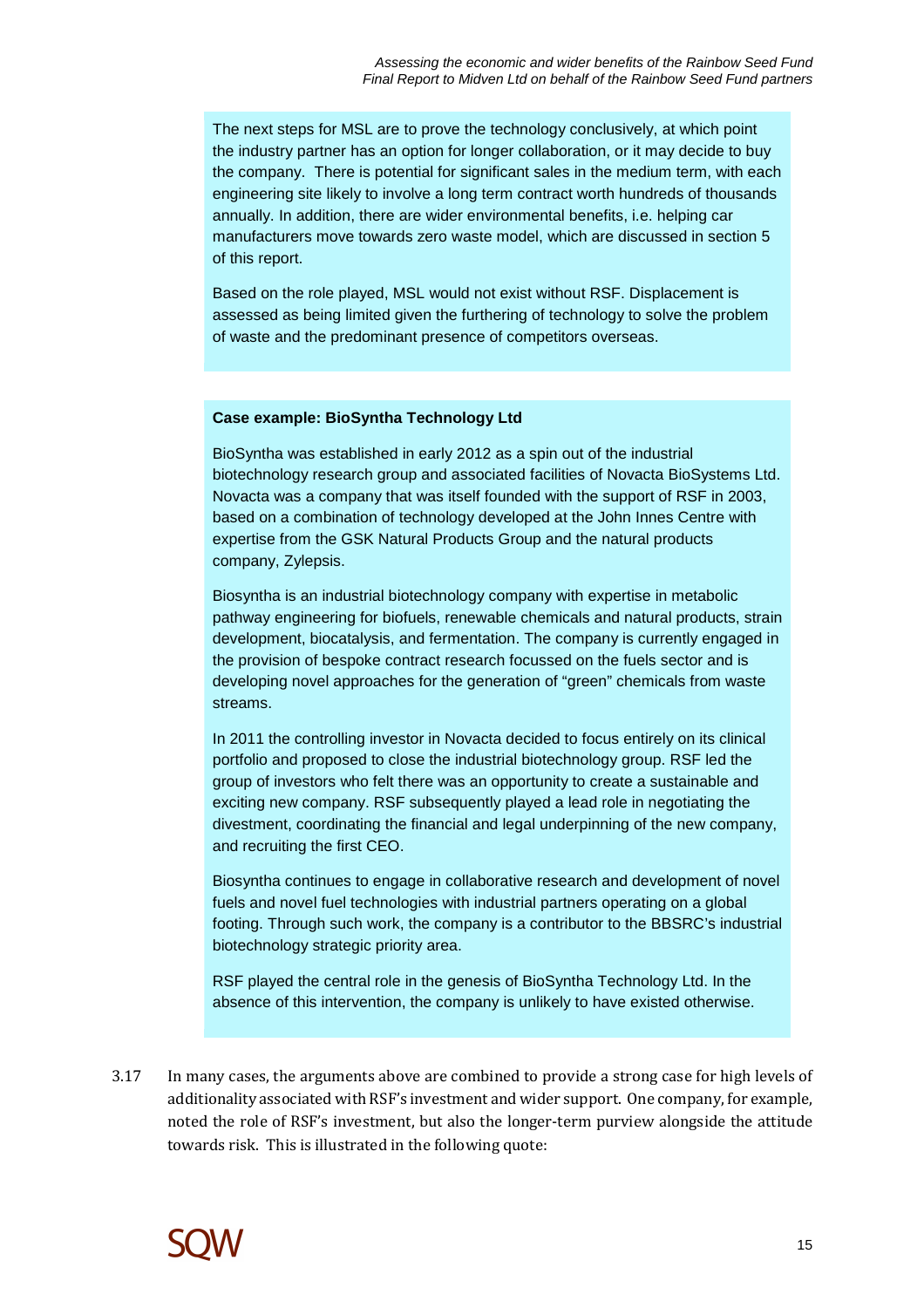*"RSF investment provided us with the breathing space to develop our business model … without the RSF, which was commercially savvy enough to accept the risk of delaying commercialisation, the business wouldn't be the same organisation that it is today"* (Company consultee)

3.18 In addition, the example of Cobalt illustrates the importance of the combination of RSF roles including its early engagement, help in finding co-investment and on-going support (see box below; further detail on Cobalt is provided in a case study in section 4).

### **Case example: Cobalt Light Systems Ltd**

Cobalt's technologies, developed at the Central Laser Facility at STFC's Rutherford Appleton Laboratory, use the powerful analytical technique of Raman spectroscopy to determine the composition of chemical mixtures. In diffusely scattering samples such as powders or tablets conventional Raman tends to be limited to surface or near-surface measurements. Cobalt's innovations promote measurement into the bulk of objects, often extending the analysis through diffuse samples to many millimetres or centimetres of depth and applying the advantages of Raman to sub-surface analysis.

RSF engaged early providing pathfinder funding (along with Nesta) in November 2005 that allowed the investigation of commercial applications for the fledgling technology. RSF was then instrumental in the forward strategy and finding coinvestment, culminating in 2008 with a further £150k of RSF investment as part of a £1m round (relatively large for a seed funding round) that brought in a VC fund and a high profile local angel. RSF's networks were used to find and introduce the incoming managing director to Cobalt, who also invested in this round. This allowed the first proper prototype to be built and the company to start taking on basic costs such as premises. RSF's support has continued as a board member on Cobalt and through assistance in subsequent funding rounds.

The technology has particular application in airport security, and the company has increasingly focused on the large potential security market that started to emerge in 2009/10 as negotiations started regarding the relaxation of the ban on liquids in aircraft cabin luggage.

3.19 There is a caveat to note around additionality, which is that some companies go to RSF as first investor. In this sense, RSF is seen as a first choice investor, before other options may have been exhausted. In almost all cases, there have been grounds for RSF to be involved, based on the arguments set out above. As the remit of RSF extends onto STFC and BBSRC campuses (which have businesses of more varying stages as tenants), it is important to continue to ensure high levels of additionality by considering alternatives to the publicly-backed RSF.

### **Leakage and displacement**

- 3.20 Leakage and displacement have been assessed as low for most of the companies. This is based on two key factors:
	- For most companies, the employment and research activity is taking place in the UK, and so there is no leakage. There have been a couple of exceptions, and higher levels

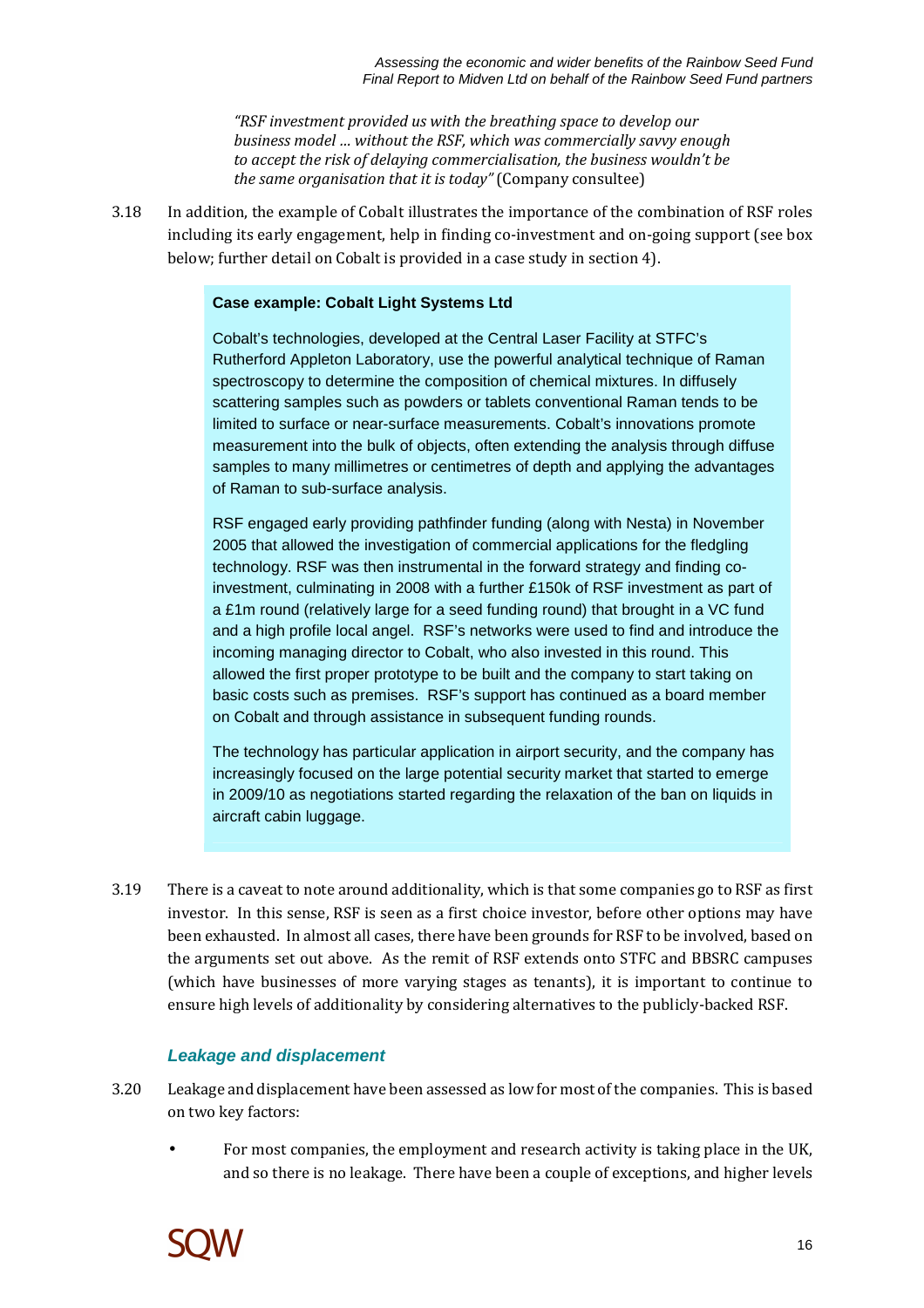of leakage may apply if company exits result in activity moving overseas. There is certainly one case where there may be a degree of leakage following exit.

The competition for companies is often outside of the UK, because many of the companies supported operate in global markets. Moreover, in some cases companies are developing genuinely novel products for which there are no clear competitors or are part of a small group of similar businesses developing new markets (and so not directly competing with one another).

### **Overall additionality**

- 3.21 The upshot of the assessment of deadweight, leakage and displacement is that average levels of additionality (excluding multipliers) are estimated at 0.73. Put another way, 73% of the businesses created would not have been established in the absence of RSF, which in simple terms means that 18 out of the 25 businesses assessed are 'net additional'18.
- 3.22 With the inclusion of multiplier effects (covering supply chain effects based on ONS inputoutput tables), the average level of additionality is estimated at 1.2.

### **Not all of the investments have worked**

- 3.23 Given the risks inherent with early stage investments, inevitably some have not worked as planned (the risk profile of RSF is discussed on the next page). Several lessons have been learnt from these, including the following:
	- companies that start from too far behind existing technology are higher risk
	- related to the previous point, if too much investment is required to get to market then the chances of success are reduced
	- the existence of serious players in the relevant markets can also be an issue prompting lower chances of success (depending on how novel the technology is)
	- the intents of co-investors can be detrimental to progress, for example if there is a misalignment of interests between investors, between those in it for the 'long haul' those who want a 'quick win'.
- 3.24 It is important to note that whilst some investments have not worked from RSF's perspective, the basis of the technology supported may still go on to have economic benefit, e.g. because companies are resurrected subsequently or because it leads to further industry collaborations. As an example of this, Thruvision died twice though now forms part of an AIMlisted company, and we understand that it is employing staff and generating exports19. Therefore, whilst RSF wrote off its investment, the UK economy still benefits from employment and export earnings, and UK military and security agencies have continued to access UK-based capability in surveillance technology.

<sup>19</sup> As cited in RSF Paper to the Board Meeting of Spectrum, *Review of Portfolio Performance and Impacts* 



 $\overline{a}$ <sup>18</sup> If grossed up to the portfolio of 30 companies, this results in 22 net additional businesses created.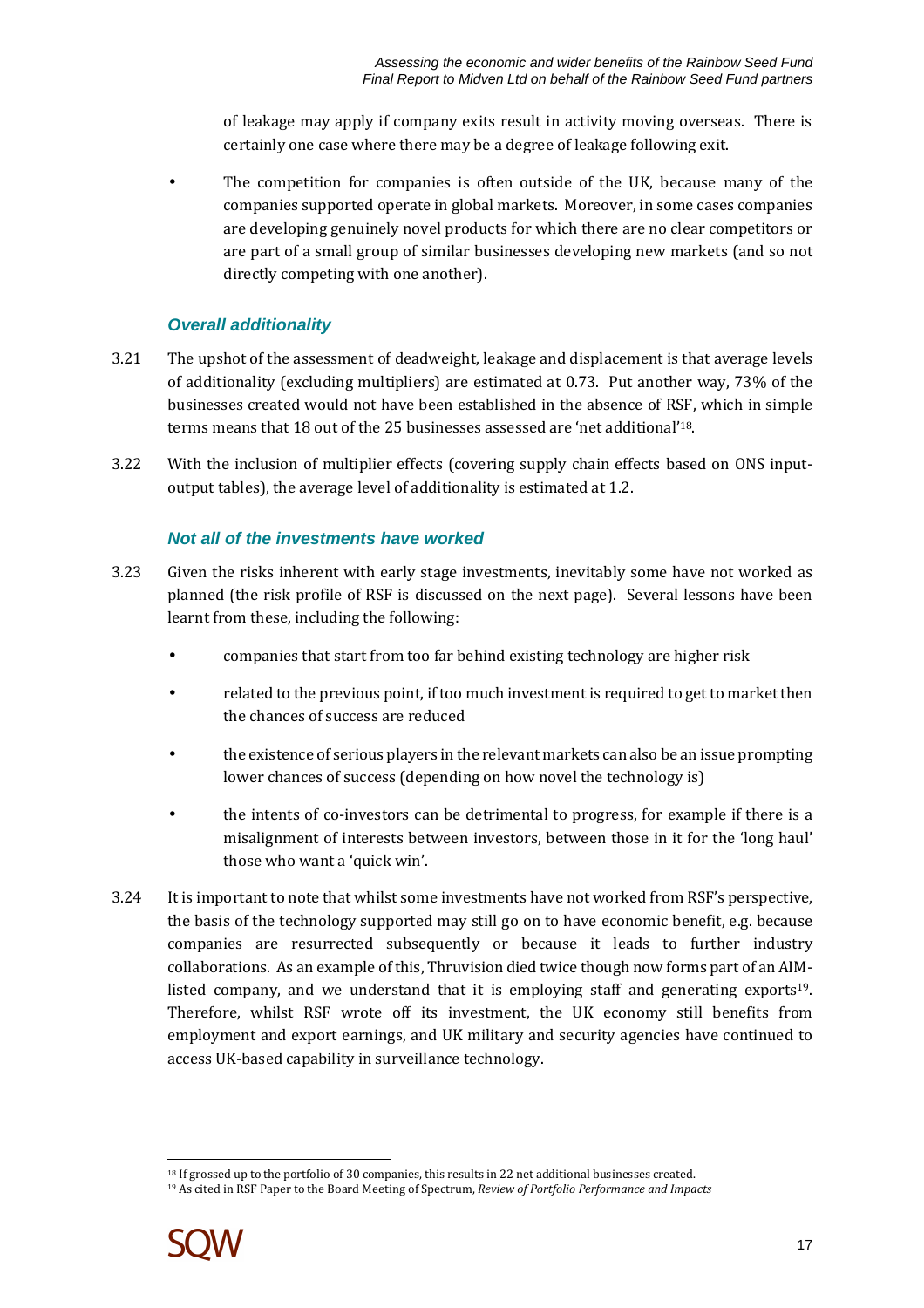## Role in meeting RSF's other two key objectives

### **Changing attitudes within PSREs**

- 3.25 Consultees noted that, at the outset, the venture capital option was unfamiliar for PSREs. RSF has represented an investor viewpoint, whilst also being able to work well alongside PSREs, thereby speaking the language of both. As a result, there has been important learning delivered by RSF on:
	- writing investment proposals
	- PSREs recognising which proposals will stand up to scrutiny and which will not
	- imparting knowledge through technology transfer offices to others.
- 3.26 According to consultees from Spectrum, the result has been that the proposals that come for review have all been of higher quality than they might have been. They have fallen within the scope and remit of the Fund, and Spectrum has been sufficiently persuaded by the maturity of the proposals such that consultees indicated that c. 75-90% of those submitted are given a "yes" to progressing to the investment committee.
- 3.27 Overall, consultees observed that there have been some changes in attitudes within PSREs, in particular through the remits of directors of institutes/centres where exploitation is higher on the agenda, and in terms of behaviours and skills development. Further evidence on skills and attitudinal benefits is presented in section 5, with the use of specific examples.

### **Risk profile of the RSF and its evergreen objective**

- 3.28 The RSF has a high appetite for risk of various kinds. It is willing and able to invest earlier than most investors and in technology areas, such as drug development, that other investors would shy away from. It is also willing to put up money before the investment proposition is sufficiently rounded to be able to attract most private investors, and it provides help in building the business case.
- 3.29 In addition, RSF also invests up to £25,000 in pathfinder investments to fund exploratory work on commercial viability, often alongside technical proof of concept grants from other sources. This usually takes place even before the company has been incorporated and is extremely high risk, with 70% having been written off to date. Nevertheless, there are strong grounds for making these small investments, because 12 of the 39 pathfinders have been developed into companies that would not have been established otherwise.
- 3.30 This appetite for risk is possible, because decisions are taken from the basis of the commercialisation imperative. However, as noted in section 2, it does have a dual mandate being also tasked with earning a sufficient return to secure its long term existence. This represents the evergreen objective, and there are issues in how far RSF can focus on this objective.
- 3.31 First, it could be said that RSF is structured to increase its risk profile. Most seed and venture capital funds expect high attrition rates but aim to balance their failures with high rates of

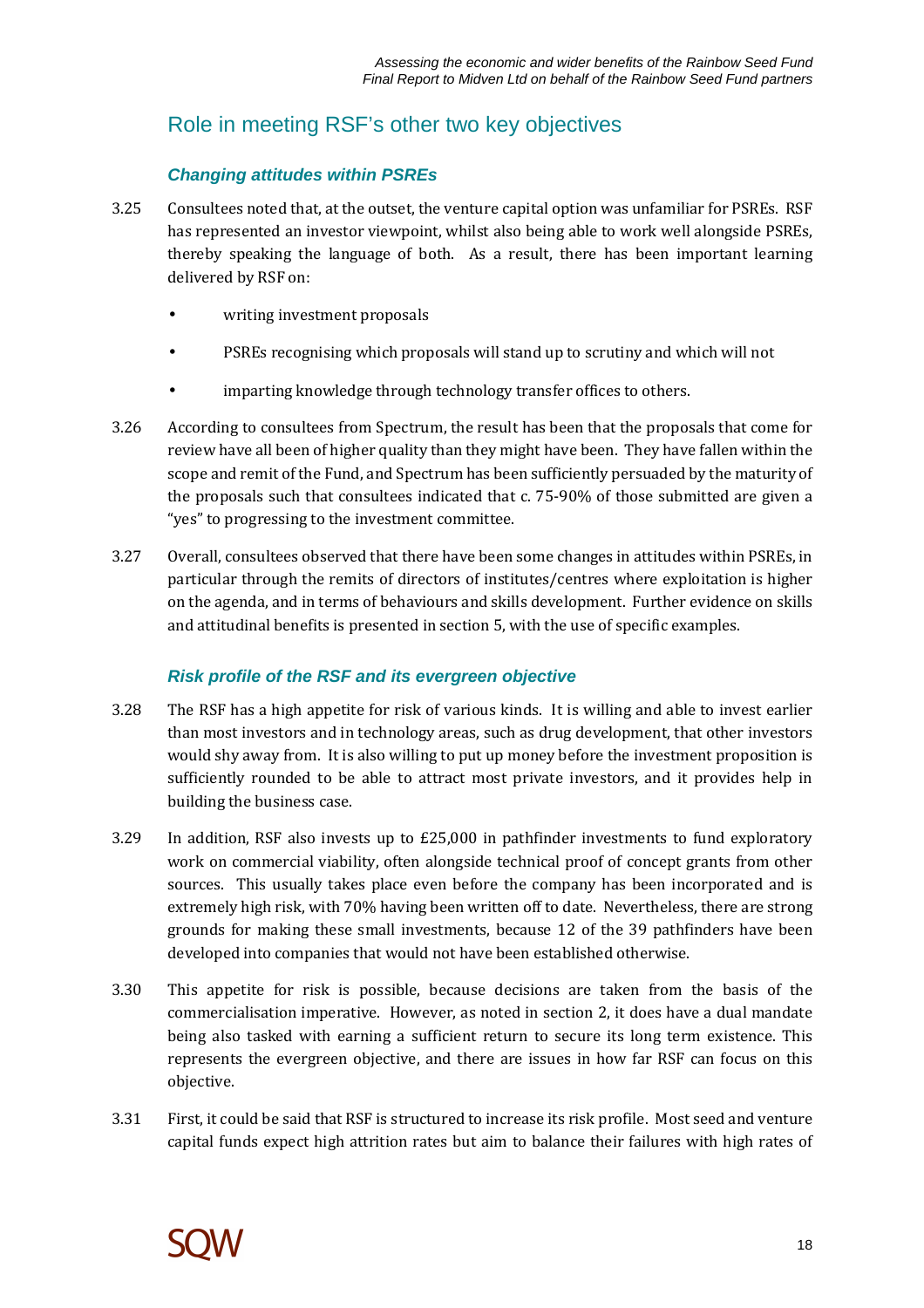return on their successes and, crucially, into which they will invest as much as they can20. However, RSF is constrained by its investment cap of £500,000 per company (initially set at £250,000 per company). This means that RSF cannot "follow its money" by investing in companies that have genuine potential to generate returns as a normal venture capital fund would do. As a result, the proportions of equity held by RSF become diluted and quite small by the time of exit, thereby limiting the returns.

- 3.32 Second, the types of companies invested in involve a long time path to market, and consume investment as they do so (see section 2 on the 'valley of death' and development time for companies). This means that RSF has to be in it for the long-term, and cannot generate returns quickly.
- 3.33 For some consultees, the achievement of the evergreen objective was not a significant issue, though others were more bullish on this point. In particular, increasing the critical mass of the portfolio, which is expected to happen over time, or extending the investment cap further, perhaps to £750,000 or £1m (this could be on an exception basis, e.g. authorised by government), were both identified as ways in which RSF could move closer to achieving the evergreen objective.
- 3.34 From the perspective of ensuring the additionality of public funds, the investment cap is quite important: if RSF could follow its money in later rounds, then this could 'crowd out' other investors. However, it does highlight the slight conflict in its dual mandate, because "filling the gap" to facilitate commercialisation aligns strongly with arguments around the additionality of public funds; whereas becoming self-sustaining might mean following up with some non-additional slices of investment.
- 3.35 The upshot is that the evergreen element is useful in the background for the board to keep in mind as an aspiration, and one which can yield some recycling of funds. However, it is not fundamentally important to the success of RSF in its prime pursuit of turning research ideas into sustainable and viable businesses. Therefore if RSF cannot be entirely self-sustaining, even though there will be some recycling of funds, it will require on-going funding.

 $\overline{a}$ <sup>20</sup> A common "prudential limit" would mean a cap at no more than 20% of a fund's total capital. That would translate in Rainbow's case to a maximum investment of £2.8m in any one company.

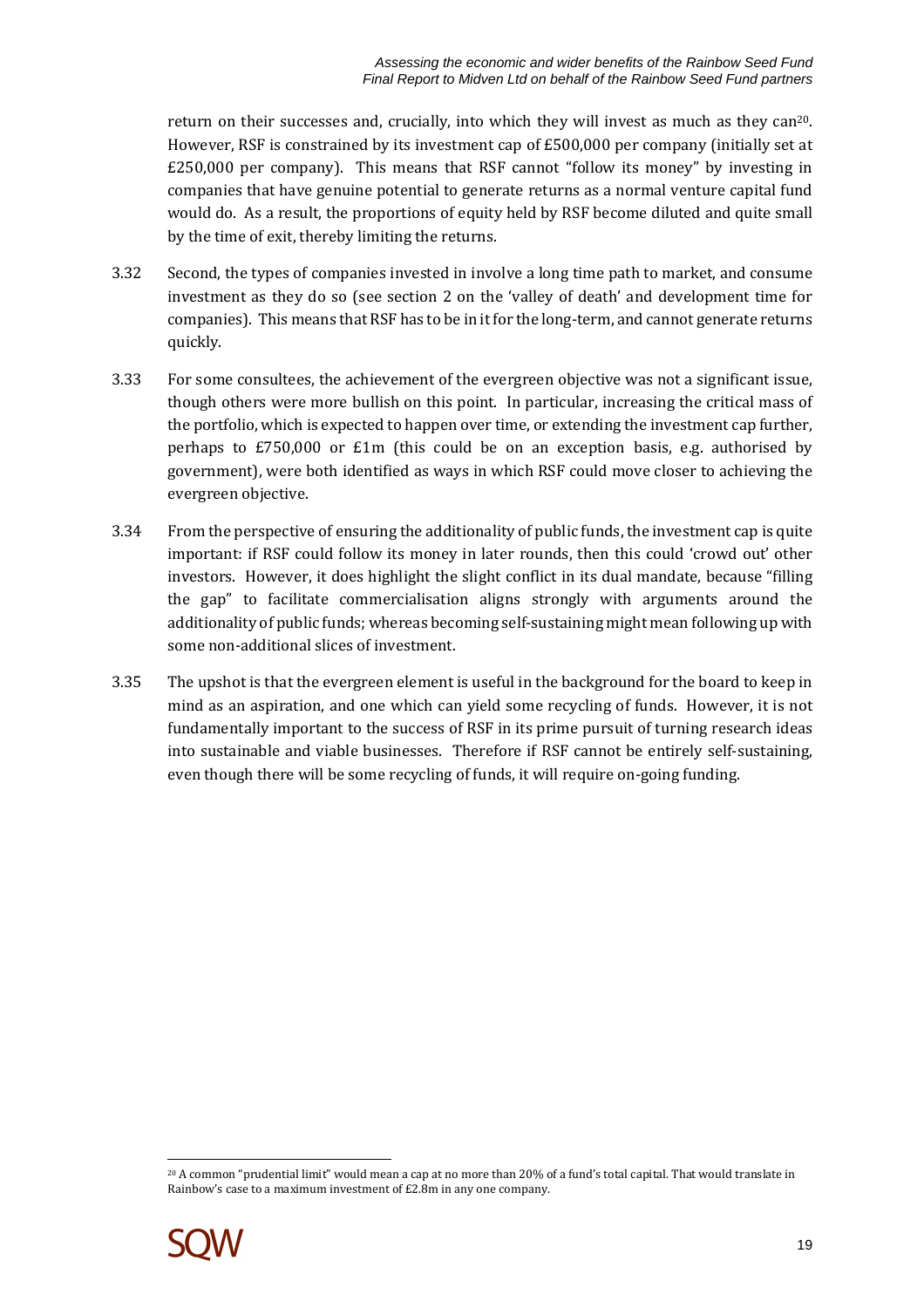## 4. Estimates of the economic contribution

- 4.1 This section sets out our estimates of the economic contribution of the RSF. In doing so, we follow the underlying logic of the scheme (and HM Treasury Green Book logic) starting with investment inputs followed by the immediate results in terms of employment effects. The section then turns to consider resulting business performance in terms of export sales. The last step in quantifying the benefits of RSF is set out with the final outcomes, in terms of GVA.
- 4.2 In summary, therefore, the economic contribution of the RSF is assessed through three key metrics:
	- employment created
	- contribution to the net trade balance through export sales
	- an estimate of the GVA contribution.
- 4.3 Using available benchmarks, we also consider how the benefits of RSF compare with other government-funded schemes in commercialisation and knowledge transfer. The section is concluded with analysis regarding the variation of economic impact across the RSF portfolio.
- 4.4 As noted in section 2 of this report, 25 of the 30 portfolio companies have been examined as part of the study<sup>21</sup>. This includes two for which costs have been incorporated but not the benefits (due to a lack of data – the levels of benefit would not have a significant effect on our estimates). When assessing Value for Money, therefore, the total benefits across the 23 firms are set against the investment costs for the wider set of 25 firms supported.
- 4.5 For each of the indicators of economic contribution, we provide estimates of the benefits to date or the current level of benefits (in the case of employment), and we also provide forecast benefits. It is important to note that the scale of the *economic contribution to date* reflects the maturity of the RSF portfolio. As was discussed in section 2, the majority of the companies in the RSF portfolio are still in their early stages (i.e. still in the 'Valley of Death' with many still on the negative part of a "J curve" trajectory, which is typical of the types of technology company supported by RSF). As a result, an assessment of the full economic contribution of the existing portfolio is not possible for some time. However, in order to provide as full an account of the economic contribution, we have estimated *forecast benefits* for the existing portfolio using available data.
- 4.6 Several technical terms are used in this section, and their meanings are presented in Table 4-1. Further detail is provided in data tables in Annex D of this report. Within this it is important to note that the values for these terms have been calculated on an individual company basis22. Further detail on the data supporting this section's analysis is provided in Annex D of this report.

<sup>&</sup>lt;sup>22</sup> This means that the assessment of impact is undertaken for each individual company and aggregated to arrive at an overall value of the contribution of the RSF. As a result, 'averages' quoted are arithmetic averages across the companies considered.



 $\overline{a}$ <sup>21</sup> The most recent five investments have been made in the last few months and so are too young to have had an impact, and so are excluded.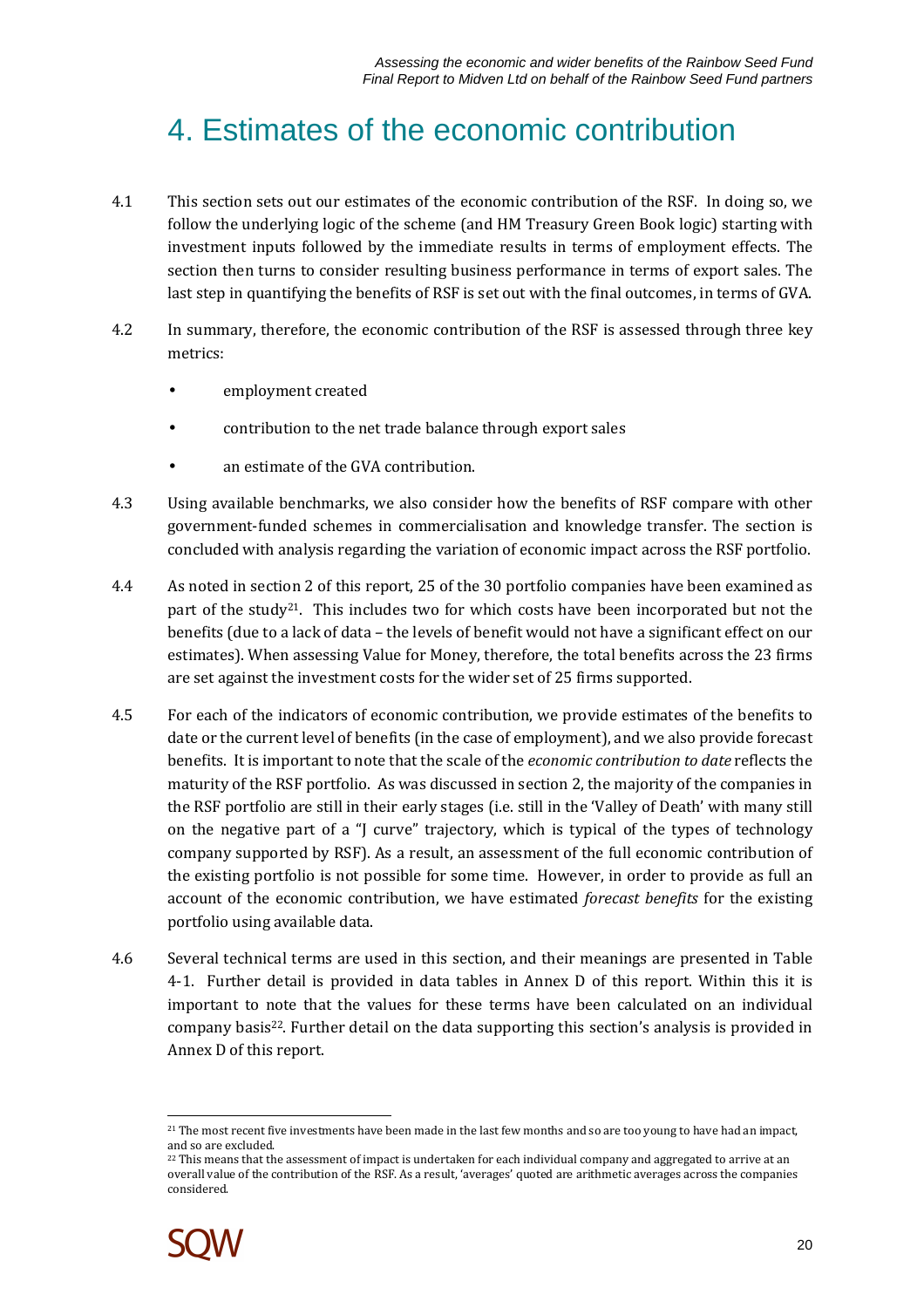| Term                                                            | <b>Meaning</b>                                                                                                                                                                                     | Simplified worked example based on<br>employment benefits                                                                                                                                                          |
|-----------------------------------------------------------------|----------------------------------------------------------------------------------------------------------------------------------------------------------------------------------------------------|--------------------------------------------------------------------------------------------------------------------------------------------------------------------------------------------------------------------|
| Gross (as in 'gross'<br>effect)                                 | Overall direct effect, e.g. in terms<br>of employment, made by a<br>firm(s) supported, before any<br>account is made of the influence<br>of contribution made by RSF                               | $= 100$ employees                                                                                                                                                                                                  |
| Additional 'direct'<br>effect <sup>23</sup>                     | The direct effect of a firm(s), e.g.<br>in terms of employment or GVA,<br>that would not have happened<br>without RSF input, and that takes<br>account of potential<br>displacement* and leakage** | $= 100*(1-Dw)*(1-D)*(1-L)$<br>where:<br>Dw = deadweight (say, 0.25 or $25\%$ )<br>$D =$ displacement (say, 0.1 or 10%)<br>L= Leakage (say, zero)<br>e.g. $100*(0.75)*(0.9)*(1) = 67.5$<br>employees                |
| Additional 'direct'<br>effect attributed to<br><b>RSF</b>       | The effect above that is attributed<br>to RSF's input (i.e. by taking<br>account of RSF's role versus the<br>inputs of other government-<br>backed investments)                                    | $= 100*(1-Dw)*(1-D)*(1-L)*(1-NA)$<br>where $NA =$ non attributable (say, 0.4<br>or $40%$ )<br>e.g. $67.5*0.60 = 40.5$ employees                                                                                    |
| Additional 'direct' +'<br>indirect' effect<br>attributed to RSF | The effect defined the row above<br>plus an estimate of indirect<br>supply chain multiplier effects***                                                                                             | $= 100*(1-Dw)*(1-D)*(1-L)*(1-NA)*M$<br>where $M =$ indirect multiplier (say, 1.2)<br>e.g. $40.5$ *1.2 = 48.6 employees<br>(additional 'direct' +' indirect'<br>employment effect attributed to RSF)<br>Source: SOW |

|  |  |  | Table 4-1: A note on key terms |
|--|--|--|--------------------------------|

*\*in the case of the RSF, displacement occurs when a company's activities/market share brought about through public sector support are offset (partially or fully) by a resulting reduction in the activities/market share of other UK-based companies \*\* in the case of RSF, leakage occurs when a company's employment or research activities take place outside the UK \*\*\* in the case of the RSF, indirect multiplier effects occur when a firm supported by the fund purchases goods and services in the economy, thereby resulting in second and third round employment and GVA benefits Balance of investment* 

- 4.7 In the period 2002 to 2013, the RSF fund has invested a total of £6.5m in the 25 investee firms being analysed, accounting for 5% of the total investment received by those firms in the same period (see Table 4-2)<sup>24</sup>. However, as noted in section 3, the proportion of RSF investment is inversely correlated with the maturity of the company, with RSF funds comprising approximately three-fifths of all investment in the initial funding round, a proportion which reduces in subsequent rounds.
- 4.8 In addition to the investments in the 25 companies analysed, a further £490,000 has been invested in 26 pathfinders that were not converted into full investments. Full investments have been made in five other companies that have not been included in the analysis, and there have been an estimated £2.68m of fund management costs from 2002 to March 2013.

<sup>&</sup>lt;sup>24</sup> In addition, £0.49m of Pathfinder funding was committed to activity that did not result in a company start-up.



 $\overline{a}$ 

 $^{23}$  It is important to note that the average additionality level of 0.73 (excluding multiplier effects) is an arithmetic average across the portfolio of companies assessed. It is not possible to simply use this coefficient to move from 'gross' to 'additional' effect, because additionality varies across the companies and the calculation of the additional effect is affected by the relative significance of each company.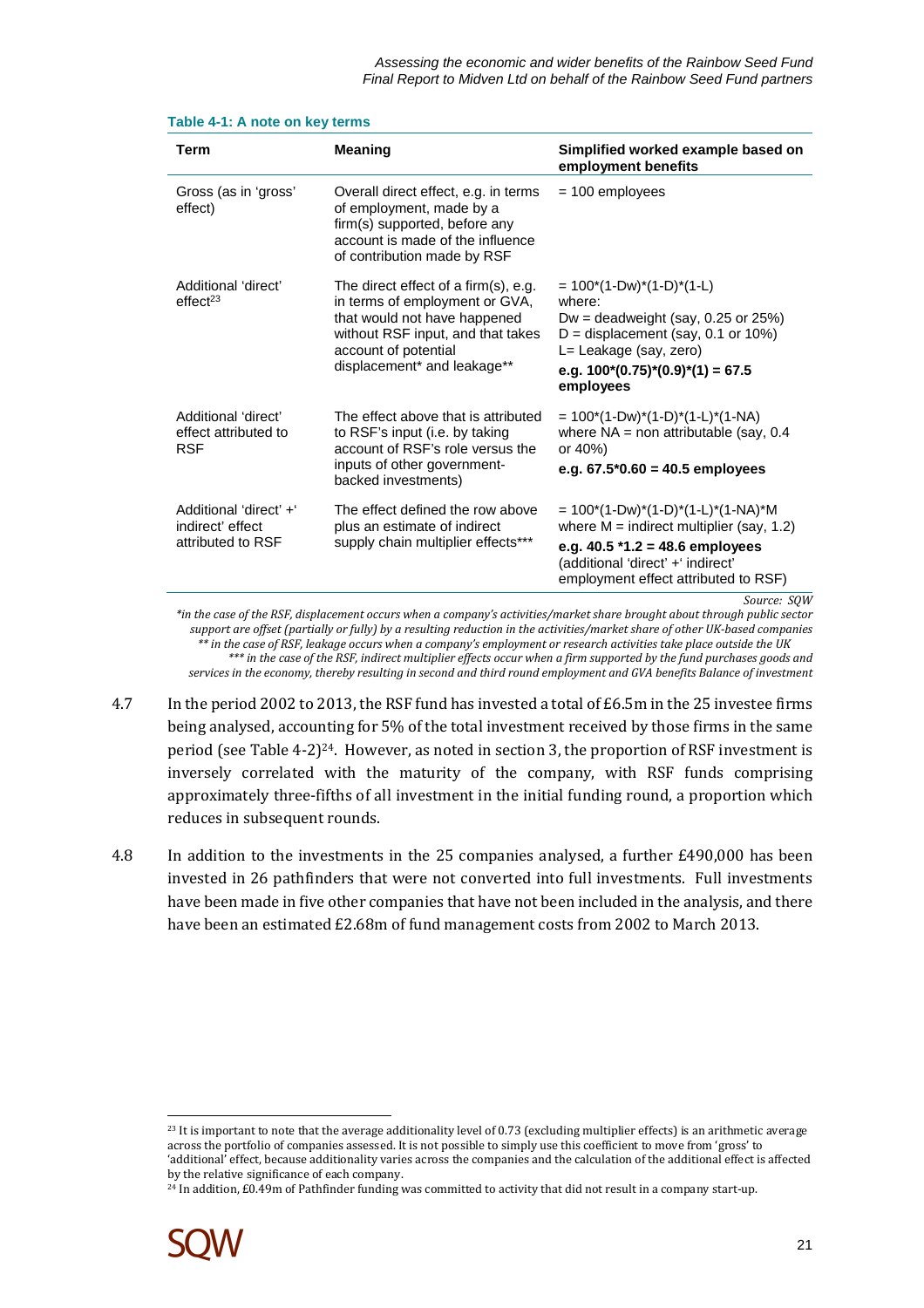Assessing the economic and wider benefits of the Rainbow Seed Fund Final Report to Midven Ltd on behalf of the Rainbow Seed Fund partners

| $1000 - 2.$ Daidrive VI Investment (2002 2010) |              |                                  |
|------------------------------------------------|--------------|----------------------------------|
| <b>Type of Investment</b>                      | Total        | Average                          |
| <b>RSF Investment</b>                          | £6.369,000   | £255,000                         |
| Co-Investment                                  | £126,791,000 | £5,513,000                       |
| RSF Investment as a % of Total Investment      | 5%           | 5%                               |
|                                                |              | Source: SOW Analysis of RSF Data |

### **Table 4-2: Balance of Investment (2002-2013)**

4.9 As noted in section 2, since 2009 maximum RSF investment has been capped at £500,000. Only one firm (Crescendo) has received this maximum investment, whilst four others have received over £450,000. The lowest level of investment made in a company to date by RSF was £50,000 (Inscentinel), though we note that levels of RSF investment may relate to the maturity of the firm.

### **Employment**

- 4.10 Here we present the employment associated with RSF firms. As described in Table 4-1, this is shown in terms of (i) gross employment, (ii) additional direct employment attributable to RSF and (iii) additional direct and indirect employment attributable to RSF. Employment data is presented across two metrics: current employment (2013); and maximum forecast employment (2014 – 2018)25.
- 4.11 Between 2002 and 2013, the aggregated peak of gross employment across the 23 investee was 393 individuals. In 2013, gross employment for the year stands at 255 individuals across the 23 firms (an average of c. 11 per firm). The trajectory of employment growth is reflective of both a firm's performance and its maturity in relation to its growth model. Indeed, the early stages of development activity for most RSF firms tend to be undertaken by small numbers of highly-skilled technologists. Once firms near production, capacity is required in-house on a full time basis, meaning that job numbers can escalate rapidly. This has been most notably demonstrated by P2i and Microvisk Ltd.
- 4.12 In this context, the 'direct'26 additional impact on employment that is attributed to RSF is presented in Table 4-3. Extending the analysis, Table 4-4 includes the 'indirect'<sup>27</sup> (i.e. including multiplier effects) impact on employment that is attributed to RSF.

| <b>Annual Employment Metric</b> | Total | Average                            |
|---------------------------------|-------|------------------------------------|
| Current (2013)                  | 104   |                                    |
| Maximum forecast (2014-2018)    | 254   |                                    |
|                                 |       | Correspondent Ampletic of DCE Data |

#### **Table 4-3: Additional Direct Impact on Employment Attributed to RSF**

*Source: SQW Analysis of RSF Data* 

<sup>&</sup>lt;sup>27</sup> 'Indirect' impacts result from the expenditure and operation of suppliers to the investee firm.



 $\overline{a}$ 

<sup>&</sup>lt;sup>25</sup> Maximum forecast employment is derived from the maximum anticipated for each company based on available forecasts, and then aggregated for the portfolio (rather than maximum across the portfolio at any one point in time). <sup>26</sup> 'Direct' impacts result from the expenditure and operation of the investee firm.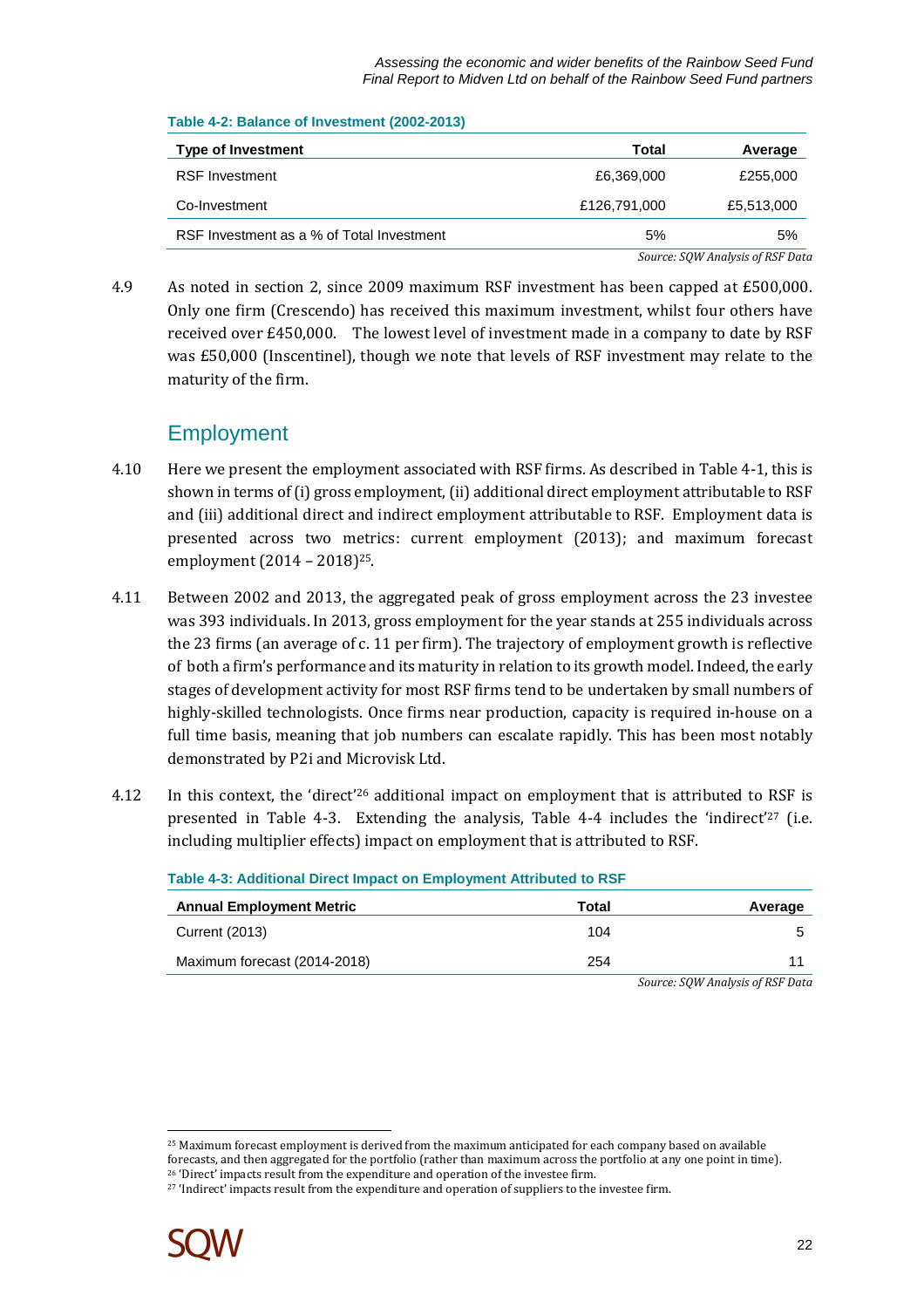Assessing the economic and wider benefits of the Rainbow Seed Fund Final Report to Midven Ltd on behalf of the Rainbow Seed Fund partners

| <b>Annual Employment Metric</b> | Total | Average                          |
|---------------------------------|-------|----------------------------------|
| <b>Current (2013)</b>           | 172   |                                  |
| Maximum forecast (2014-2018)    | 417   |                                  |
|                                 |       | Source: SOW Analysis of RSF Data |

### **Table 4-4: Additional Direct and Indirect Impact on Employment Attributed to RSF**

### Contribution to export sales

- 4.13 To date (2002-2013), the 23 investee firms have, in gross terms, exported nearly £39m of goods and services, with a further £262m forecast for the period 2014 to 2018.
- 4.14 Table 4-5 provides an analysis of the direct additional impact on exports attributed to RSF investment28.

| <b>Export Value Metric</b> | Total       | Average                          |
|----------------------------|-------------|----------------------------------|
| To Date (2002-2013)        | £10,370,000 | £451.000                         |
| Forecast (2014-2018)       | £91.342.000 | £3,971,000                       |
|                            |             | Source: SQW Analysis of RSF Data |

- 4.15 In the period 2002 to 2013, Claresys, BGSI and P2i Ltd accounted for £8.6m of the quoted total additional direct impact. Forecasts for 2014 to 2018 are also dominated by a small subset of firms, with Microvisk Ltd and P2i Ltd accounting for c. £70m of the total additional direct impact.
- 4.16 For over one-half of the companies making substantive sales, the proportion of sales overseas is 90-100%. For the remainder, the proportions of sales overseas are also estimated at high levels, at 60-75%. The proportion of export sales of RSF-supported companies indicates a positive effect on the net trade balance, and means that the companies created are contributing to government's rebalancing objectives.

## GVA contribution

- 4.17 In the analysis below we present (i) the gross contribution of RSF to GVA, (ii) the additional direct impact on GVA attributed to RSF, as well as (iii) the additional direct and indirect impact on GVA attributed to RSF (re-visit Table 4-1 for definitions of gross, direct and direct + indirect). For these last two measures, we show GVA to date (2002 – 2013), and forecast GVA (2014 – 2018).
- 4.18 In the period 2002 to 2013, the 23 investee firms contributed nearly £68m in GVA (gross) to the economy. Available forecasts for the 2014 to 2018 period from the 23 firms sum to over £330m in GVA (gross).
- 4.19 In this context, the 'direct' additional impact on GVA that is attributed to RSF is presented in Table 4-6. As with the employment analysis, the inclusion of 'indirect' impacts (i.e. multiplier effects) can be considered. Table 4-7, therefore, presents the additional 'direct' and 'indirect'

 $\overline{\phantom{a}}$ <sup>28</sup> Multiplier effects are not appropriate here, and so have not been incorporated into the assessment of export sales.

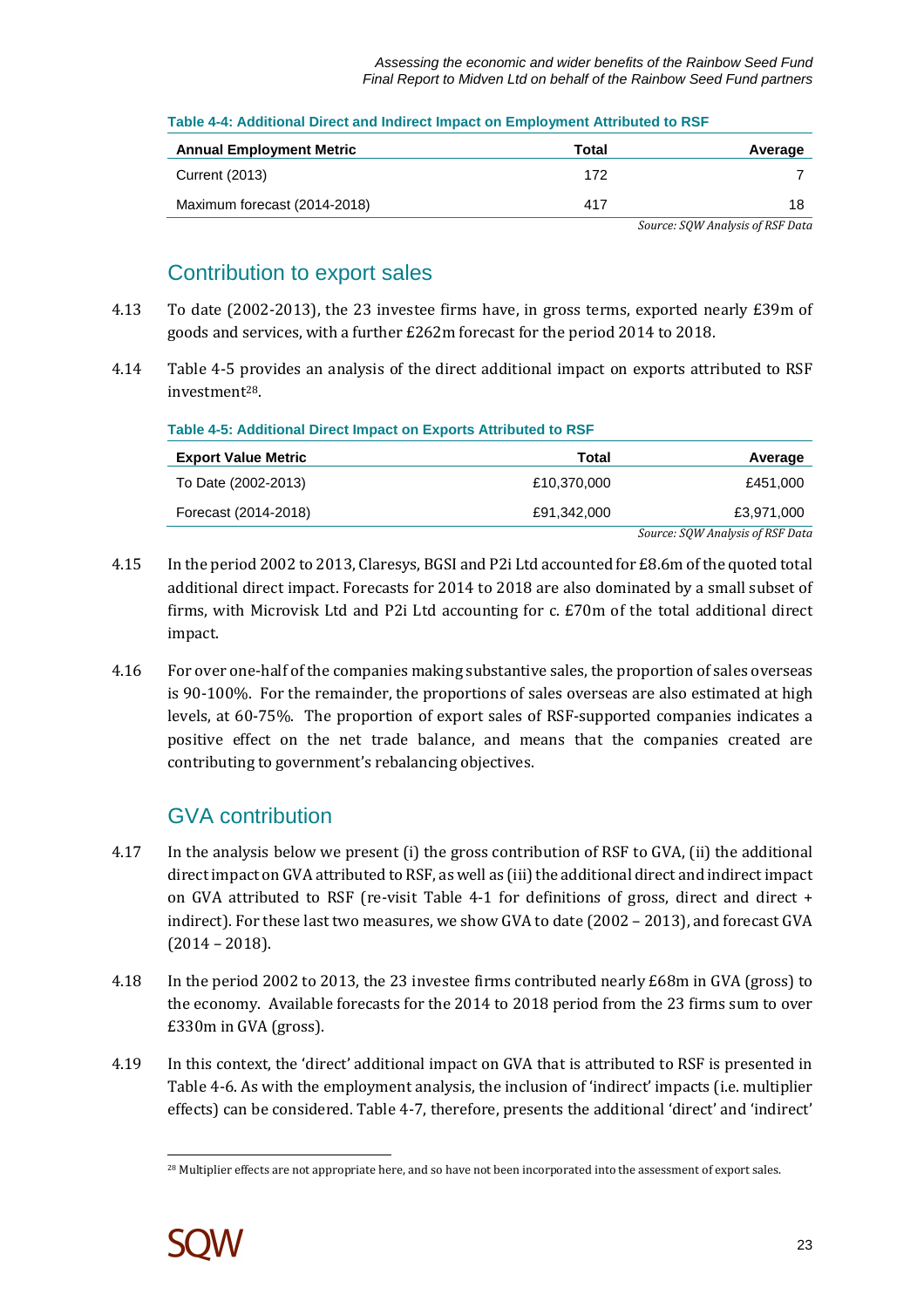additional impact on GVA attributed to RSF. The multiplier effect estimates the knock-on impact on other businesses because of the goods and services purchased by RSF-supported companies29. For example, Tokamak Solutions currently has a small central team of staff, and subcontract expertise from a network of over 20 UK based suppliers. This model is adopted by other companies in the RSF portfolio, especially for those that are still in the early stages of development as well as those operating in the biotech field where it is increasingly common for specialist services to be outsourced.

### **Table 4-6: Additional Direct Impact on GVA Attributed to RSF**

| <b>GVA</b>           | Total        | Average                    |
|----------------------|--------------|----------------------------|
| To Date (2002-2013)  | £21.022.000  | £914.000                   |
| Forecast (2014-2018) | £120,751,000 | £5,250,000                 |
|                      |              | $\alpha$ $\alpha$ $\alpha$ |

*Source: SQW Analysis of RSF Data* 

### **Table 4-7: Additional Direct and Indirect Impact on GVA Attributed to RSF**

| <b>GVA</b>           | Total        | Average                          |
|----------------------|--------------|----------------------------------|
| To Date (2002-2013)  | £33,444,000  | £1.454.000                       |
| Forecast (2014-2018) | £201,910,000 | £8,779,000                       |
|                      |              | Source: SQW Analysis of RSF Data |

### A note on forecast GVA estimates

Forecast GVA estimates include the 'Expected Value of Company (EVC)', which is a forecast valuation of the investee firm at the point in time the RSF investment is scheduled to mature and the fund exits as a shareholder. This is included, because it represents an estimate of downstream profits that a purchaser of an RSF-supported company may expect to generate (see Annex A for details of how EVC is calculated and used in the impact analysis). Within the impact analysis carried out for this study, the EVC is a significant component in the calculation of GVA.

There is a risk that the EVC overestimates future GVA contribution, because companies may be purchased by overseas buyers, who may move activities out of the UK (resulting in leakage). In Annex D, therefore, we include a sensitivity test to illustrate how possible leakage, which RSF has no influence on, could affect forecast GVA.

The flip-side is that there is also the risk that the EVC underestimates the future GVA contribution of the firm since it does not include the GVA associated with wages from employment beyond the exit of the company from the Fund (EVC represents the profit component of GVA only). Where forecast employment data is available, this has been included in the analysis, though this is normally not available beyond expected exit years. Note that the same issue of leakage may apply following company purchase and exit from RSF.

4.23 In the boxes below we present two case studies of companies that are expected to make up a significant part of the GVA contribution of RSF. These are Cobalt Light Systems Ltd, developed at STFC's Rutherford Appleton Laboratory (estimated additional direct and indirect GVA

 $\overline{a}$ <sup>29</sup> In practice, multiplier effects have been estimated at the level of the portfolio (rather than the firm) using national sectoral multipliers

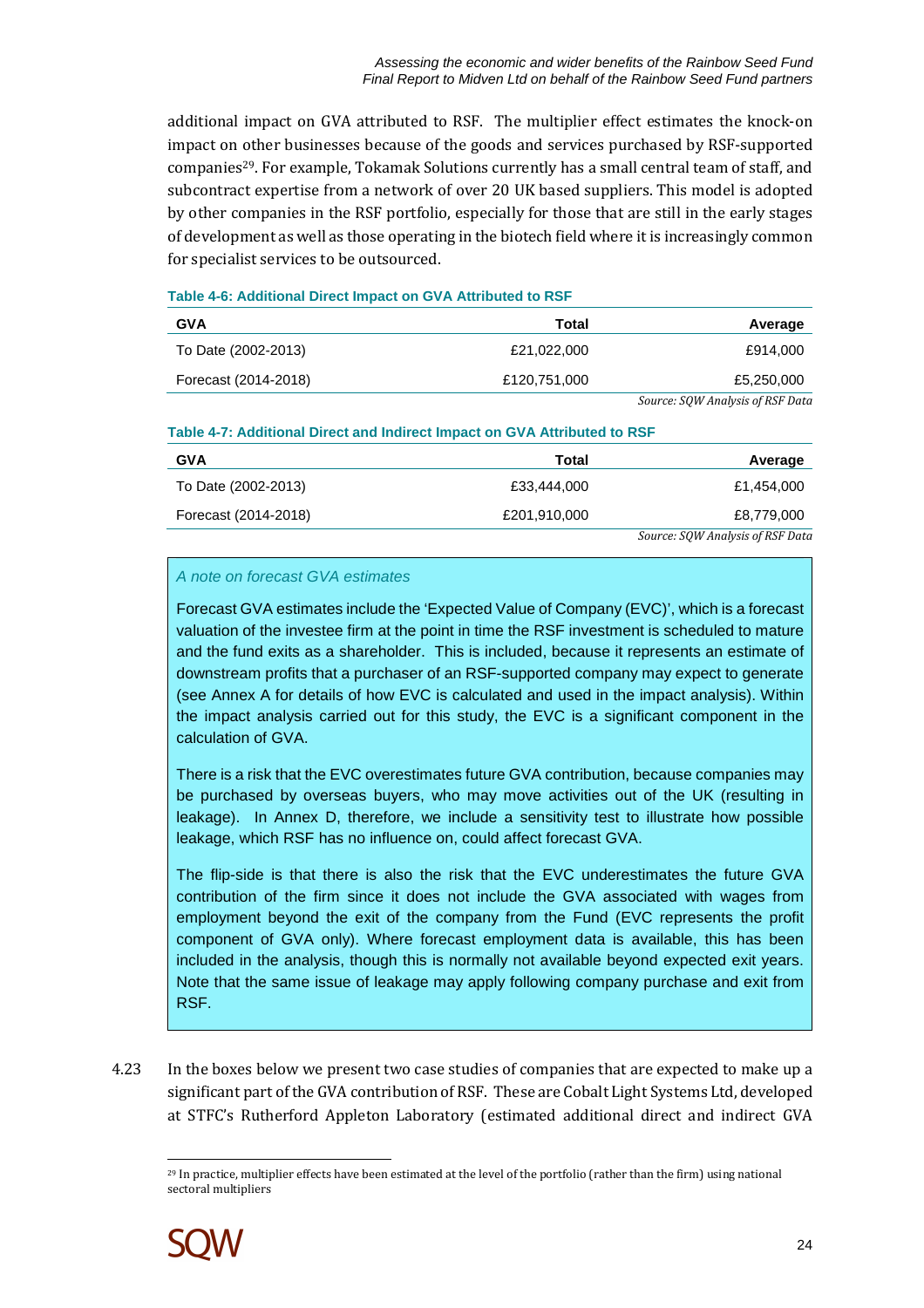attributable to RSF of £946,000 to date, and £8.3m forecast to 2018), and Crescendo, located at the Babraham Research Campus (estimated additional direct and indirect GVA attributable to RSF of £1.7m to date, and £33.4m forecast to 2018).

### **Case example: Cobalt Light Systems Limited**

Cobalt's technologies, developed at the Central Laser Facility at STFC's Rutherford Appleton Laboratory, use the powerful analytical technique of Raman spectroscopy to determine the composition of chemical mixtures. In diffusely scattering samples such as powders or tablets conventional Raman tends to be limited to surface or near-surface measurements. Cobalt's innovations promote measurement into the bulk of objects, often extending the analysis through diffuse samples to many millimetres or centimetres of depth and applying the advantages of Raman to sub-surface analysis.

RSF provided pathfinder funding (along with Nesta) in November 2005 that allowed the investigation of commercial applications for the fledgling technology. RSF was then instrumental in the forward strategy culminating in 2008 with a further £150k of RSF investment as part of a £1m round (relatively large for a seed funding round) that brought in a VC fund and a high profile local angel, as well as investment by the incoming managing director, whom Rainbow found and introduced. This allowed the first proper prototype to be built and the company to start taking on basic costs such as premises.

Over the next couple of years early sales were made of single units into the pharmaceutical industry (mainly for QA purposes, often the inspection of incoming bulk materials) but the company remained in development mode, and increasingly focused on the large potential security market that started to emerge in 2009/10 as negotiations started regarding the relaxation of the ban on liquids in aircraft cabin luggage. US insistence on adequate pre-boarding screening as a condition for relaxation started a rush to develop suitable technologies, and Cobalt's solution emerged as the leading performer in a series of tests at airports around the world during 2011-12. The drive into this market has been supported by subsequent rounds of investment, and it is hoped to raise working capital requirements through bank debt.

The first orders for the security product, along with growing demand from pharma companies, saw the company finish last year employing 24 staff (up from just 4 in 2009) and running close to break-even on £2.4m of sales. The future order book is very strong at £3.3m and growing, with Heathrow and Gatwick just two of the airports who have recently committed to buy Cobalt's system.

Whilst RSF's holding is now somewhat diluted (just over 10% of the company), it is difficult to see how the company could have reached this stage without its initial investment and ongoing investment contributions and advice.

The next couple of years should see Cobalt consolidate its position in the airport market. The current thinking amongst investors is that the company would then be an attractive acquisition target and that a number of industry players would be interested if it were put up for sale. It is too early to speculate as to its value, but the expectation is that RSF would make several times its original investment.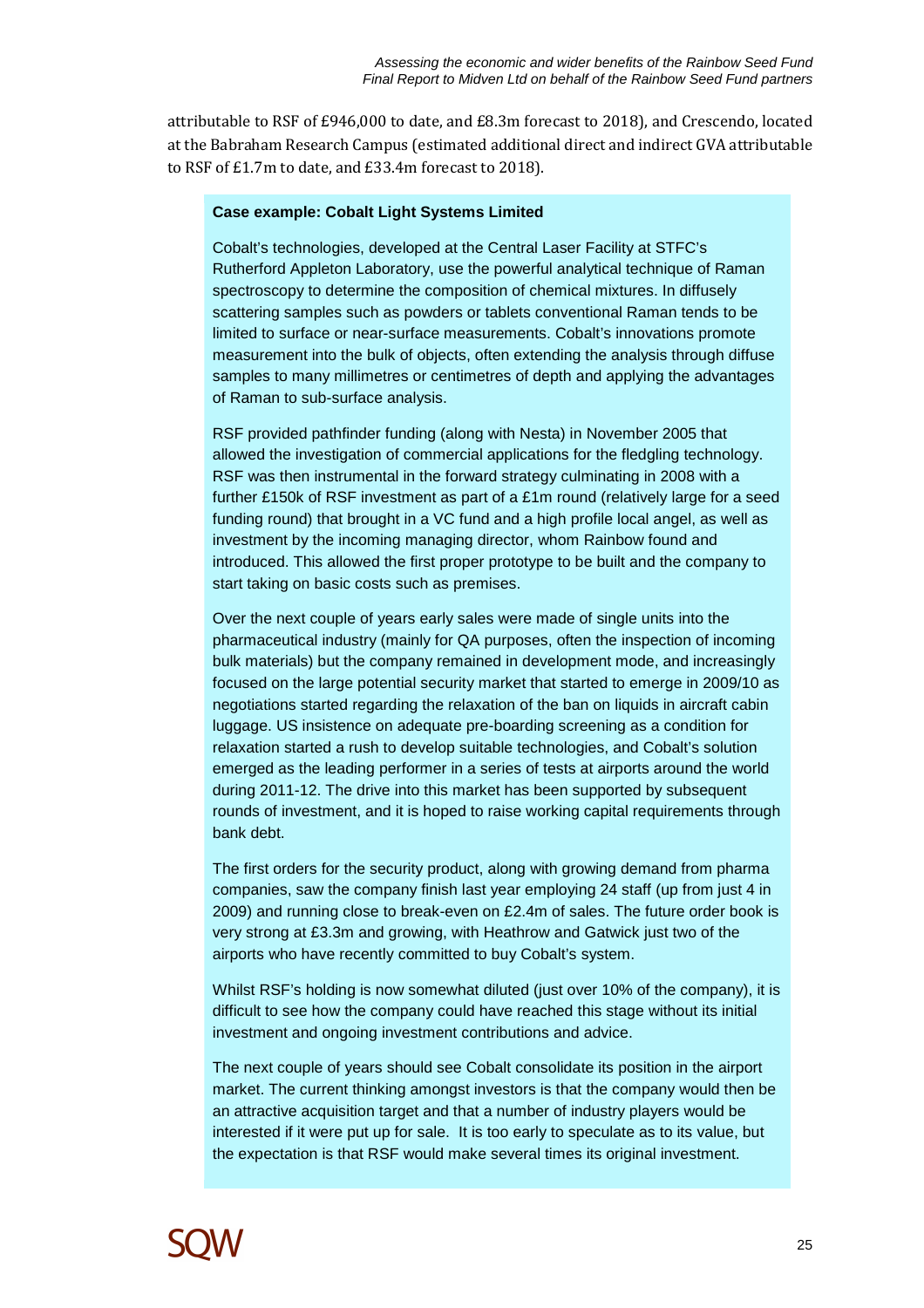### **Case example: Crescendo Biologics Ltd**

Crescendo is developing two proprietary platforms for biological therapeutics. These have been developed from Babraham Institute research:

- A transgenic mouse which produces heavy chain only antibodies: Crescendo aims to exploit its unique transgenic antibody fragment platform to create differentiated medicines developed through in-house product development and strategic partnerships. Crescendo's transgenic mice contain the world's first 'triple knockout' background in which mouse immunoglobulin heavy chain, kappa light chain and lambda light chain loci are all functionally silenced. This is critical to the efficient generation of human heavy chain-only antibodies in transgenic mice.
- A proprietary ribosome display platform: Crescendo aims to use this for the optimisation of antibodies.

Technically, Crescendo is making good strides in developing its technology platform to create therapeutic antibodies, which is commercially a significant global market worth tens of billions of dollars per annum worldwide. Given the nature of the business, which is to develop the technology, it may not make sales itself; rather it will sell the technology on through licensing, sell as part of a fee service or partner with a major pharma firm to develop and sell products. RSF has invested £500k in the company, with co-investment currently at £7m. It currently employs 17 staff.

Crescendo's initial development was supported by Aitua, which was a funding vehicle that RSF helped to set up, and which had first refusal on all Babraham Institute intellectual property. As a key partner of Aitua, RSF was an important part of the consortium (along with Avlar) to bring in another investor Sofinnova. RSF has also helped to frame the technology and took a role on the board. Without RSF's involvement, Crescendo may have still been established, but it would have taken longer and may have taken a different form: Aitua and the input of RSF provided the platform for the firm to develop to where it is today. This example demonstrates RSF's willingness to take on drug discovery companies at an early stage, when few other funds would have gone anywhere near such a daunting technology.

### Indicators of Value for Money

- 4.24 The analysis of impact provides an opportunity to calculate measures of value for money for the RSF investments (covering costs and benefits for 23 investee firms analysed, and the investment costs for two further investee firms).
- 4.25 In terms of the value for money represented by the 'direct' additional impact on GVA attributed to RSF, Table 4-9 indicates a return on RSF investment of £3 for every £1 invested in the period 2002 to 2013, building to a ratio of 21:1 when the period is extended to 2018 (when more investee firms emerge from their start-up phase and RSF exits begin). With the

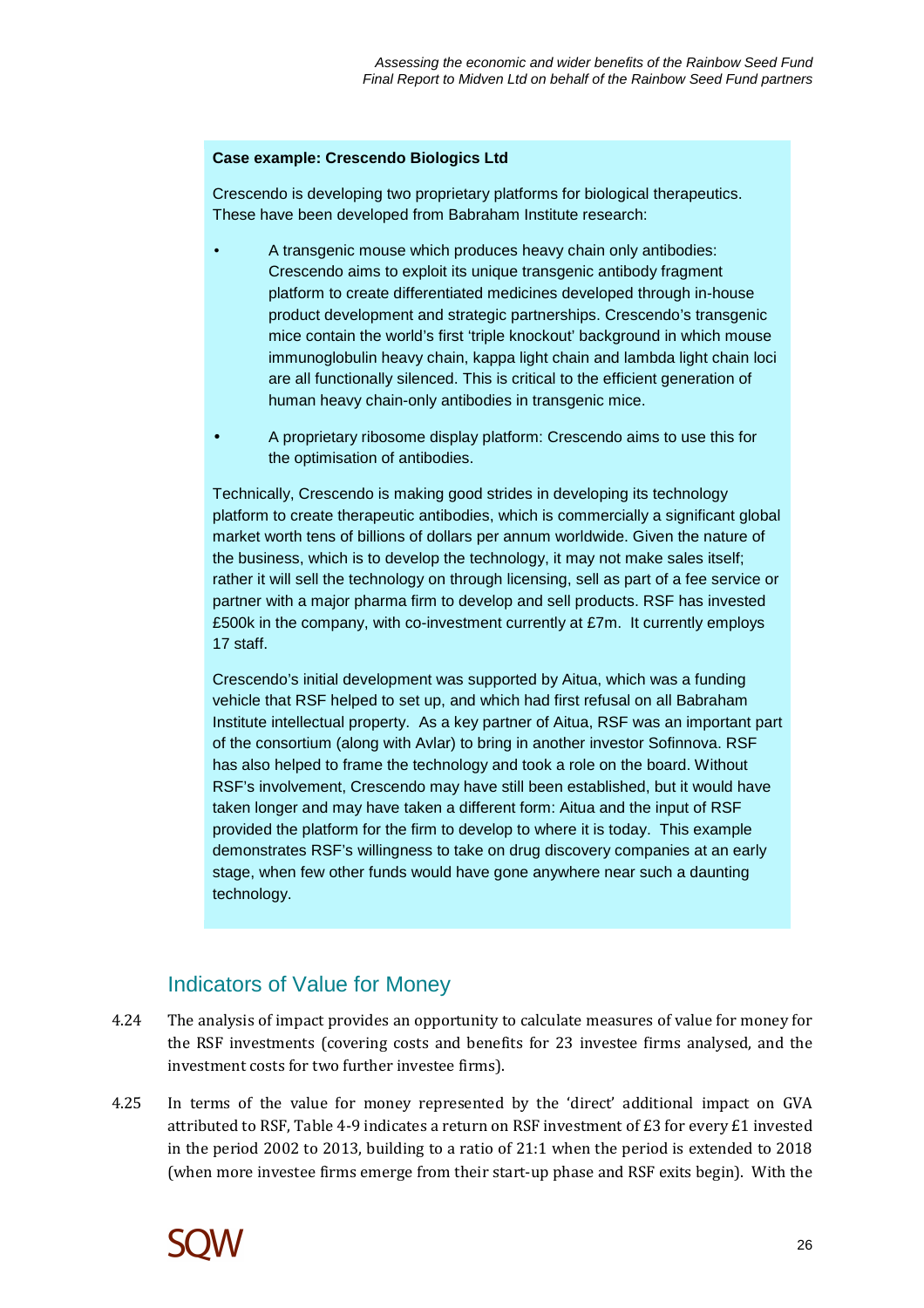inclusion of 'indirect' impacts (i.e. multiplier effects) that are additional and attributed to RSF, these ratios are increased to: 5:1 for 2002 to 2013 and 34:1 for 2002 to 2018 (see Table 4-8).

**Table 4-8: Value for Money (VfM) Indicators for Additional Direct and Indirect Impact Attributed to RSF** 

| <b>Indicator</b>                 | <b>Based on additional direct</b><br>impact attributed to RSF | <b>Based on additional direct</b><br>and indirect impact<br>attributed to RSF |
|----------------------------------|---------------------------------------------------------------|-------------------------------------------------------------------------------|
| Return on Investment (2002-2013) | 3:1                                                           | 5:1                                                                           |
| Return on Investment (2002-2018) | 21:1                                                          | 34:1                                                                          |
|                                  |                                                               | Source: SQW Analysis of RSF Data                                              |

4.26 Note that these return on investment figures include inputs made through investments in "pathfinders" (including those that did not proceed to full investments), for which no benefit is attributed, but excludes the fund management costs. Including the fund management costs to March 2013 (£2.68m), affects these return on investment figures, as follows:

- Based on the direct impact (i.e. excluding multiplier effects) that is additional and attributable to RSF, the return on investment in the period 2002 to 2013 is 2:1, which builds to a ratio of 15:1 when the period is extended to 2018.
- Based on direct and indirect impact (i.e. including multiplier effects) that is additional and attributed to RSF, the return on investment in the period 2002 to 2013 is 4:1, building to a ratio of 25:1 when the period is extended to 2018.
- 4.27 The analysis of value for money can also be viewed through an assessment of the cost per job that is additional and attributed to RSF (see Table 4-9). This is based on the level of current employment, and so is a measure of the cost per job that has been sustained to date, and the forecast average employment for the 2014-18 period for companies supported. In interpreting these figures, it is important to note that the value of jobs being created is clearly high, given the technological nature of the employment.

| <b>Indicator</b>            | Current | Forecast (maximum to 2018) |
|-----------------------------|---------|----------------------------|
| 'Direct' Job                | £65.990 | £27.024                    |
| 'Direct' and 'Indirect' Job | £39.837 | £16.458                    |
|                             |         | $\sim$<br>------           |

**Table 4-9: Cost per Job – Additional and Attributed to RSF** 

*Source: SQW Analysis of RSF Data* 

### **Benchmarking the RSF**

4.28 Benchmarking the value for money of RSF is tricky, because there are few directly comparable schemes for which evaluation evidence is available. Moreover, evaluation methodologies differ, which can affect the value for money metrics assessed. In Table 4-10 we provide benchmarks on three other schemes in order to assess the value for money of RSF. One of these three is comparable to RSF, the Scottish Enterprise Seed Fund, though the methodology adopted was slightly different in how initial losses of firms were treated (which means that the return on investment metric is relatively low for the Scottish scheme). With this caveat, RSF compares well with the return on investment of 34:1 (for RSF) similar to the 26:1 for the Scottish seed fund. The cost per net additional job is also more favourable for RSF compared to the Scottish Enterprise Seed Fund (£40k compared to £48k). As the evidence base on other

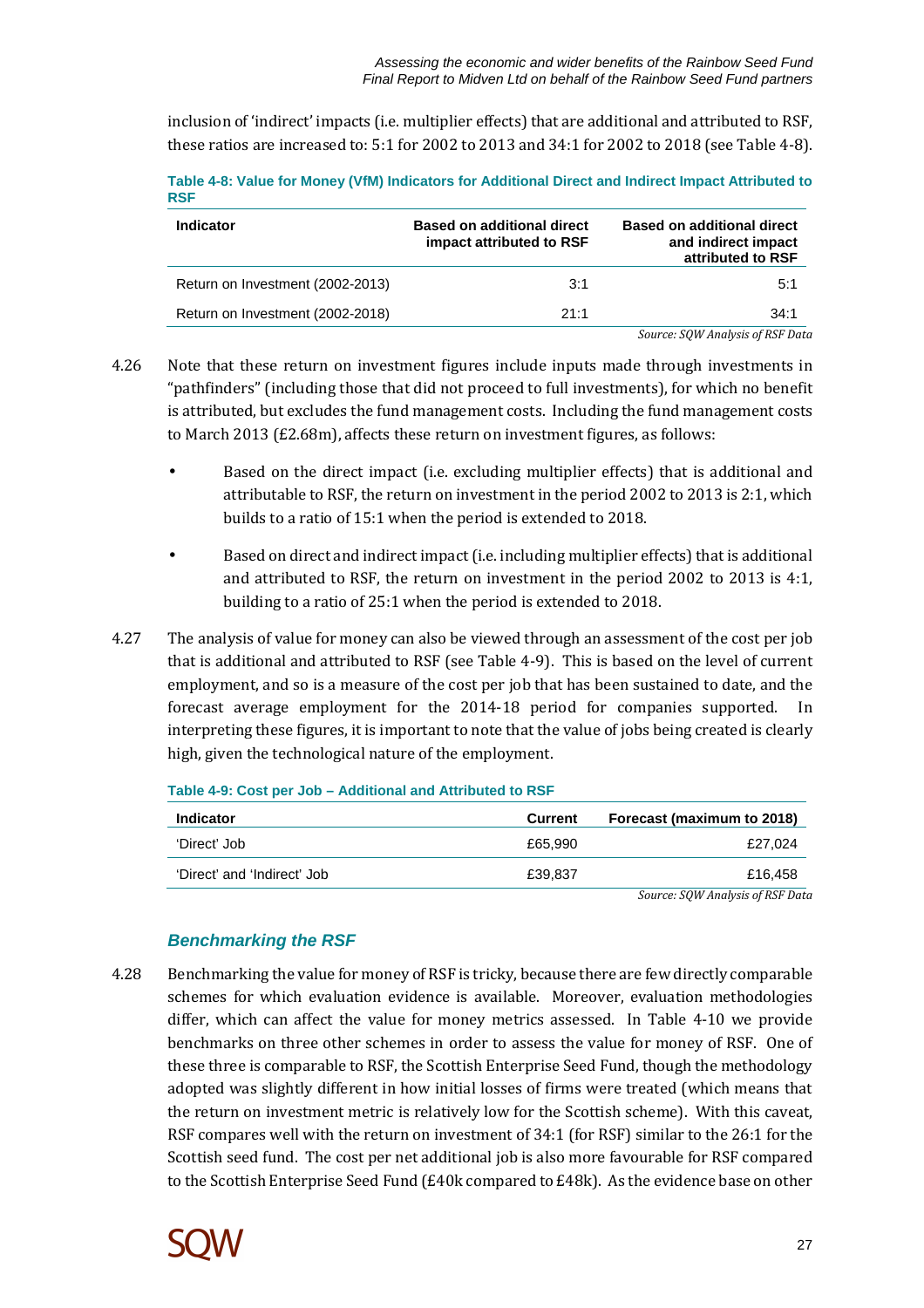funds improves, there ought to be more material with which to understand the relative position of RSF. For example, we are aware that BIS is in the process of evaluating the impact of several funds delivered through Capital for Enterprise Limited.

- 4.29 Other benchmarks are drawn from evidence on knowledge transfer partnerships and Regional Development Agency (RDA) interventions to support businesses. These programmes are quite different in nature, and so the benchmarks here serve to show how RSF fits into the wider business support and commercialisation landscape. The evidence indicates that short-term value for money in terms of job creation and return on investment is less good for RSF compared with more 'standard' business support under the RDAs (as you would expect given the nature of RSF), but that RSF is comparable, certainly in terms of return on investment to date, with knowledge transfer partnerships.
- 4.30 In considering the relative value for money of RSF and other seed funds (including the Scottish Enterprise Seed Fund) it is important to note that funds are designed to be at least partially self-renewing. This means that, as investment funds, they hold assets (i.e. stakes in companies) with the intention to realise these as returns in future years. If returns are made, then these proceeds can be recycled into further investments in the future. This contrasts with grant-based schemes, where funds are invested once, but no proceeds are earned to be re-invested. Clearly different investment models (whether grant, loan, equity etc.) are required in different circumstances, depending on the rationale and the context. However, in favour of the value for money of seed funds such as RSF is that each pound of investment can be put to work again.

| <b>Programme</b>                                                           | <b>Return on Investment</b>                                       | Cost per net<br>additional job | <b>Commentary on</b><br>comparability                                                                                                                                                                           |
|----------------------------------------------------------------------------|-------------------------------------------------------------------|--------------------------------|-----------------------------------------------------------------------------------------------------------------------------------------------------------------------------------------------------------------|
| <b>RSF</b>                                                                 | $5:1$ (to date)<br>34:1 (including<br>forecast)                   | £40k (to date)                 |                                                                                                                                                                                                                 |
| <b>Scottish Enterprise</b><br>Seed Fund                                    | 26:1 (based on<br>benefits in 2011-21)                            | £48k (to date)                 | Similar scheme, though<br>method adopted is slightly<br>different with losses<br>included as negative<br>contribution to GVA                                                                                    |
| Knowledge Transfer<br>Partnerships                                         | 5:1 (based on<br>achieved cumulative,<br>i.e. excludes forecasts) | £56k to £61.5k (to<br>date)    | Different type of scheme,<br>which is not directly<br>comparable to RSF                                                                                                                                         |
| Regional Development<br>Agency interventions<br>on business<br>development | $7:1$ (to date)<br>12:1 (including<br>projected benefits)         | £14k (to date)                 | Varying types of scheme<br>not directly comparable to<br>RSF. Methods used to<br>derive benchmarks<br>focused on assessment of<br>jobs created; and varying<br>treatment of issues such<br>as forecast benefits |

### **Table 4-10: Benchmarks**

*Source: SQW analysis; PACEC (2013) Economic Impact of the Scottish Enterprise Seed Fund*, *Final Report to Scottish Enterprise; Regeneris (2010) Strategic Review of Knowledge Transfer Partnerships, Report to Technology Strategy Board; PricewaterhouseCoopers (2009) Impact of RDA Spending, Report to the Department for Business, Enterprise and Regulatory Reform* 

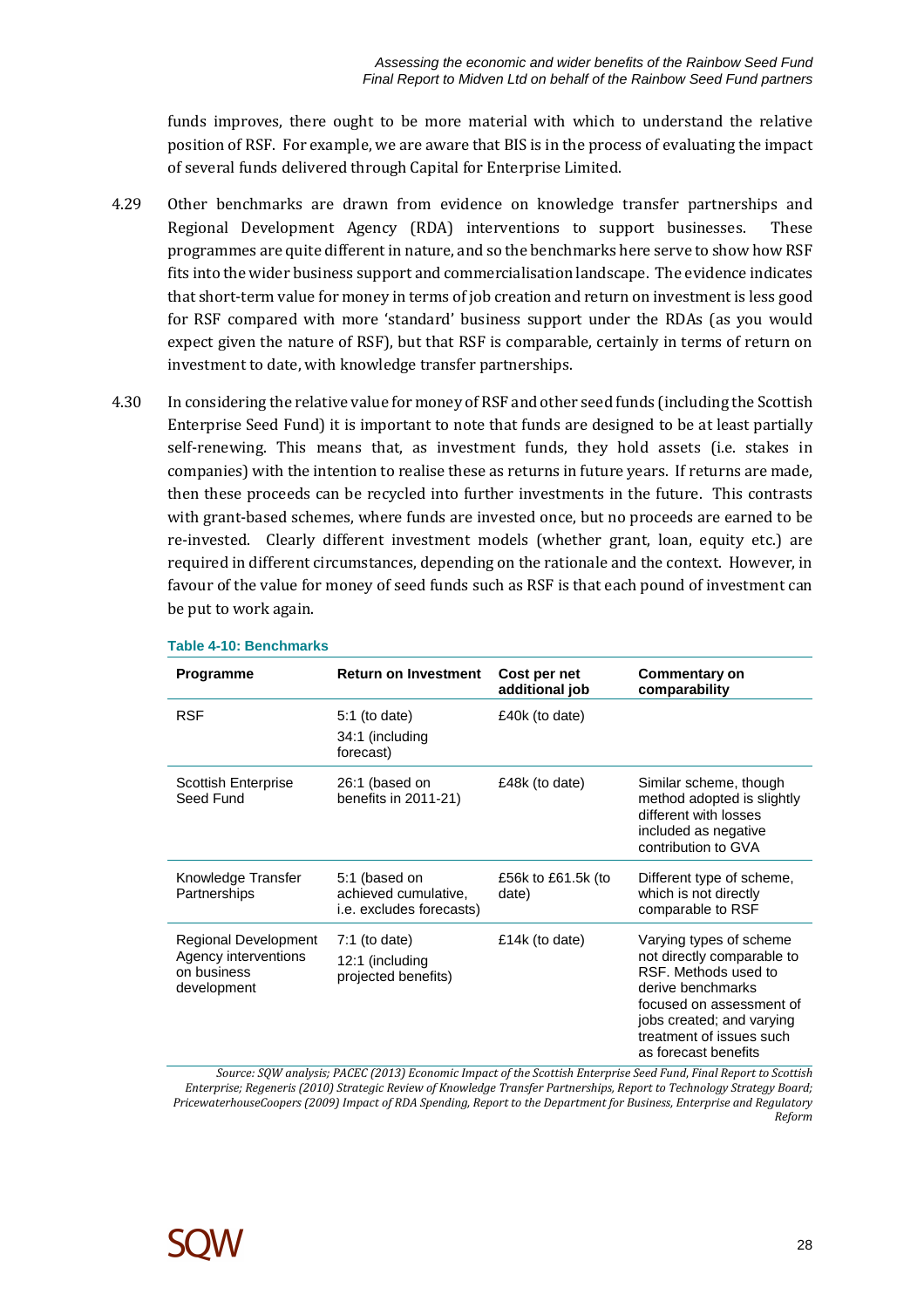## Analysis of variation

- 4.31 The preceding commentary has focussed on the aggregate and average effects that are attributable and additional to RSF. The analysis undertaken has highlighted that the benefits can vary significantly across the portfolio<sup>30</sup>. An illustration of this variation is provided with two charts showing the additional direct and indirect impact on GVA attributed to RSF for each of the 23 investee firms where benefits have been assessed. The first plot is for the period 2002 to 2013 (Figure 4-1), and the second is for the period 2014 to 2018 (Figure 4-2). Both plots show:
	- A wide range of values, from £0 to £10m (for 2002-13) and £0 to £50m (for 2014-18)
	- Limited clustering with high standard deviations relative to the means ( $\sigma = \pounds 2m$  for 2002-13 and  $\sigma = \text{\pounds}14$ m for 2014-18)
	- The top five contributors account for 67% of the GVA effect to date and 74% of the GVA effect for 2014-18
	- Microvisk Ltd and P2i Ltd are the two dominant contributors to the total to date, with Crescendo a third key contributor once future effects are taken in to account.
- 4.32 It is often the case for venture capital funds that a few star performers tend to dominate when looking at financial performance. From this analysis, we see that this is also true when we look at economic performance indicators such as GVA and employment.



### **Figure 4-1: Additional Direct and Indirect Impact on GVA Attributed to RSF (2002-2013)**

*Source: SQW Analysis of RSF Data* 

 $\overline{a}$ <sup>30</sup> We have found that key indicators, such as employment and GVA effects, have high standard deviations relative to the mean. This means that observations for employment and GVA for individual companies are spread out across a large range, and often some distance from the average.

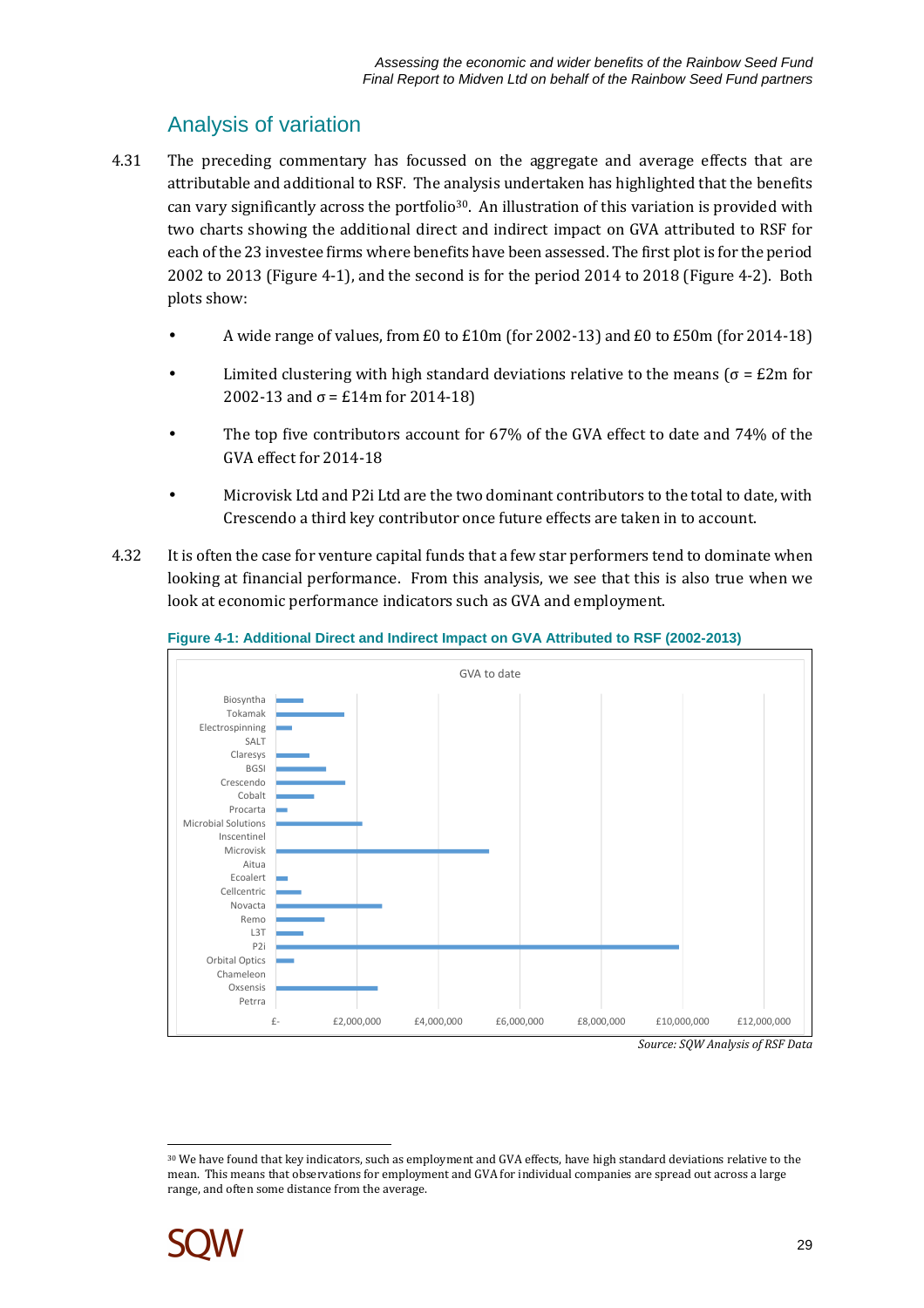

#### **Figure 4-2: Additional Direct and Indirect Impact on GVA Attributed to RSF (2014-2018)**

## Summary of benefits

4.33 The analysis reveals significant additional direct, indirect, and induced impact on employment, export, and GVA can be attributed to RSF investment. A summary of key figures is provided in Table 4-11:

### **Table 4-11: Summary of Impact Indicators**

| <b>Indicator</b>                    | <b>Additional Direct Impact</b><br><b>Attributed to RSF</b> | <b>Additional Direct + Indirect</b><br><b>Impact Attributed to RSF</b> |
|-------------------------------------|-------------------------------------------------------------|------------------------------------------------------------------------|
| GVA to Date (2002-2013)             | £21,022,000                                                 | £33,444,000                                                            |
| Future GVA (2014-2018)              | £120,751,000                                                | £201,910,000                                                           |
| Return on Investment (2002-2013)    | 3:1                                                         | 5:1                                                                    |
| Return on Investment (2002-2018)    | 21:1                                                        | 34:1                                                                   |
| Current Employment (2013)           | 104                                                         | 172                                                                    |
| Future Employment (maximum to 2018) | 254                                                         | 417                                                                    |
| Cost per Current Job                | £66,000                                                     | £40,000                                                                |
| Cost per Forecast Job               | £27,000                                                     | £16,000                                                                |
| Exports to Date (2002-2013)         | £10,370,000                                                 | £10,370,000                                                            |
| Future Exports (2014-2018)          | £91,342,000                                                 | £91,342,000                                                            |



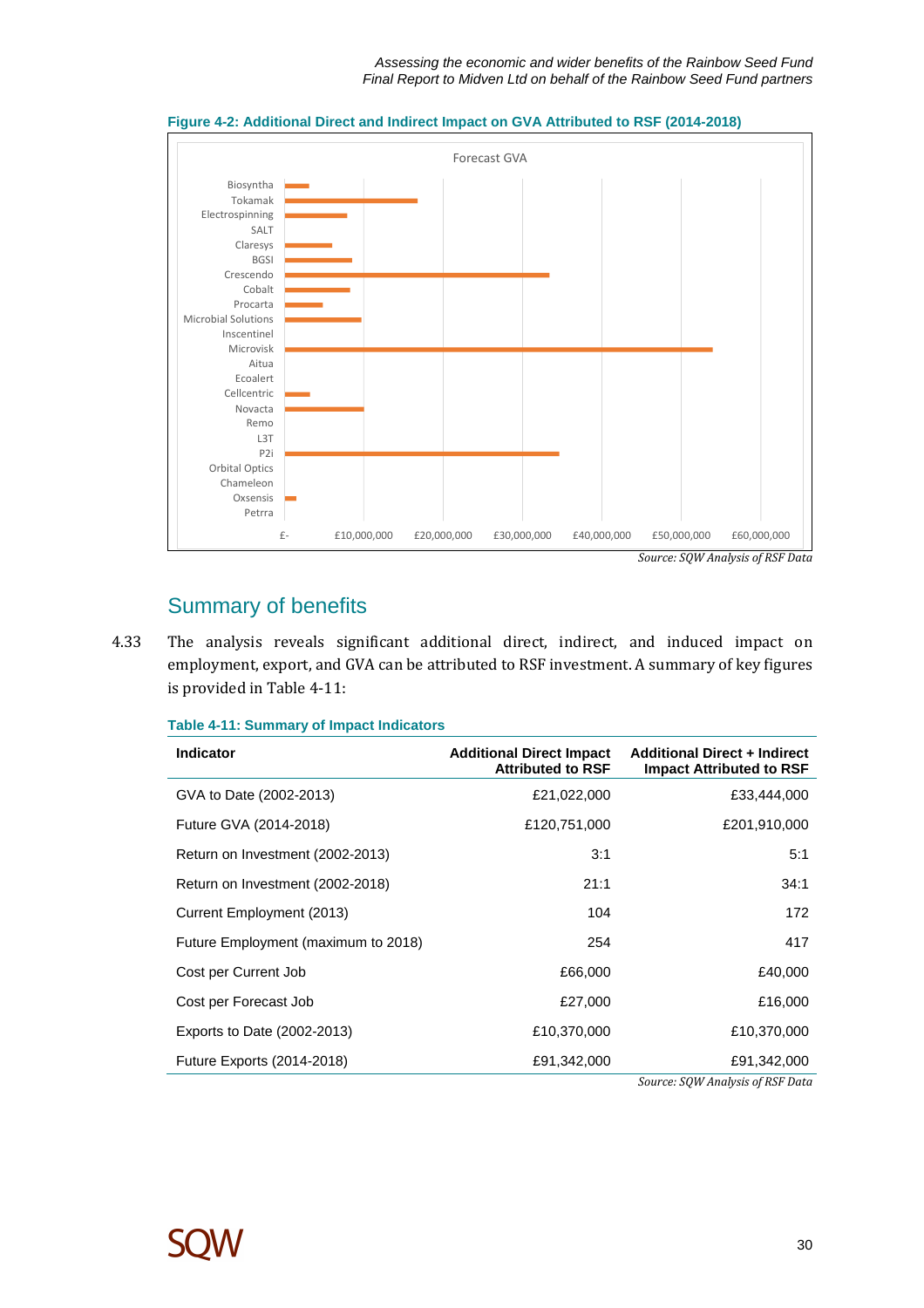## 5. Wider benefits of the Rainbow Seed Fund

5.1 This section sets out the evidence on the wider benefits of the RSF. This looks at two key aspects: the role of RSF in contributing to the objectives of the key partners, in particular commercialising the science base to contribute to economy and society; and the softer skills development and behavioural changes of those involved in spin out companies.

### Contributing to the objectives of the key partners

- 5.2 The partners of the RSF have, as part of their organisational objectives, a remit to ensure that the science and research that they fund makes a contribution to the economy and society through the application of new technologies and ideas. Commercialisation through spin outs forms a part of this. In addition, for Dstl a core objective of commercialisation is to ensure strengths exist in UK-based supply chains in relation to defence, which is important to national security and ensuring value for money for the taxpayer through Ministry of Defence spending.
- 5.3 As was identified in section 2, RSF has invested across a range of sectors and technologies including the healthcare sector (just under one-half targeted on this sector), the security and space market, and cleantech. From this range of technologies there are some particularly interesting examples of the wider benefits. The following box examples cite case studies of wider benefits.
- 5.4 The first box identifies three companies involved in drug discovery work, with potential benefits in relation to cancer treatment and addressing growing issues in drug resistance<sup>31</sup>. It is difficult to quantify the potential benefits to healthcare at this stage. The length of time to market is a barrier to attracting investment for these companies, and so RSF has played a key role in establishing the businesses or accelerating their development.

 $\overline{a}$ <sup>31</sup> We note that the firms do not see the NHS as a prime market for their discoveries given the inherent difficulties in selling novel interventions to the NHS.

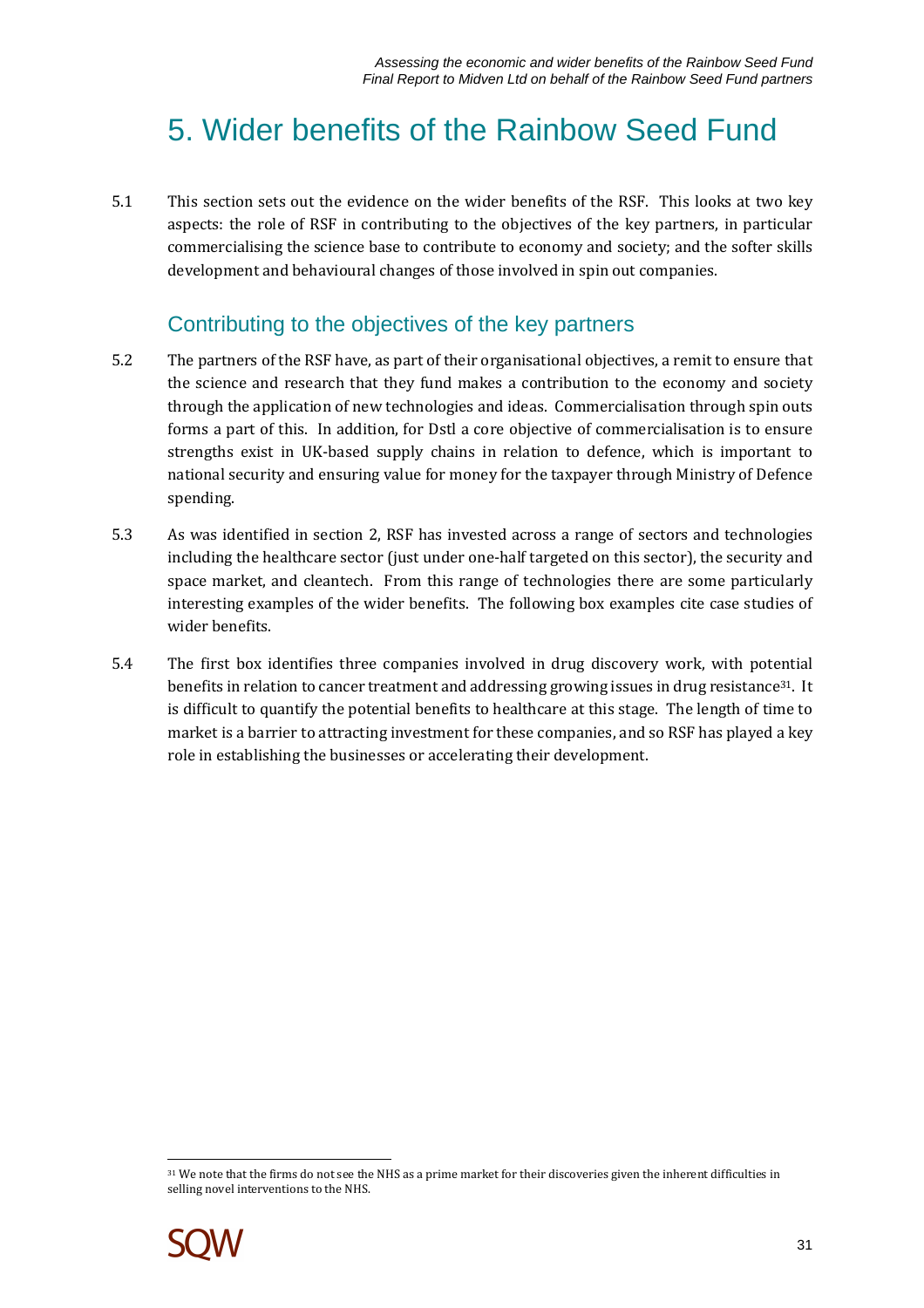### **Case examples: companies involved in drug discovery**

**CellCentric** is a drug discovery company that is developing small molecule inhibitors for cancer. It was originally set up working with a pool of Cambridge academics in the field of epigenetics, which RSF then advised should include research being undertaken at the Babraham Institute. The business's programme now focusses on a deubiquitinase enzyme that is strongly associated with prostate cancer. The programme could, therefore, improvement the treatment of prostate cancer, a leading cause of mortality amongst men. It may also have clinical use in the treatment of non-small cell lung, breast and colon cancer. RSF has been instrumental in establishing the link with Babraham and in developing the business model of the firm.

**Crescendo Biologics Ltd** is developing two proprietary platforms for biological therapeutics. These have been developed from Babraham Institute research and are: a ribosome display for the optimisation of antibodies; and a transgenic mouse which produces heavy chain only antibodies. Technically, Crescendo is making good strides in developing its technology platform to create therapeutic antibodies, which is commercially a significant global market. In terms of health benefits, the programme will now develop targets for the antibodies, such as lung cancer. Aitua, a funding vehicle that RSF helped to set up, supported the early development of Crescendo. Without RSF, it is considered that Crescendo would have taken longer to become established.

**Procarta Biosystems Ltd**, a spin out from John Innes Centre science, is developing a novel approach to antibacterial drug development that offers a radical new way to counteract the growing problem of drug resistance. This offers potentially significant benefits to health and health service providers given the major threat identified to medical treatment from drug resistance. RSF was an initial co-investor with the Iceni Fund, a University Challenge seed fund. Without the co-investment from these two government-backed funds, Procarta is unlikely to have become established. In addition RSF found a major second round investor from the United States in 2009.

5.5 The second set of case examples includes two companies that have the potential to contribute to environmental benefits. The first is drawn from BBSRC research in the field of industrial biotechnology, and the second company (MSL, detailed in section 3) has drawn on NERC research with benefits in relation to reduced energy, waste and water use in manufacturing.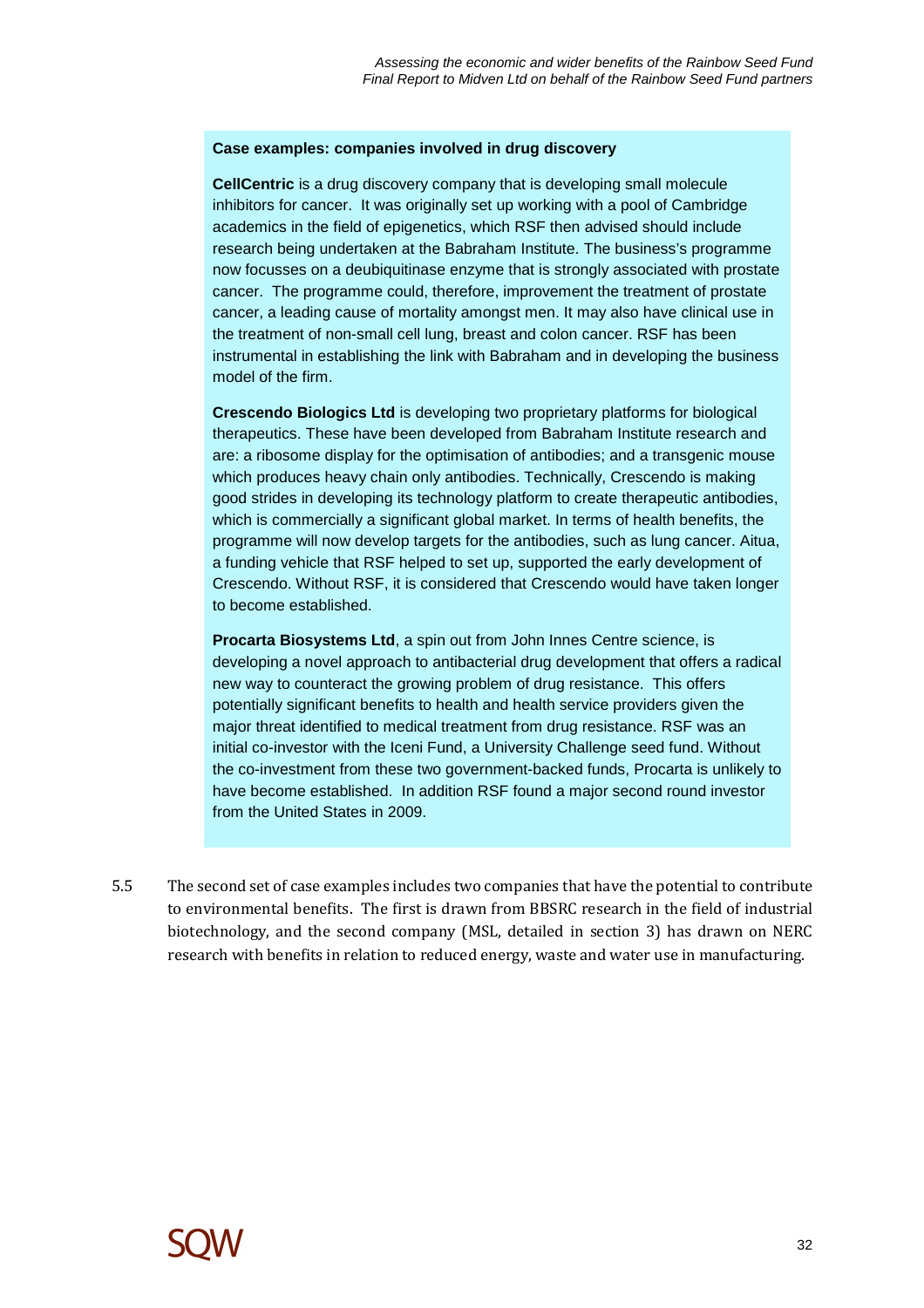### **Case examples: contributing to a low carbon economy**

BioSyntha Technology Ltd operates in the field of industrial biotechnology<sup>32</sup>, offering bespoke contract research services to a range of sectors. It also develops proprietary systems for the fermentation of high value chemicals from renewable raw materials. Industrial biotechnology has been identified by BBSRC in its Strategic Plan as a high level strategic priority area for the next five years as a way of helping to reduce dependency on petrochemicals and helping the UK to become a low carbon economy, so contributing to the targets for reducing emission of green-house gases. RSF played an instrumental role in coordinating and funding the company's spinning-out from Novacta Biosystems in 2013. The company is currently working with major multinationals, supporting the development of novel fuels and novel fuel applications.

**Microbial Solutions Ltd (MSL)** has developed an innovative bacterial process that can treat waste metal working fluids in a much more environmentally friendly manner. The process produces grey water that is safe to dispose of in the sewerage system. Water re-use is also possible, which is a potential benefit especially in countries under 'water stress'. Relatively speaking, it is estimated that MSL's approach means using 85% less energy, 95% less water and results in 96% less solid waste as compared to the alternatives. The company is testing industrial-scale programmes, which could have widespread use in automotive and aerospace manufacturing. Therefore, there are significant potential environmental benefits, helping manufacturers move towards a zero waste production model.

5.6 The third set of case study examples focuses on the benefits to the defence sector and to national security. The first draws on Cobalt (referenced also in section 4) and the application of its technology, developed at an STFC laboratory, in airport security (alongside other potential uses). The second example looks at military security, drawing on Claresys, a Dstl company.

 $\overline{a}$ <sup>32</sup> Industrial biotechnology is a set of cross-disciplinary technologies that use biological resources for producing and processing materials and chemicals for non-food applications.

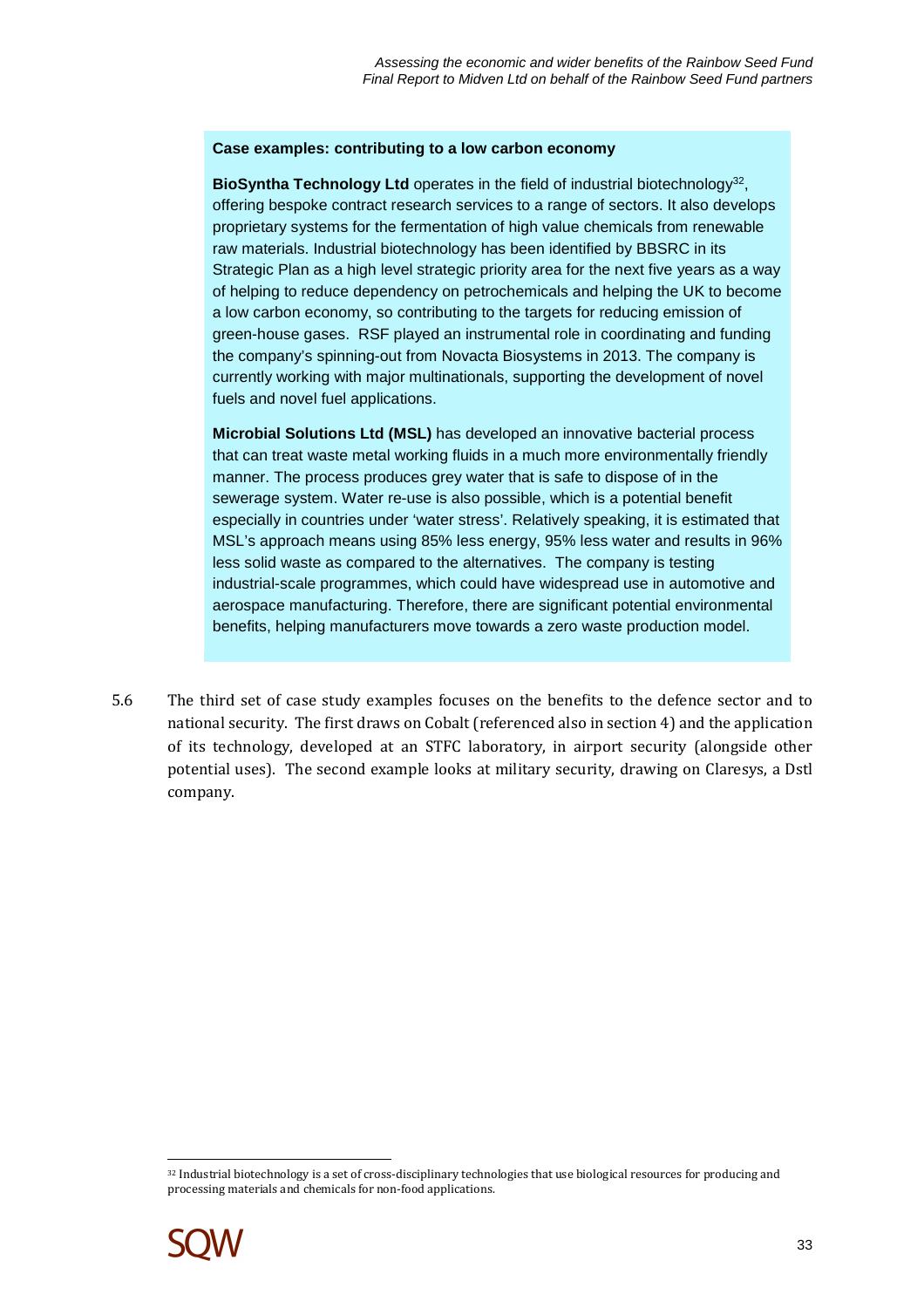### **Case studies: defence and national security**

**Cobalt Light Systems Limited's** technologies, developed at the Central Laser Facility at STFC's Rutherford Appleton Laboratory, use the powerful analytical technique of Raman spectroscopy to determine the composition of chemical mixtures. This allows for an accurate and robust chemical analysis of objects where the contents are obscured (e.g. because they are in a container) and is much improved on previous technologies. This has significant potential in the area of national security, because it could be used for explosives detection in security checks and also in screening of liquids being carried through security at airports. There are also wider potential uses, including in biomedical screening and tissue analysis and in pharmaceuticals to scan for counterfeits in pharmaceutical products such as tablets. RSF and Nesta provided initial pathfinder funding, which led to the demonstration of the technology, which was a key milestone in establishing the business. RSF was also key in developing the company's forward strategy, putting together the second significant investment round and drawing on its networks to introduce Cobalt to its current managing director.

**Claresys Ltd** develop and supply unique lens solutions for covert surveillance, based on patented technologies from Dstl. The Claresys offer is based on the provision of high performance lens solutions that are less susceptible to detection than conventional surveillance solutions. Alongside bespoke commissions, the Compact Optically Scanning Enhanced (COSE) pinhole camera is a principal feature of the company's portfolio. Currently, Claresys' primary clients are in the defence, homeland security, and police sectors. RSF has been the company's sole investor in the period 2009 to 2012, enabling Claresys to validate the technology and ultimately bring its offer to market in 2010. The operation has subsequently been able to secure investment capital from co-investors in 2013 for the purposes of expansion, in terms of the portfolio and market reach.

5.7 In addition to these three sets of wider benefits, commercialisation also offers other benefits. The last case examples look at two quite different companies, one operating in international development, and the other working on a wide range of applications of its advanced processes in product coatings.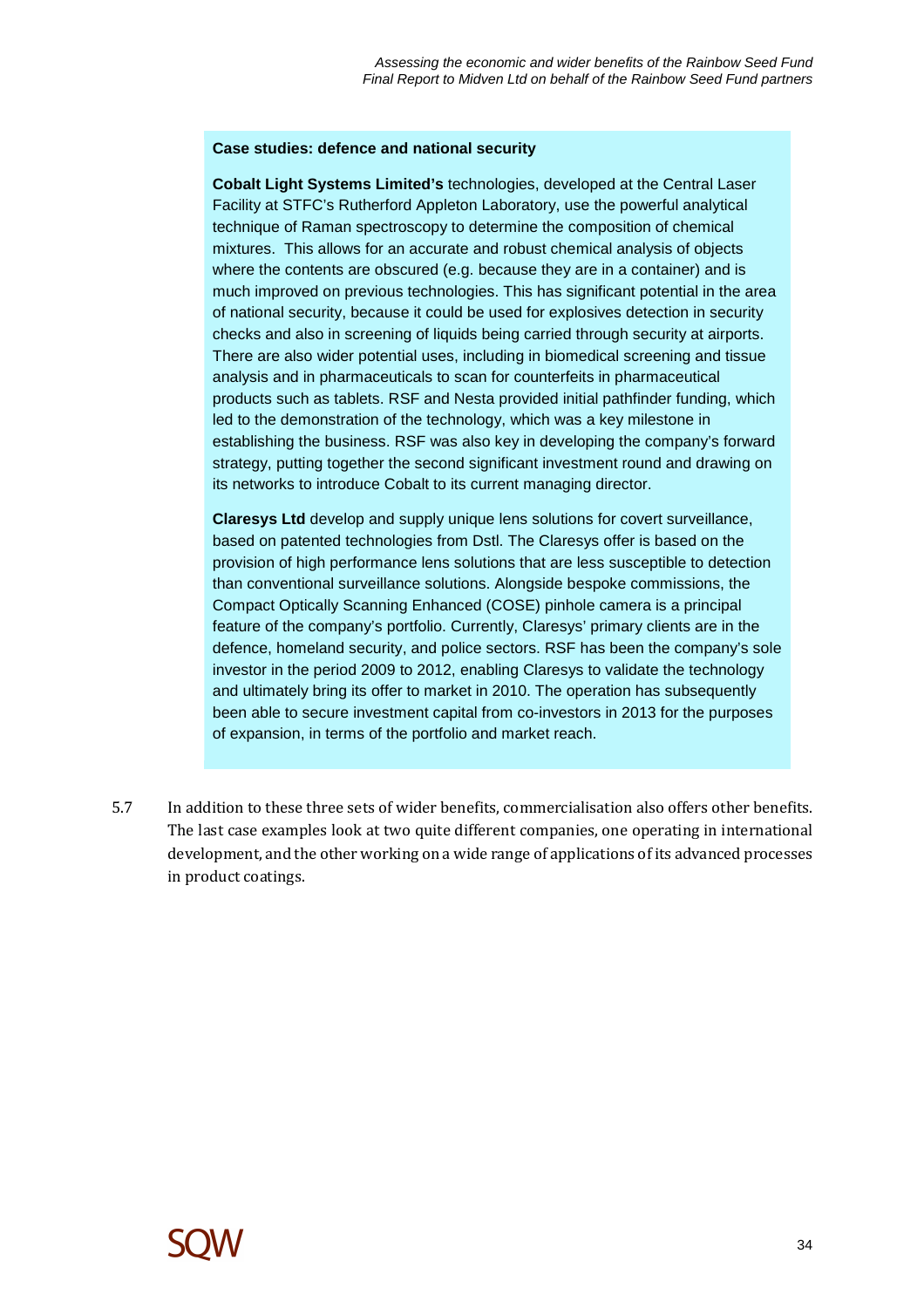#### **Case example: international development**

In 2008 the British Geological Survey was considering the future of its international operations. It had an excellent track record in winning business in emerging markets for large scale resource mapping exercises, used by developing country governments as the first step towards proper management of the exploitation of their natural resources. But it was not necessarily "core business" for BGS and needed additional impetus. NERC asked RSF to get involved and, over an extended period of three years, RSF worked alongside the individuals and BGS to develop the basis for what, in 2011, became **BGS International**. The outcome has been very successful, with the company recently winning over £4m of tenders around the world. The company is developing a good working relationship with the Department for International Development, which recognises the value that a good understanding of natural resources brings to developing countries. Both RSF and BGS continue to be closely involved at Board level, and the company retains close operating links with BGS, contracting staff from BGS's site at Keyworth (near Nottingham) on several projects.

#### **Case example: the application of advanced materials**

**Porton Plasma Innovations (P2i) Ltd** was established to commercialise technologies developed by Dstl. RSF contributed 25% of the first £1m investment round when the company was formed in 2004, and a small proportion of a subsequent investment round. P2i has a growing patent portfolio of over 65 families, and through development and acquisition it has technology applications in areas such as antimicrobial, super hydrophobic and protein resistance coatings.

It has brought to market advanced coating processes that hugely enhance fluid protection without compromising on weight and usability. This was initially developed for military purposes to improve the performance of front line battledress. This has applications in the lifestyle sector through P2i's ion-mask™ technology, which keeps treated articles dry by repelling water. This has practical performance advantages for products such as footwear and football goalkeeping gloves, and by resisting the absorption of water and dirt it can help guard against stains, making products look newer for longer.

The company is now making substantial inroads into electronics through its DunkableTM and splash-proof technologies. This could be a mass market application for products such as smartphones to help consumers' phones survive accidents such as bathroom mis-haps<sup>33</sup>.

 $\overline{a}$ 33 A more common issue than you might think, research from Plaxo in the USA in 2011 indicated that one-third of smartphone owners had lost or damaged their phone. Of those one-third, 19% had dropped it in the toilet. See: http://pressroom.plaxo.com/plaxo-mobile-trends-study-infographic/ [accessed 09/09/13].

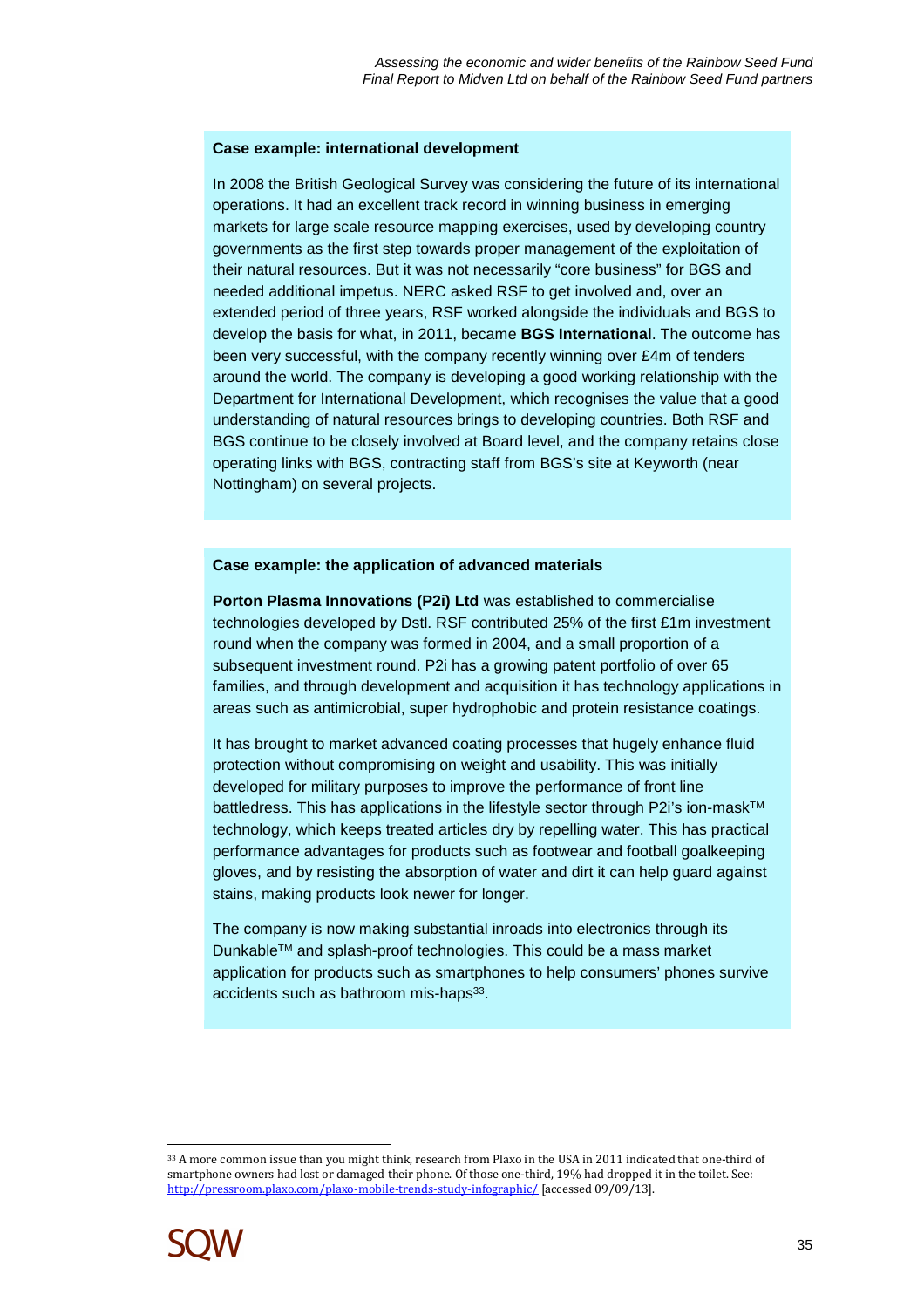### **Opportunities going forward**

- 5.8 RSF continues to invest and the research establishments that formed the core of the original fund remain very interesting sources of novel technologies. In addition, the recent expansion into the BBSRC and STFC campuses has brought a broader range of deal flow than before, and this is further helped by increasing variety of company type (such as service-based businesses). NERC envisages potential opportunities around 'big data' given the seven data centres that it runs and the amount of data it holds. For Dstl, a point was raised on broadening the scope of the eligibility criteria of RSF to respond to a shortage of risk finance for defence SMEs; though it was noted that this would have implications for the distribution of an already stretched investment pot.
- 5.9 As well as further funding recently committed by BBSRC and STFC, we understand that RSF will manage a fund dedicated to investment in the area of synthetic biology. This is a new and emerging area and the intent is to accelerate the application of synthetic biological science and help create companies using the science, in particular new tools companies.
- 5.10 Conversations with partners confirmed that the position of RSF as a rare resource supporting high risk, early stage investments has endured and is expected to do so over the long term. A couple of the consultations identified the need to add scale to RSF in order to enable the operation to reach the critical mass required. Some of the recent funding developments, and the opportunities identified may help towards this.

## Skills development and behavioural changes

- 5.11 Overall, consultees indicated that it is absolutely critical to ensure that collaboration and sharing happens between academics and businesses to help develop understanding and skills. For the academics, they benefit from seeing how a business operates. This is important given the potentially clashing cultures: academics are interested in precision however long it takes; businesses want something that works, and want speed and commercial discipline.
- 5.12 Benefits through skills development and behavioural changes are difficult to evidence comprehensively across the portfolio, because individuals' skills and subsequent collaborative behaviour is not tracked. Nevertheless, the consultations identified a number of examples that are worth highlighting, as follows:
	- The R&D phases/programmes of companies often involve studentships, e.g. in the case of CellCentric. The founder and Chief Scientific Officer of Procarta, has continued to work part time at the John Innes Centre supervising PhD students and leading research programmes in related areas.
	- Companies continue to have links with the "parent" site where the original research was undertaken, with subsequent collaborations and/or sharing of staff. STFC's Harwell site has seen several such relationships: Cobalt, Oxsensis, The Electrospinning Company and Microvisk have all retained physical presences and employed staff on a shared basis (i.e. part-time at both the company and the PSRE).
	- Individual researchers may go on to engage in other similar collaborations. The Babraham researcher involved in the science that led to the creation of Crescendo has since worked with another industry partner and subsequently moved to work for

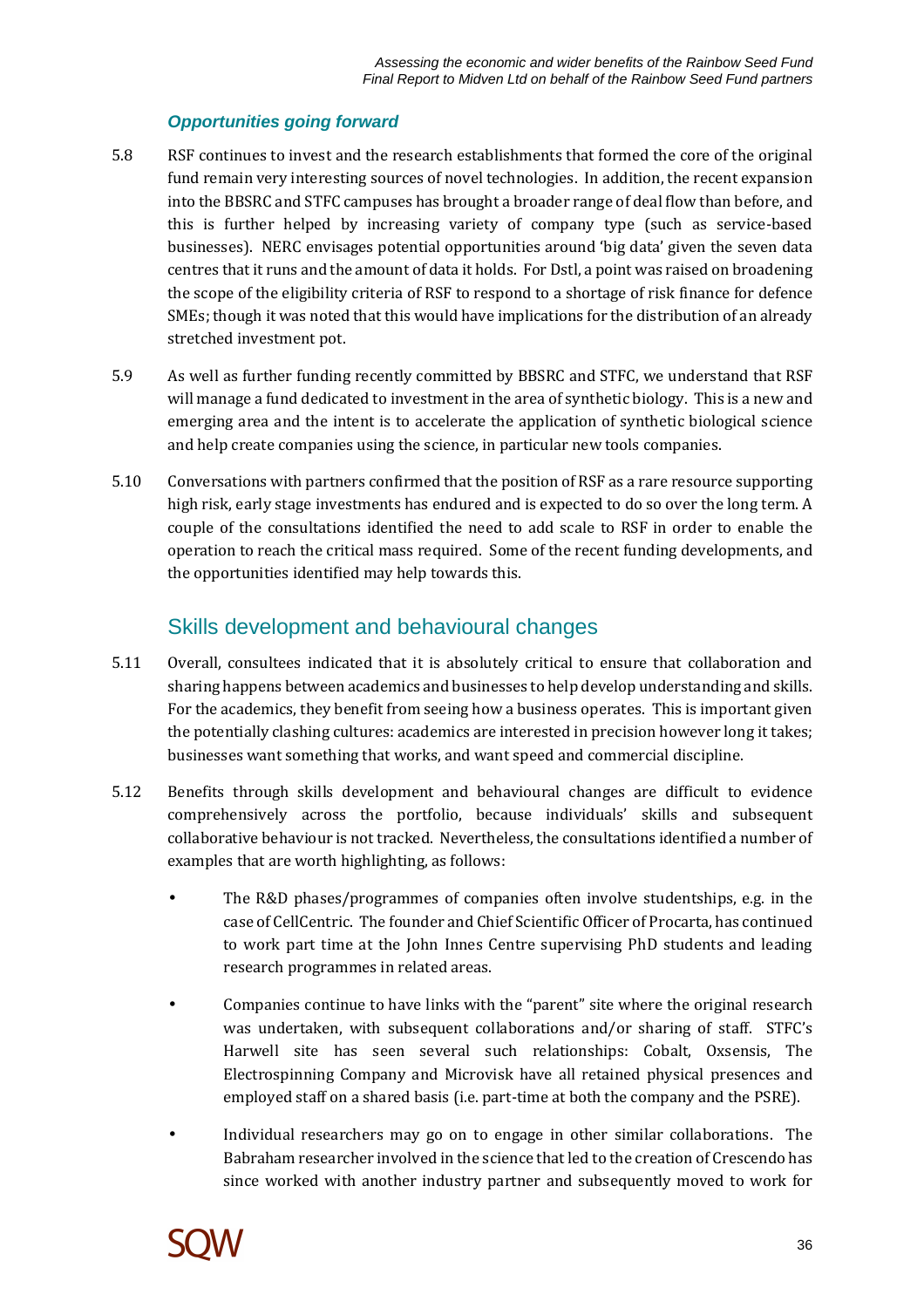them. The post-doctoral researcher that was involved in the original research for MSL is doing more work on metal working applications; but also in another field (cystic fibrosis) where groups of microbes may help with medical treatment.

- Buyers of companies have had continued relationships with the researchers involved in the original science, e.g. in the case of Chameleon and Orbital Optics.
- 5.13 The Electrospinning Company provides an example of on-going collaborations between the research base and industry (see box below). In addition, Procarta provides an example of strong links between the originating research location, the John Innes Centre, and the commercial enterprise (see box below).

### **Case study: On-going collaborations between research base and industry**

The Electrospinning Company develops and manufactures electrospun polymer scaffolds, which provide an ideal environment for supporting the growth of cells in 3D. It makes lab consumables to aid the accuracy of drug discovery work in the laboratory.

The founder and inventor remained at STFC at Harwell, doing work under contract for the company, until moving to Nottingham Trent University where he has continued to build links with the Electrospinning Company and also a second startup based at STFC's Daresbury campus.

The Electrospinning Company itself is collaborating with a number of other institutions, including through BBSRC funding (with Keele University) and the Engineering and Physical Sciences Research Council's Centre of Innovative Manufacturing in Regenerative Medicine.

### **Case study: Enduring relationships between a research centre and spin out with Procarta**

The two founders of Procarta Biosystems Ltd maintain positions as senior supervising scientists and project leads within the John Innes Centre's Molecular Microbiology Group.

Following the establishment of Procarta, members of the team have been involved in further enterprise projects, including the establishment of the John Innes Enterprise company, StrepTech.

The relationship has facilitated knowledge exchange, benefitting the strategic steer of projects within Procarta and the John Innes Centre. In addition, there has been some cross-over of graduate and post-doctoral researchers between the organisations. Whilst the founders may have already possessed some entrepreneurial intent, this is being utilised for wider knowledge exchange activities and for facilitating skills development of other researchers.

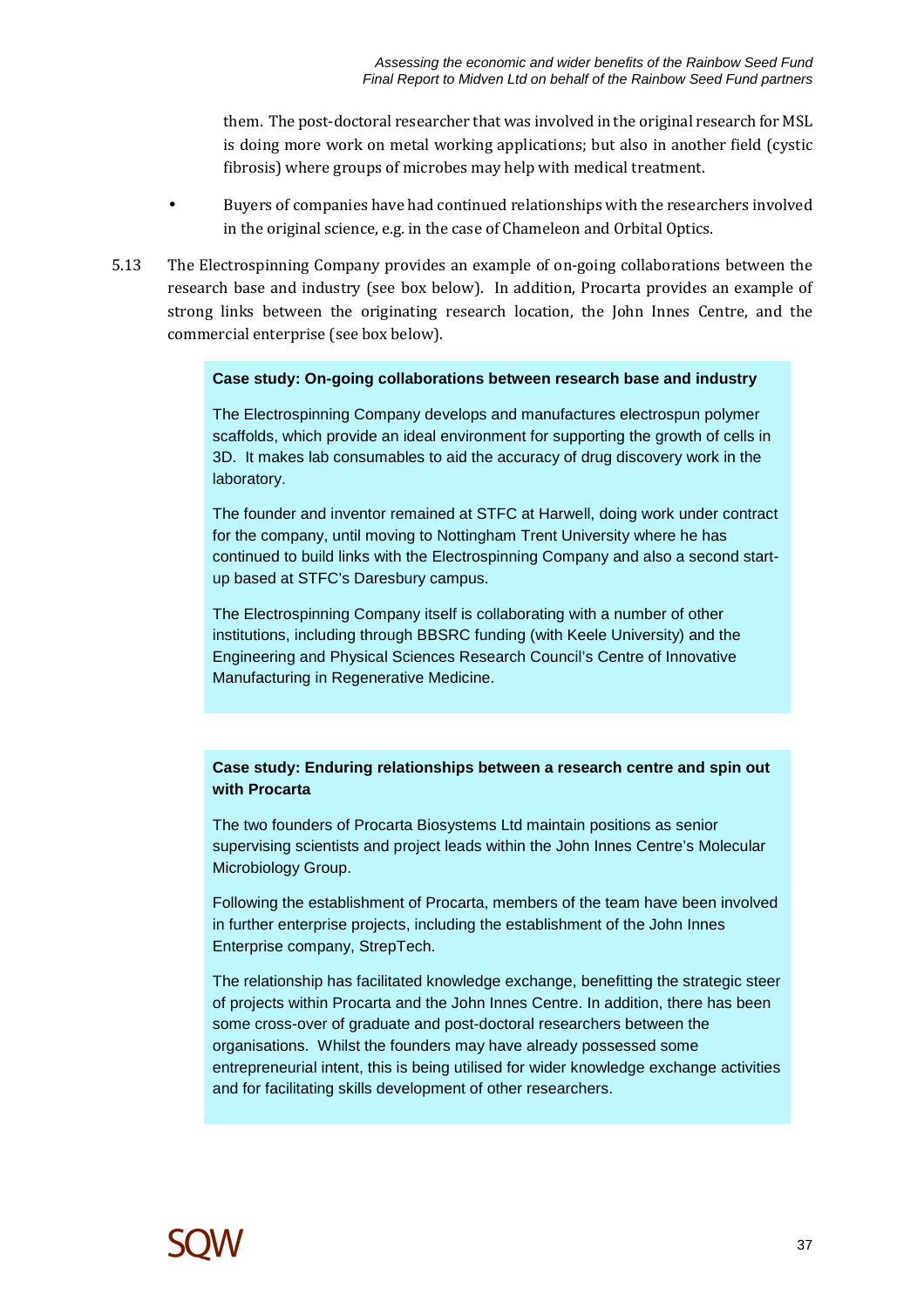## 6. Conclusions

6.1 This final section sets out our overall findings and conclusions from the study.

## Economic contribution of RSF

- 6.2 The headline findings on the economic contribution to date that is attributable to RSF, based on the assessment of the 25 companies covered, are as follows (see also Table 6-1):
	- Current 'additional' GVA generated =  $£21m$  (excluding multiplier effects) and  $£32m$ (including multiplier effects).
	- A return on RSF investment34, based on GVA figures, of: 3:1 (excluding multiplier effects) and 5:1 (including multiplier effects).
	- Current 'additional' employment created = 104 (excluding multiplier effects) and 142 (including multiplier effects).
	- Co-investment levels from private investors (including from some other publiclybacked funds) of £127m (leveraged from just over £6m of RSF investment).
	- 73% of companies would not have been generated without RSF, meaning that 18 of the 25 companies of the portfolio are considered as 'additional'.
	- An important contribution to government rebalancing objectives, including to the net trade balance with the companies operating in overseas markets. Data on the companies that are making substantive sales indicates that the proportion of sales being made overseas is in the range of 75-100%.

| <b>Indicator</b>                 | <b>Additional Direct + Indirect</b><br><b>Impact Attributed to RSF</b> | <b>Additional Direct Impact</b><br><b>Attributed to RSF</b> |
|----------------------------------|------------------------------------------------------------------------|-------------------------------------------------------------|
| GVA to Date (2002-2013)          | £21,022,000                                                            | £32,106,000                                                 |
| Return on Investment (2002-2013) | 3:1                                                                    | 5:1                                                         |
| Current Employment (2013)        | 104                                                                    | 142                                                         |
| Cost per Current Job             | £48.373                                                                | £28,903                                                     |
| Exports to Date (2002-2013)      | £10,370,000                                                            | £10,370,000                                                 |
|                                  |                                                                        | Source: SOW Analysis of RSF Data                            |

### **Table 6-1: Summary of key indicators on current economic contribution**

6.3 The companies are still in their early stages of development, and so it is important to consider the future economic contribution of the portfolio. This future contribution is still attributable to RSF investment that has already been made. Taking account of forecast economic benefits increases the GVA contribution and return on investment (see Table 6-2):

 $\overline{a}$ <sup>34</sup> This is based on the RSF investments into the 23 companies (plus the costs of other pathfinder investments), and excludes fund management costs. Section 4 provides further detail on the fund management costs and their effect on return on investment.

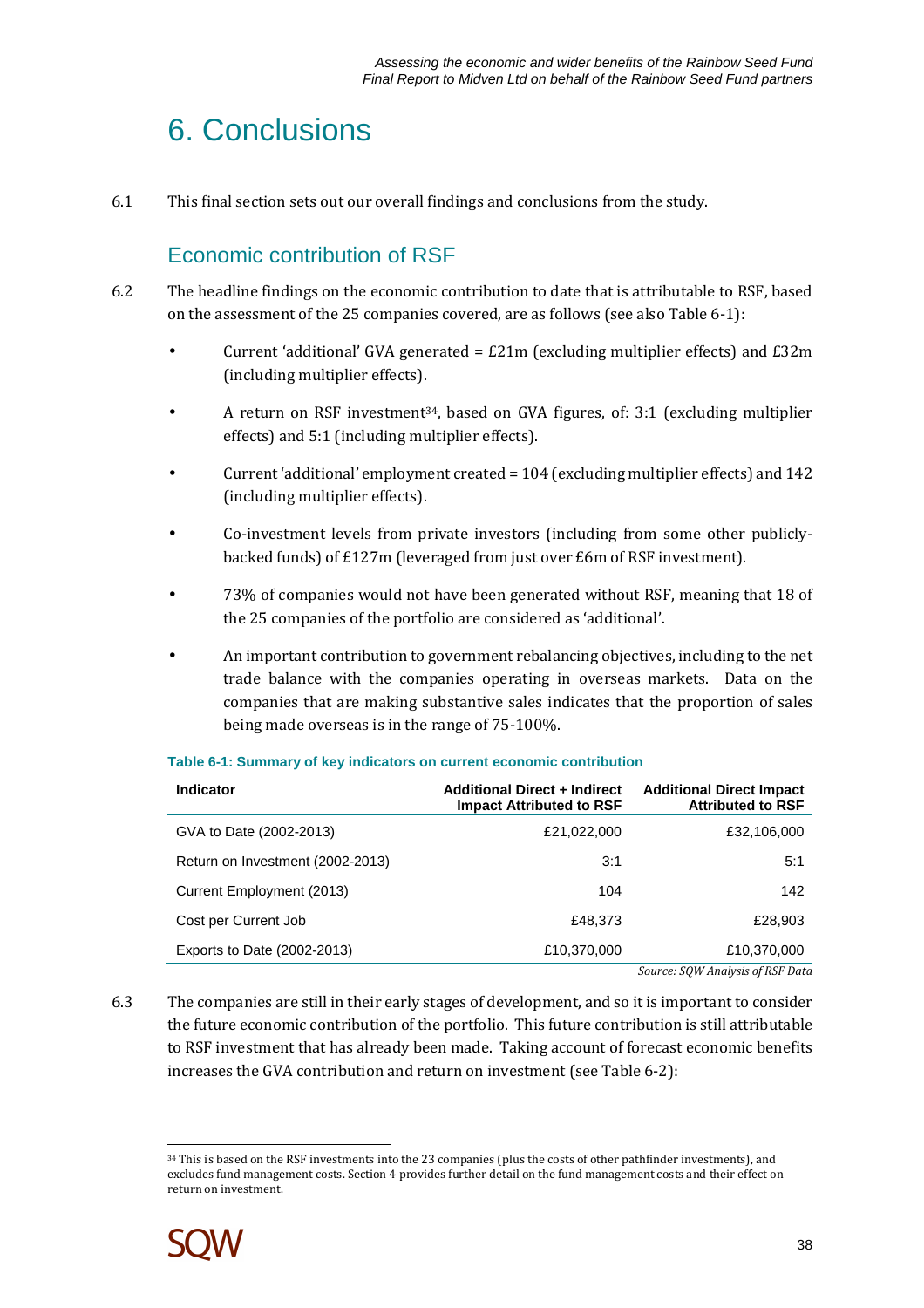- Forecast 'additional' GVA that could be generated in the future  $= \pm 121$ m (excluding multiplier effects) and £202m (including multiplier effects).
- A return on RSF investment of 21:1 including forecasts up to 2018 (excluding multiplier effects), and 34:1 (including multiplier effects).
- 'Additional' employment creation is estimated to reach 254 jobs in the future (excluding multiplier effects) and 417 (including multiplier effects).

| <b>Indicator</b>                            | <b>Additional Direct and Indirect,</b><br><b>Impact Attributed to RSF</b> | <b>Additional Direct Impact</b><br><b>Attributed to RSF</b> |
|---------------------------------------------|---------------------------------------------------------------------------|-------------------------------------------------------------|
| Future GVA (2014-2018)                      | £120,751,000                                                              | £201,910,000                                                |
| Return on Investment (2002-2018)            | 21:1                                                                      | 34:1                                                        |
| Future Employment (max achieved<br>to 2018) | 254                                                                       | 417                                                         |
| Future Exports (2014-2018)                  | £91,342,000                                                               | £91,342,000                                                 |
|                                             |                                                                           | Source: SOW Analysis of RSF Data                            |

### **Table 6-2: Summary of key indicators on future economic contribution**

- 6.4 Evaluation data on directly comparable early stage interventions is limited, and so we have looked at wider benchmarks covering knowledge transfer and business development interventions. Whilst care is needed in making comparisons between different types of programme, in terms of the return on investment figures and cost per job RSF compares favourably or are on a par with other seed funds and knowledge transfer schemes, for which evidence is available.
- 6.5 An important point to note is that RSF (in common with other seed funds) is designed to be at least partially self-renewing. As an investment fund it holds assets (i.e. stakes in companies) that should be realisable in future years, and the proceeds can be recycled into further investments. Therefore, in favour of value for money is that each pound of investment can be put to work again.

## Wider benefits for the economy and society

- 6.6 A review of the activities of the companies supported and the nature of the technology being applied evidences their importance more widely to economy and society. A series of examples were presented in section 5 of the report detailing the types of benefit, as follows:
	- Around one-fifth of firms are involved in **drug discovery and other areas of healthcare** such as medical diagnostics. These include improving cancer treatment (e.g. Crescendo and CellCentric), and progressing developments in fields such as the resistance to antibiotic drugs (e.g. Procarta) and regenerative medicine (e.g. The Electrospinning Company).
	- There are potential **environmental benefits** through the contribution that companies can make to the transition to the low carbon economy. Microbial Solutions Ltd's (MSL) waste treatments can help address metalworking waste, a 35 billion litre problem across the world, by significantly reducing the waste (by 96%), energy (by 85%) and water use (by 95%) from the process. In the area of industrial

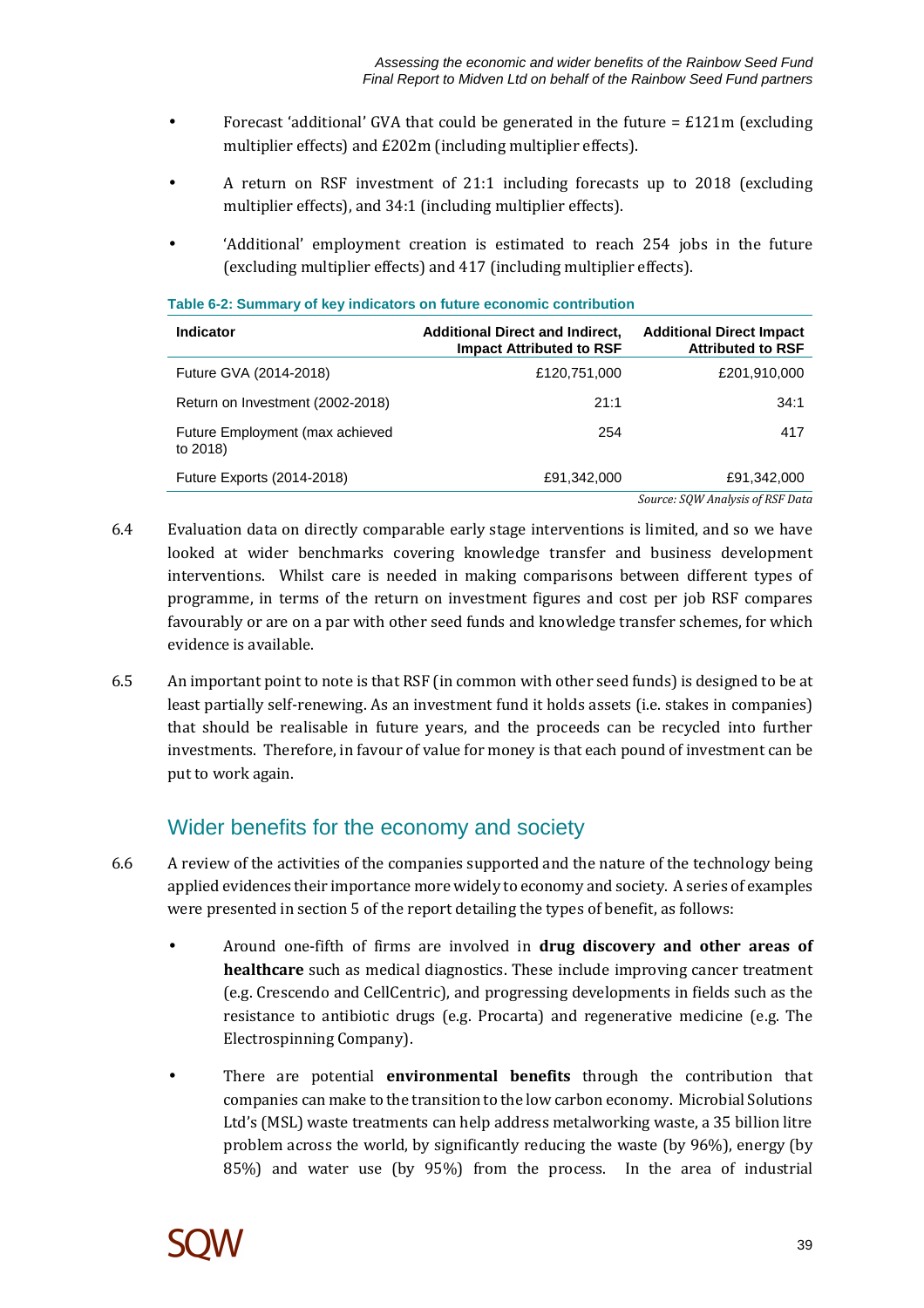biotechnology, BioSyntha is developing ways of manufacturing high value chemicals from waste materials, which can help reduce the reliance on petrochemicals.

- There are examples of companies contributing to **security and defence**, for example through the application of Cobalt Light System's technology to challenges in scanning hand luggage for liquids at airports such as Heathrow, enabling the lifting of the ban imposed after 9/11.
- One company (BGS International, a spin off from the British Geological Survey) contributes to **international development**, with DfID and the World Bank key customers for their expertise in resource mapping and training. This supports DfID objectives for properly managed exploitation of the mineral and hydrocarbon resources of emerging countries.
- Finally, one company highlights the benefit to the UK of creating capability through building companies out of technologies. In 2004 Dstl spun out a nanomaterials company, P2i, where the original research was based on a specific need to make the frontline battledress more breathable and weather-resistant. After substantial private investment, attracted by the technology's promise in other areas such as waterproofing of millions of mobile phones, the technology has been fully commercialised and the Ministry of Defence is able to procure improved clothing without the multi-million pound development cost it would otherwise have faced.

## Developing the skills and knowledge of PSRE researchers and staff

- 6.7 A second set of wider benefits relate to the skills and attitudes of research and other staff engaged from PSREs. Consultation evidence here indicated three areas of progress:
	- The role of RSF in working with technology transfer officers has helped to develop their skills and expertise in identifying and shaping new ideas that may have the potential for spin-out companies (and sifting out those that do not).
	- The process of research, spin-out and industrial collaboration has led to subsequent engagements between the research base and industry partners. In over 70% of the portfolio, the process of research, spin-out and industrial collaboration has involved continuing engagements between the "parent" research institute and the companies. These include staff splitting their jobs and working part-time for both the PSRE and the company, the company's location on a PSRE site, contracting the PSRE for further development work, and involvement at the board or Scientific Advisory Board.
	- The partner research staff involved in companies supported by the Fund have incrementally developed their own skills and experiences, which has contributed to enterprising behaviour. This has resulted in subsequent commercialisation activity. For example, one of the researchers involved in the original research on microbes that led to metal-working applications (as part of the development of MSL) is working on further similar collaborative activity, but is also in the early stages of developing a potential commercial application of the microbes in the healthcare field.

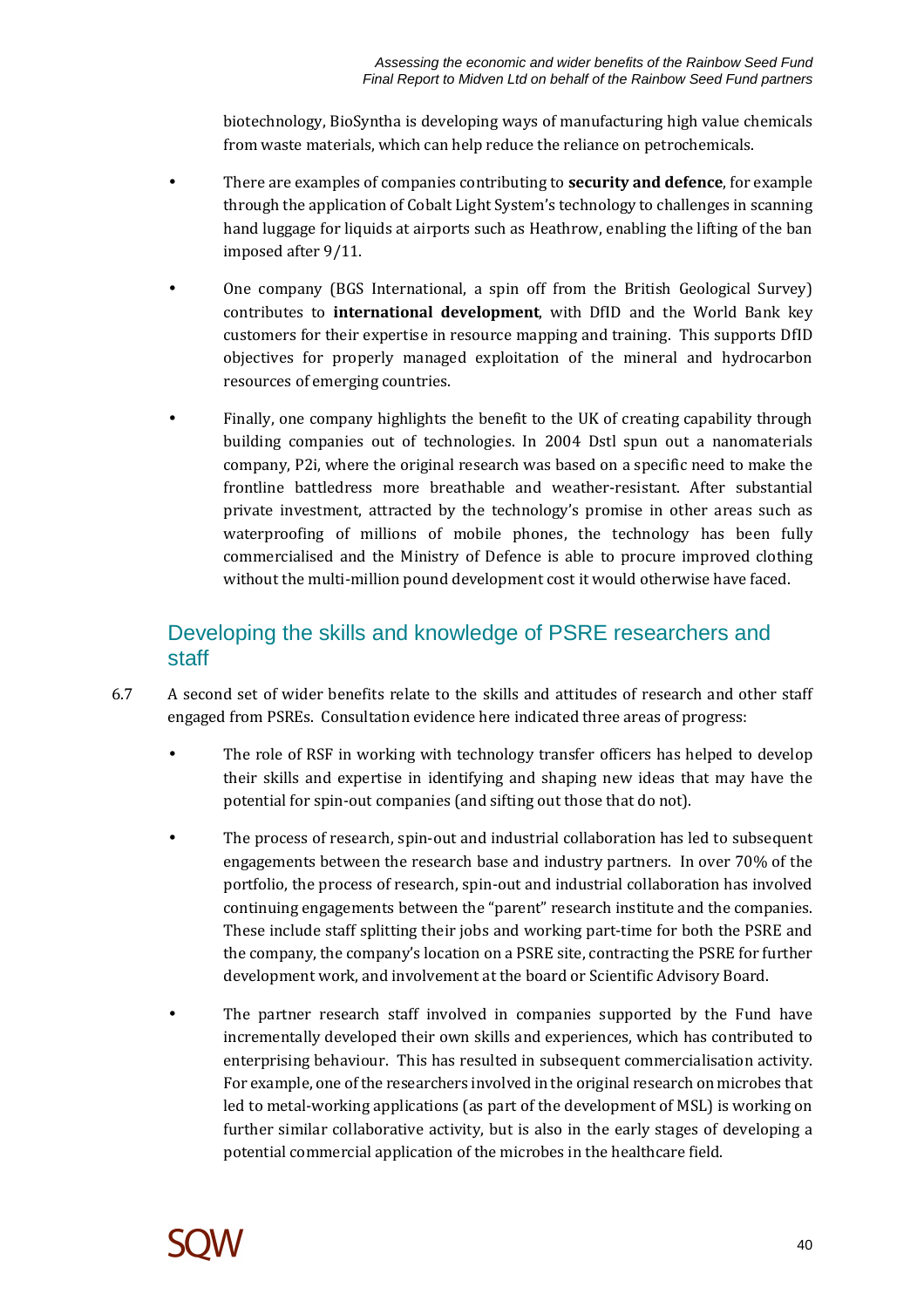### RSF role in spinning out companies from the research base

- 6.8 The evidence presented in the report indicates that RSF plays an important role in creating spin-outs from the research base. Additionality, on the whole, was assessed as being very high, though there have been one or two exceptions where it is considered that the companies may have been created without RSF to similar timescales, scale and focus. The assessment of high additionality is underpinned by the strong underpinning rationale for RSF, the willingness to take on risk where private investors are reluctant to do so, and the role RSF plays beyond the cash investment. As part of these factors, a number of different arguments have been identified, in particular:
	- RSF's core role as an investor that helps to bridge the 'Valley of Death' for early stage ideas and companies – it invests when the market views the risk as being too high
	- as a lead or co-lead in early investment rounds, and in the confidence and comfort provided to co-investors when RSF invests, because it is seen as knowing how to develop companies of this nature
	- networks through RSF (including Spectrum) that can help identify relevant investors (helping to leverage £127m of co-investment) and key staff.
	- the support provided during the initial stages of company development, in particular around business plan milestones, putting together investable propositions and acting as a trusted and friendly broker in valuation negotiations
	- the on-going involvement at company board level, providing both useful strategic and financial advice to the company and an additional perspective for the PSRE "parent".
- 6.9 The above points highlight that the role played by RSF is more than simply the funds provided through investment. The current CEO of one of the companies of the portfolio summed up the importance of RSF and the benefit of investing taxpayers' cash as follows:

*"If Rainbow didn't exist, we should invent it. MSL wouldn't be there without it. The taxpayer had invested in the research [that led to MSL] for 7 years before [MSL was created]. If RSF hadn't invested in it, then it would probably still be sitting on the shelf."* (Will Pope, MSL)

### Overall, RSF is making a critical contribution to commercialisation objectives

6.10 As a small, yet important, part of the knowledge exchange landscape, RSF makes an important contribution to the commercialisation objectives of its partners, in particular in relation to spin-out companies. In relation to the objectives of the RSF, it is evident from this report's findings that significant progress has been made in filling a gap at the very earliest stage of spinning out a company by providing a source of early stage investment capital. In addition, progress has been made in relation to changing attitudes and developing skills within PSREs.

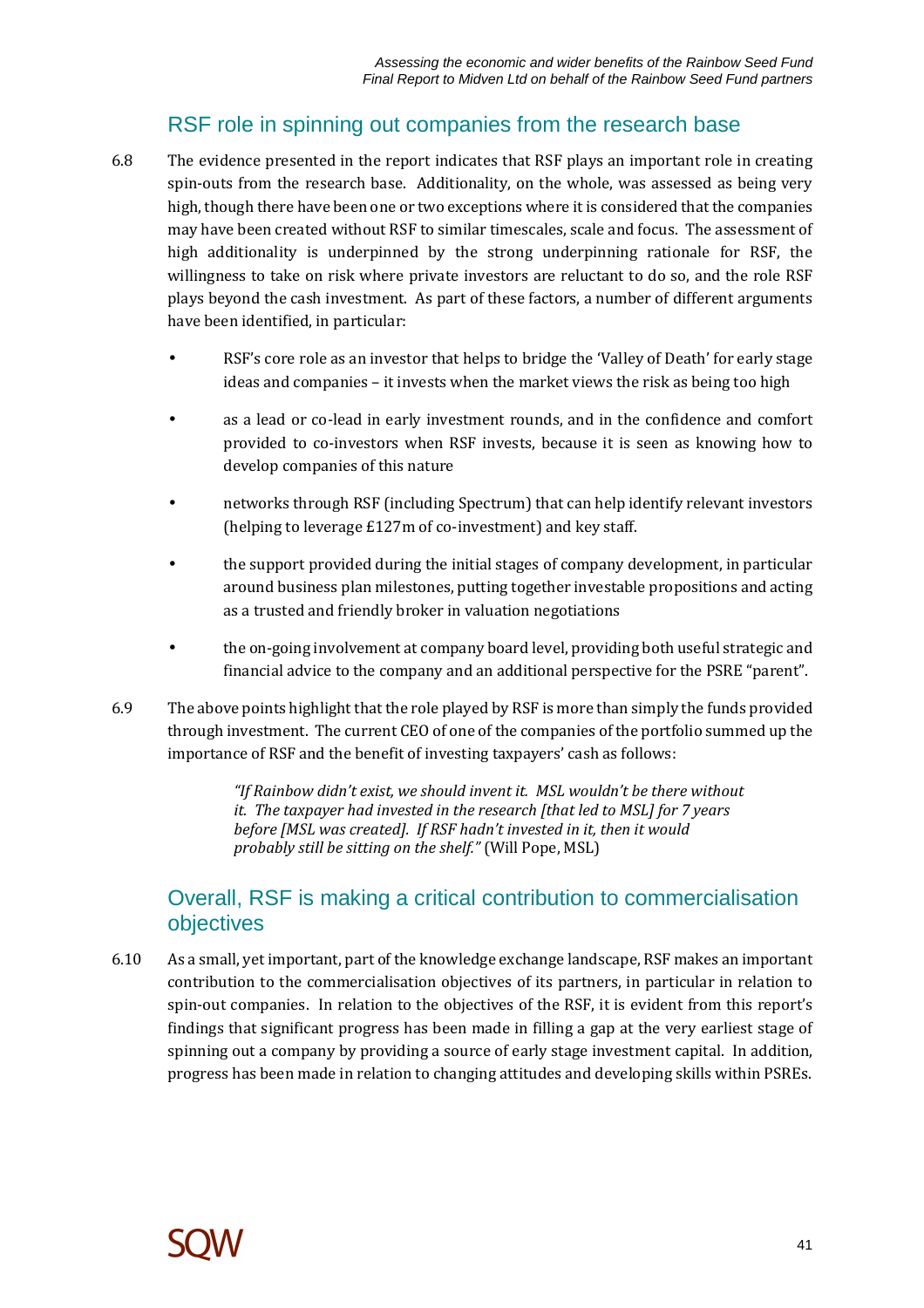## Annex A: Method for estimating the economic benefits

A.1 This Annex section sets out a methodology statement for the analysis of the economic contribution.

### Measures of economic benefit

A.2 Given that many of the businesses are pre-sales, and almost all are yet to generate surpluses, our approach recognises the need to consider a basket of indicators to reflect the economic contribution of the RSF. This follows Scottish Enterprise guidance, which highlights the importance of considering alternative measures (to Gross Value Added, GVA) to fully assess the impact of schemes on pre-commercial or early stage businesses<sup>35</sup>. An estimate of GVA is provided as part of the assessment, as per the objectives of the client Brief and in line with BIS guidance36, which recommends estimating GVA where this is possible. In Table A-1 we provide the measures of economic benefit assessed and the principal sources of evidence<sup>37</sup>.

| Indicator of<br>economic benefit                | <b>Justification</b>                                                                                                                                                                 | <b>Principal sources of data</b>                                                                                                                                                                                                              |
|-------------------------------------------------|--------------------------------------------------------------------------------------------------------------------------------------------------------------------------------------|-----------------------------------------------------------------------------------------------------------------------------------------------------------------------------------------------------------------------------------------------|
| Co-investment                                   | Provides, in 'gross' terms, an<br>indicator of the leverage of other<br>investment                                                                                                   | RSF historic data on company<br>investments                                                                                                                                                                                                   |
| Level of additionality                          | Gives an indication of the extent to<br>which the RSF is supporting the<br>commercialisation of research and<br>start-up of new businesses that<br>would not have happened otherwise | Consultations with fund managers,<br>Tech Transfer Officers, RSF Board<br>Members and partners, and<br>companies - qualitative insight to<br>probe on what would have happened<br>otherwise (and also applied to<br>indicators in rows below) |
| New businesses<br>created                       | Indicates number of additional new<br>businesses                                                                                                                                     | Data on Fund portfolio from fund<br>managers (including starts, exits,<br>current companies)                                                                                                                                                  |
| <b>Employment created</b>                       | Provides an irrefutable indication of<br>economic activity generated                                                                                                                 | Company account data                                                                                                                                                                                                                          |
| Value & proportion of<br>sales that are exports | Injection to circular flow of income,<br>and provides indication of<br>contribution to 'rebalancing' agenda                                                                          | Company account data                                                                                                                                                                                                                          |
| <b>GVA</b>                                      | Values the economic contribution<br>that can be compared to other<br>investments                                                                                                     | Derived from company account data<br>(on employee costs, and gross<br>operating surpluses), forecasts and<br>future expected values - methods<br>discussed in more detail below<br>$C_{\alpha_1 \alpha_2 \alpha_3}$ $C_{\alpha_1 \alpha_2}$   |

| Table A-1: Key measures and principal sources of data |  |  |  |
|-------------------------------------------------------|--|--|--|

<sup>37</sup> We considered also formally setting out the evidence on net R&D expenditure. However, whilst some data on R&D spend was available on companies, this was not comprehensive, and would have resulted in a very partial picture being presented.



 $\overline{a}$ 

*Source: SQW* 

<sup>35</sup> Scottish Enterprise (2008), *Additionality and Economic Impact Assessment Guidance Note*, Scottish Enterprise, Glasgow <sup>36</sup> Department for Business, Innovation and Skills (2011) *Guidance on Evaluating the Impact of Interventions on Business*, BIS, London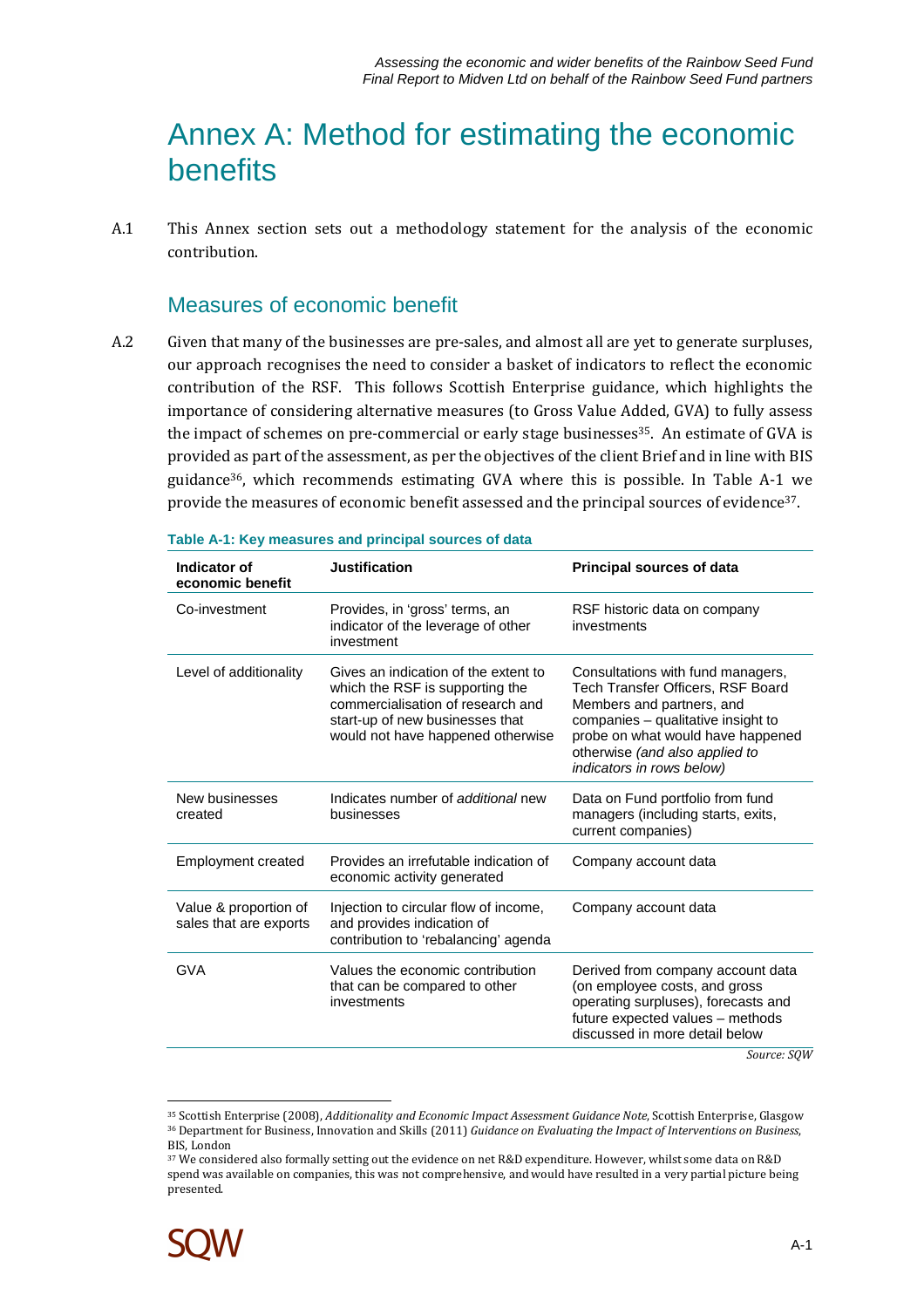A.3 The focus has been on providing an absolute assessment of RSF's impact. A relative assessment is provided in broad terms drawing on benchmarks from wider evaluation evidence. Caution is needed when using benchmarks, in particular given the differences between programme activities (there are very few interventions that are the same or indeed similar to RSF) and in approaches. We note that comparing business survival rates for early stage schemes is fraught with difficulties, because the support in itself can mask genuine business survival38.

## Additionality and attribution

### **Assessing the counterfactual**

- A.4 BIS guidance on evaluating the interventions on business<sup>39</sup> recommends adopting 'stronger' methods of evaluation design, i.e. using some form of comparison or control group of nonbeneficiaries. The nature of RSF and its companies makes this very difficult, and there are a number of reasons why a comparison group cannot be established:
	- RSF-supported companies are very much non-standard businesses, as they often require seed funding to develop and start to demonstrate their technology (RSF is normally a last resort funder for commercialising the research from which the business is derived).
	- There are no standard comparisons that can be drawn from standard datasets such as the Small Business Survey or administrative data, and no expected business growth rates given the highly differentiated nature of the businesses.
	- The identification of companies to support with RSF is highly selective. There is no 'application process', and those ideas that are not supported tend not to result in new businesses. For example, the RSF has supported a series of 'pathfinders' with small investments (of £25k). Where these have showed promise, a small number of pathfinders have been taken forward as full investments. All but one of the others that did not receive full investments have not resulted in new businesses.
- A.5 Therefore, in the absence of a sensible comparison group, we have drawn on feedback of fund managers, technology transfer officers, RSF Board members and partners who know companies well, companies themselves, and co-investors on the likelihood of the business being able to start in absence of RSF (e.g. securing alternative investment elsewhere). This qualitative insight has informed a judgement on the levels of additionality associated with commercialisation and each new business venture, and this has been applied to other key indicators around employment, value of exports and GVA. With the expansion of RSF to STFC and BBSRC campuses, there could, at some point in the future, be a comparison between RSFsupported companies and other campus tenants. However, the extent of fit as a formal comparison group will need to be tested.

<sup>39</sup> Department for Business, Innovation and Skills (2011) *Guidance on Evaluating the Impact of Interventions on Business*, BIS, London



 $\overline{a}$ <sup>38</sup> We note that interventions that support early stage businesses can result in high survival rates, because the support itself helps to subsidise 'inefficient businesses'. Therefore, survival or failure rates are not necessarily good indicators of success.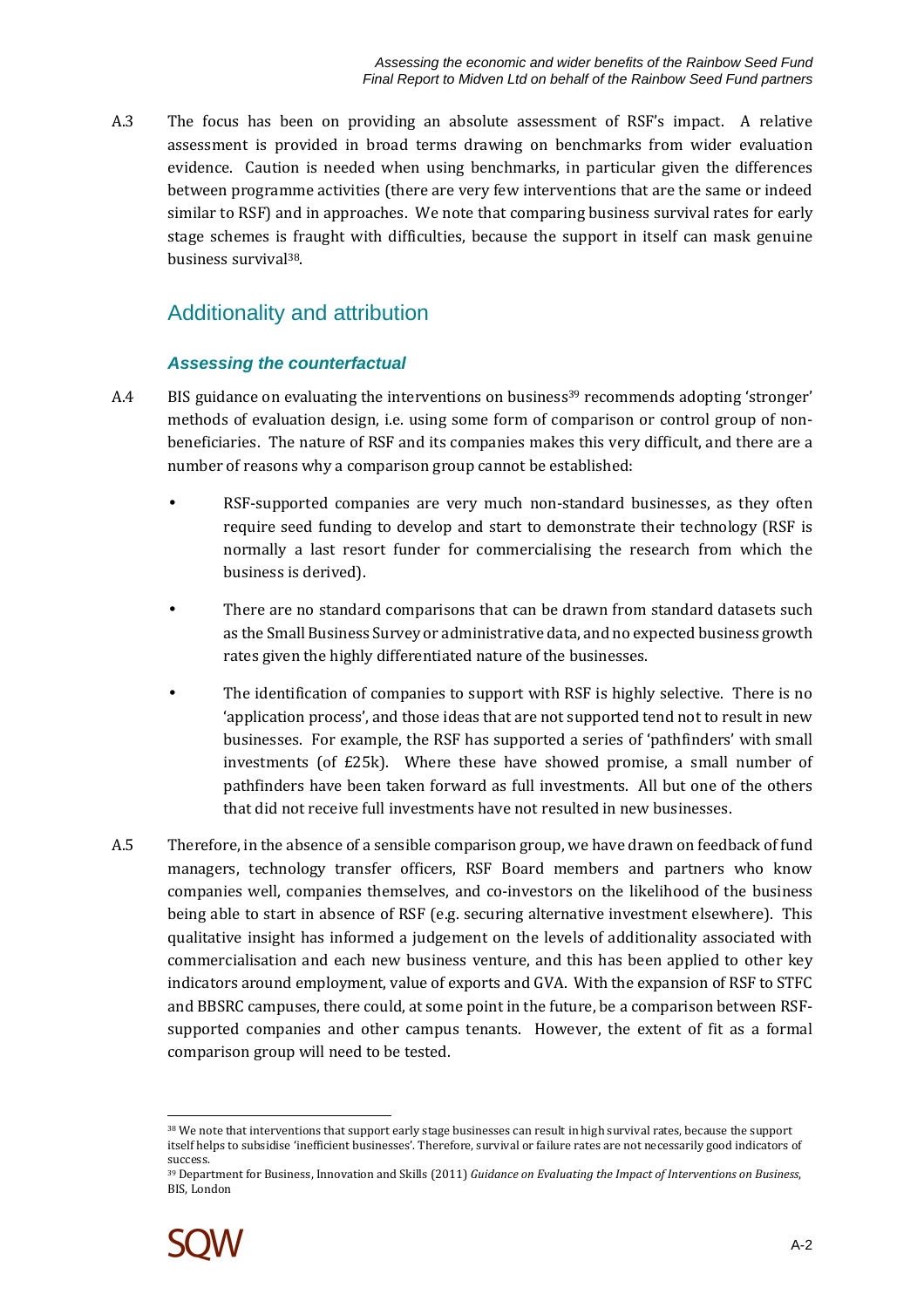### **Attribution/apportionment**

- A.6 Closely related to additionality is the issue of attribution or apportionment of benefits (i.e. benefits relating to employment, value of exports and GVA) to RSF versus other funds. Evaluation practice indicates a need to attribute between various government inputs to assess the benefit attributable to a particular intervention. Therefore, our assessment of attribution is based on government-backed inputs and investment (i.e. government-backed investment funds, including European funds, grants such as Technology Strategy Board grants, or inputs derived from investment through EIS and VCT relief). A second point to note is that RSF is normally a first round (or at least early round) investor, i.e. when risk is highest. There are co-investors, either at the same time, although normally with more substantial sums invested in later rounds once technology becomes more proven. We needed to ensure that we appropriately apportion impacts based on when risk is highest, and so we have focussed the attribution calculation on the first round (and sometimes second round) of investment. In addition, given its role RSF often provides support and advice to companies at the start and through subsequent investment rounds, including organising rescue rounds. The approach to attribution has taken this into account.
- A.7 Our approach to attribution, therefore, has been as follows:
	- Apportion based on RSF, and other public-backed investment (including relief on private sector investment) made in the first round or two of funding provision.
	- The default apportionment is based on the proportion of value of the first one or two rounds of investment, i.e. if RSF invested 50% of government-backed investment, then 50% of the employment and GVA benefits are judged to be attributable to RSF.
	- Where applicable, we have adjusted this percentage (by a small amount of 10 percentage points) depending on whether RSF did/did not play other key roles in formation or in subsequent rescue rounds. For example, if RSF orchestrated and contributed to a rescue round, we have increased the apportionment value from 50% to 60%.

### **Leakage and displacement effects**

- A.8 Leakage has been treated in a UK context, i.e. leakage will be deemed to exist if any activity is taking place overseas. This information has been obtained from fund managers on a case-bycase basis where this is relevant.
- A.9 Displacement effects have been considered by considering two key factors: the location of businesses' markets or likely markets (i.e. are they UK or international); and the location of direct competitors (i.e. are they UK, international or does the business have no direct competitors). The latter factor is the critical one, though the former can be instructive in the absence of conclusive data/perceptions. We have used this evidence to make a judgement on displacement effects on the basis of Table A-2, noting that any available relative proportions between different markets and competitors have informed actual percentage assumptions for displacement (e.g. if 10% of competitors are UK-based, then it may be appropriate to assume a low level of displacement, such as 10%).

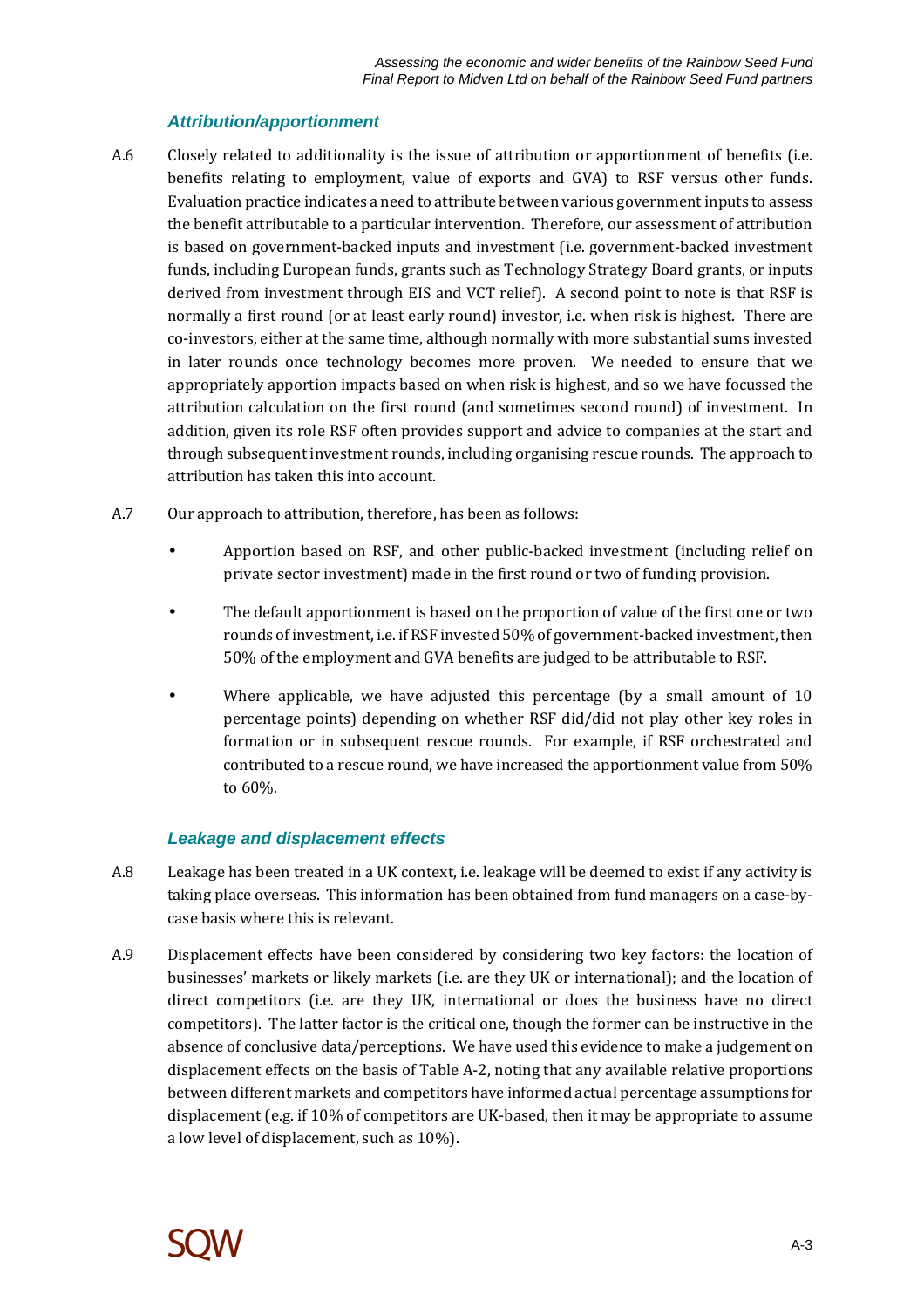### **Table A-2: Displacement judgements**

|                              | UK competitors                          | International<br>competitors | No direct competitors |
|------------------------------|-----------------------------------------|------------------------------|-----------------------|
| UK markets                   | Med/High displacement   No displacement |                              | No displacement       |
| <b>International markets</b> | Low/med displacement                    | No displacement              | No displacement       |

### **Multiplier effects**

- A.10 We have used input-output tables from the ONS, drawing on those based on the most closely aligned sectors for individual companies. A selection of relevant output multipliers is set out as follows:
	- Pharmaceuticals 1.8
	- R&D 1.4
	- Electronic components 1.6
	- Medical and precision instruments 1.7
	- Chemicals 1.7
	- Aerospace 1.6
- A.11 In practice, therefore, total employment and GVA estimates, including indirect effects, have been presented by multiplying direct effects by these multiplier values. The alternative to this approach would have been to collect specific data on the purchasing of individual companies. Given the patchy information available on this, this would have been too resource-intensive an exercise. Nevertheless, examples of purchasing behaviour have been identified, which justify the use of multiplier effects in undertaking the economic impact assessment.

### Assessment of GVA

- A.12 The assessment of GVA benefits has been undertaken in stages to provide a structured analysis that is clear on the derivation of data.
- A.13 The first stage of the analysis has estimated GVA to date by looking at employee costs (as a component of GVA). The focus on employee costs follows Scottish Enterprise guidance, which indicates that this is an appropriate approach given the pre-sales nature of many of the businesses4041. We note that this is likely to underestimate the economic benefits of the RSF, and so we have supplemented these 'to date' estimates with forecasts of projected benefits based on:
	- individual company projections of employee costs

<sup>40</sup> Scottish Enterprise (2008), *Additionality and Economic Impact Assessment Guidance Note*, Scottish Enterprise, Glasgow <sup>41</sup> We note that the PACEC study on the Scottish Seed Fund includes operating losses in calculating GVA to date – see PACEC (2013), *Economic Impact of the Scottish Enterprise Seed Fund*, PACEC, Cambridge. We have only included operating surpluses/losses in the future for those businesses in sales stages of development, reflecting more strictly the guidance of Scottish Enterprise. This also reflects that the RSF has supported a number of businesses that remain in R&D phase, and are not expected to generate sales even by the time of exit from the RSF. These are particularly in the biomedical/life sciences area.



 $\overline{a}$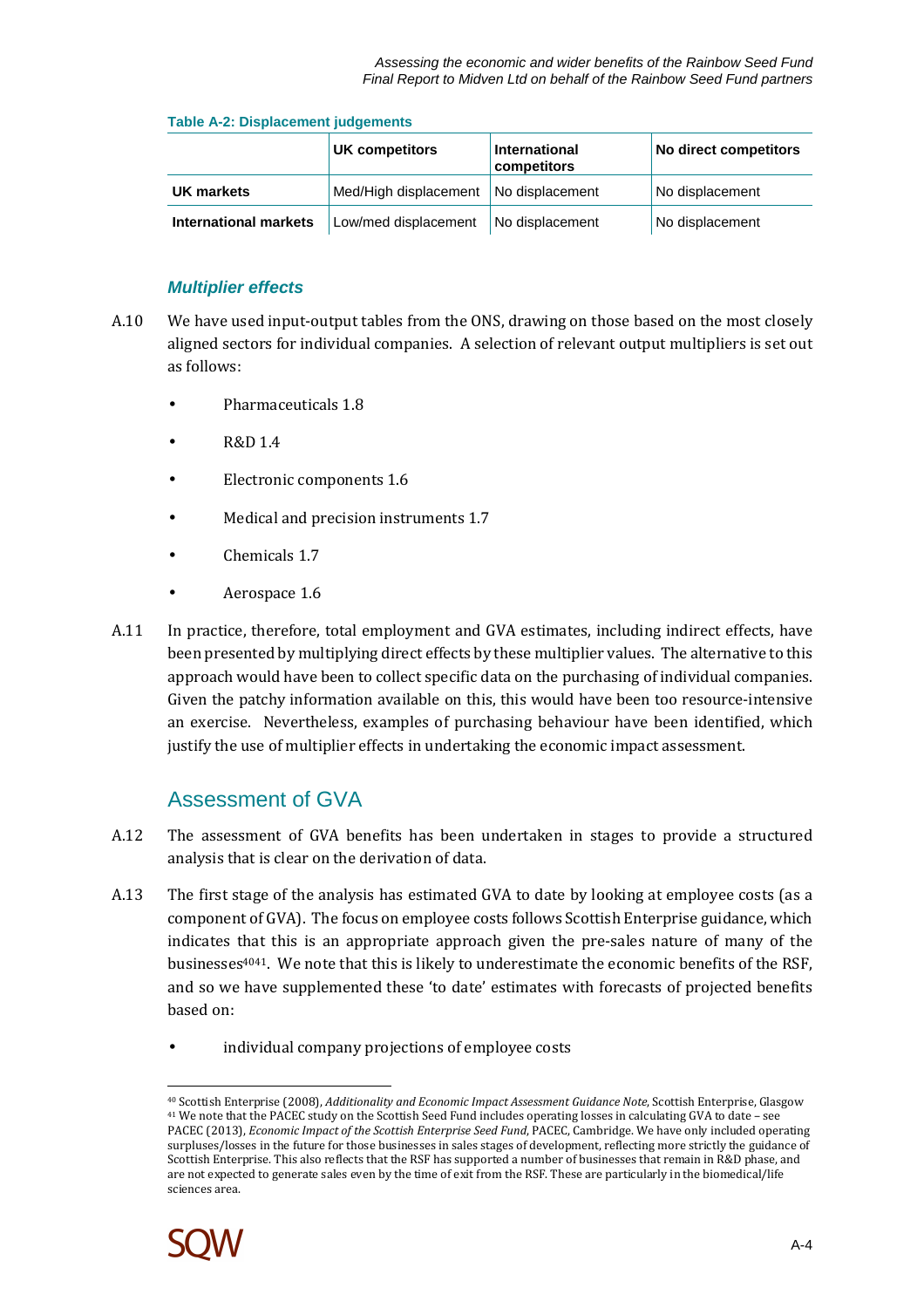- for those businesses generating sales, individual company projections of surpluses/losses
- the expected value of companies at the proposed exit date from the RSF on the assumption that this reflects a discounted return that a buyer of the business may be expected to receive as a result of purchasing the business<sup>42</sup>.
- A.14 The expected company values are calculated by taking four estimates of company values drawing on company expectations that are conservatively adjusted downwards as appropriate: a write-off; low valuation; medium valuation; and high valuation. Each of the four valuations is assigned a probability, and so the value is calculated as a probability function. The probability is lowest for high valuation (below 10%). The other probabilities range as follows: a write-off (15-40%); low (25-50%); medium (25-50%).
- A.15 The GVA estimates have been presented in different ways, in line with other recent approaches43, as follows:
	- cumulative to date (note that employment has been presented using headline figures for maximum employment and current employment)
	- projected cumulative.
- A.16 There is no strong empirical evidence on how long benefits persist for. Major capital works apply up to 60 years of persistence (e.g. for transport investments). Capital works in the science and innovation arena use up to 30 years of persistence and take account of a decay in benefit from 15 years onwards as infrastructure becomes more dated. Given the age of the investments of RSF (maximum of 10 years and many more recent), and the anticipated exit years from the fund (up to 2018), the persistence of benefit is within a 15 year window. In light of this we have included future benefits as far as anticipated exit years from the Fund44. In some cases, this has involved assuming a *status quo* or has involved using a simple trend analysis to take currently available company forecasts forward to anticipated exit years.

## Optimism bias

- A.17 HMT Green Book advises taking account of optimism bias, with the guidance specifically taken from an *ex ante* appraisal perspective and focussed on capital works (in terms of duration and expenditure). Whilst part of the assessment of the RSF is *ex post*, the examination also includes projected benefits.
- A.18 Individual company forecasts have already been adjusted by fund managers to ensure a 'realistic' perspective is taken; and the calculations of expected values already include the use of differing probabilities to account for risk. Therefore, 'optimism bias' is already captured in

<sup>44</sup> For two of the companies, one which has already exited and one due to exit in the future, actual data since exit and forecasts are used instead of expected values given that these data represent more accurate depictions of actual and potential GVA effects.



 $\overline{a}$ 

 $42$  Current values of companies are also available, but these are likely to under-estimate the potential future benefits, because it is anticipated that current/recent investments will help businesses to improve their potential. <sup>43</sup> E.g.: PACEC (2013), *Economic Impact of the Scottish Enterprise Seed Fund*, PACEC, Cambridge. Geoff White Inc and SQW

<sup>(2011),</sup> *Derivation and use of BCRs in BIS Evaluations*, recommends greater consistency on this matter with results presented transparently and clearly to take account of appropriate levels of persistence.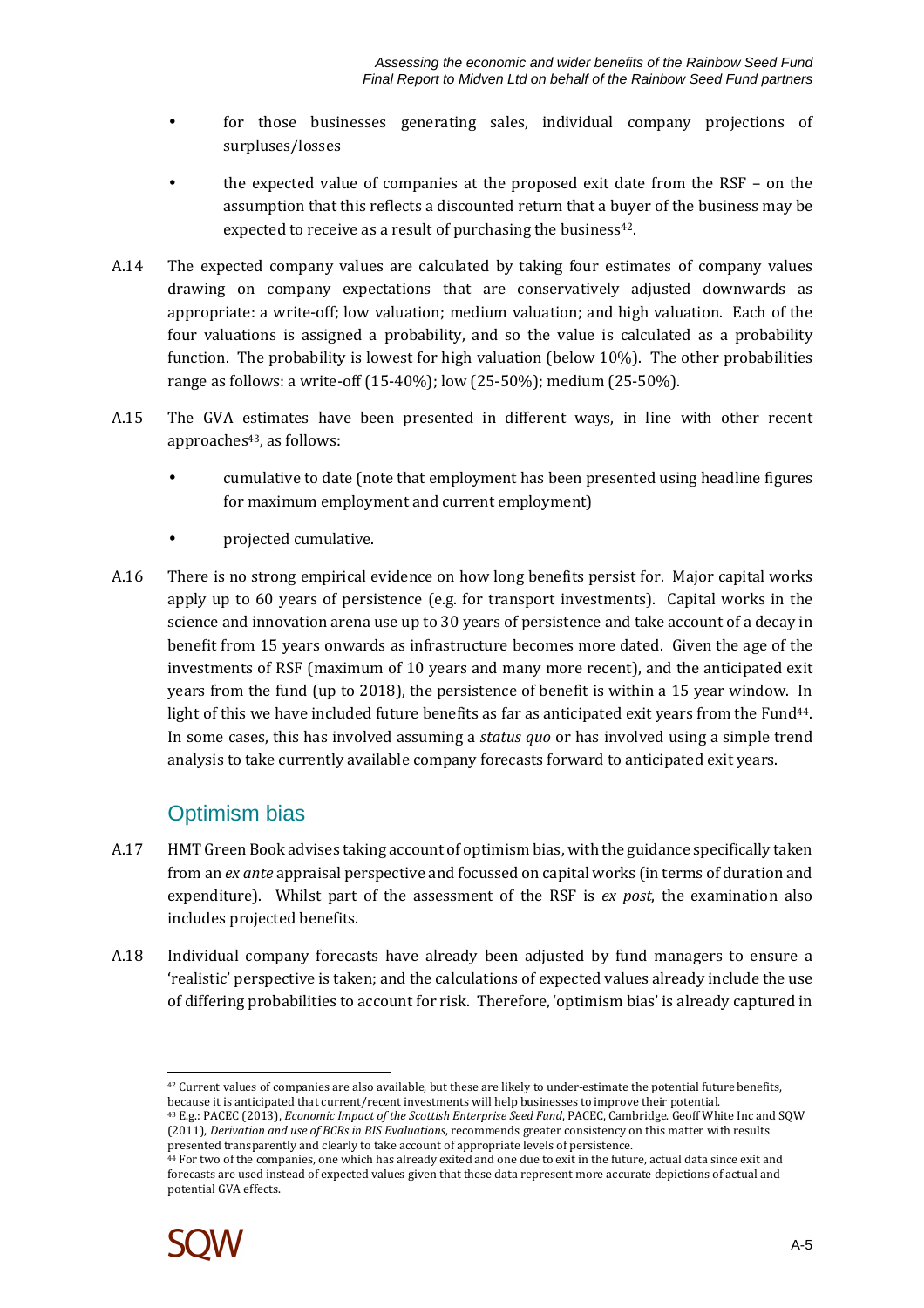the data provided. We have not made any further adjustments made to this data, though company forecasts have been tested with fund managers.

## Social time preference

A.19 In line with HM Treasury Green Book we have discounted future benefits using the social time preference rate of 3.5% per annum.

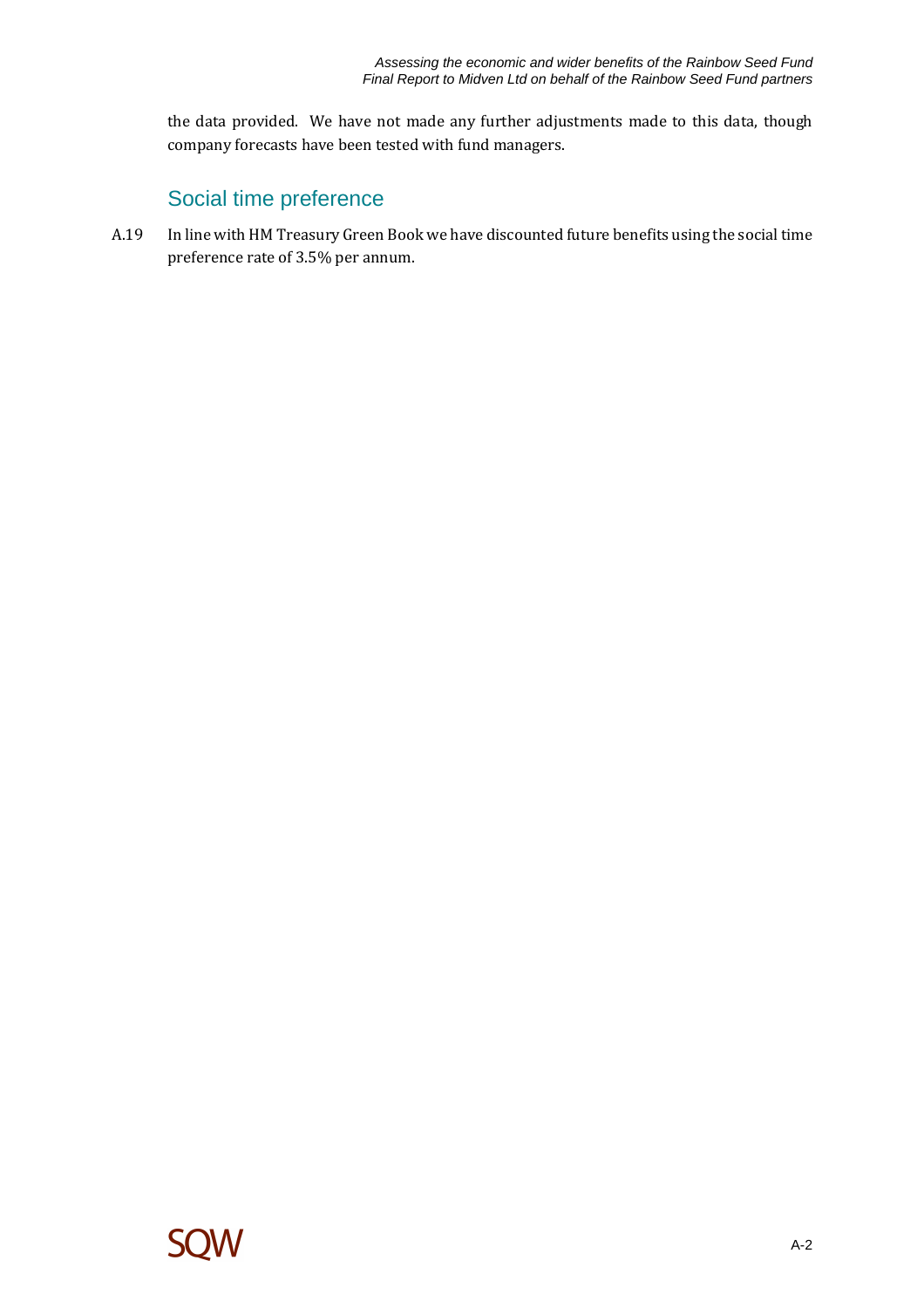## Annex B: Portfolio companies

| Companies assessed as part of the study | Other companies supported by RSF                       |
|-----------------------------------------|--------------------------------------------------------|
| Aitua                                   | Cytox                                                  |
| <b>BGS</b> International                | Eagle Genomics                                         |
| BioSyntha                               | Keit                                                   |
| CellCentric                             | Perfectus Biomed                                       |
| Chameleon                               | ProKyma (costs of investment included in the study)    |
| Claresys                                | Thruvision (costs of investment included in the study) |
| Cobalt                                  | Contego                                                |
| Crescendo                               |                                                        |
| Ecoalert                                |                                                        |
| Electrospinning                         |                                                        |
| Inscentinel                             |                                                        |
| L <sub>3</sub> T                        |                                                        |
| <b>Microbial Solutions</b>              |                                                        |
| Microvisk                               |                                                        |
| Novacta                                 |                                                        |
| <b>Orbital Optics</b>                   |                                                        |
| Oxsensis                                |                                                        |
| P <sub>2i</sub>                         |                                                        |
| Petrra                                  |                                                        |
| Procarta                                |                                                        |
| Remo                                    |                                                        |
| <b>SALT</b>                             |                                                        |
| Tokamak                                 |                                                        |

### **Table B-1: Portfolio companies**

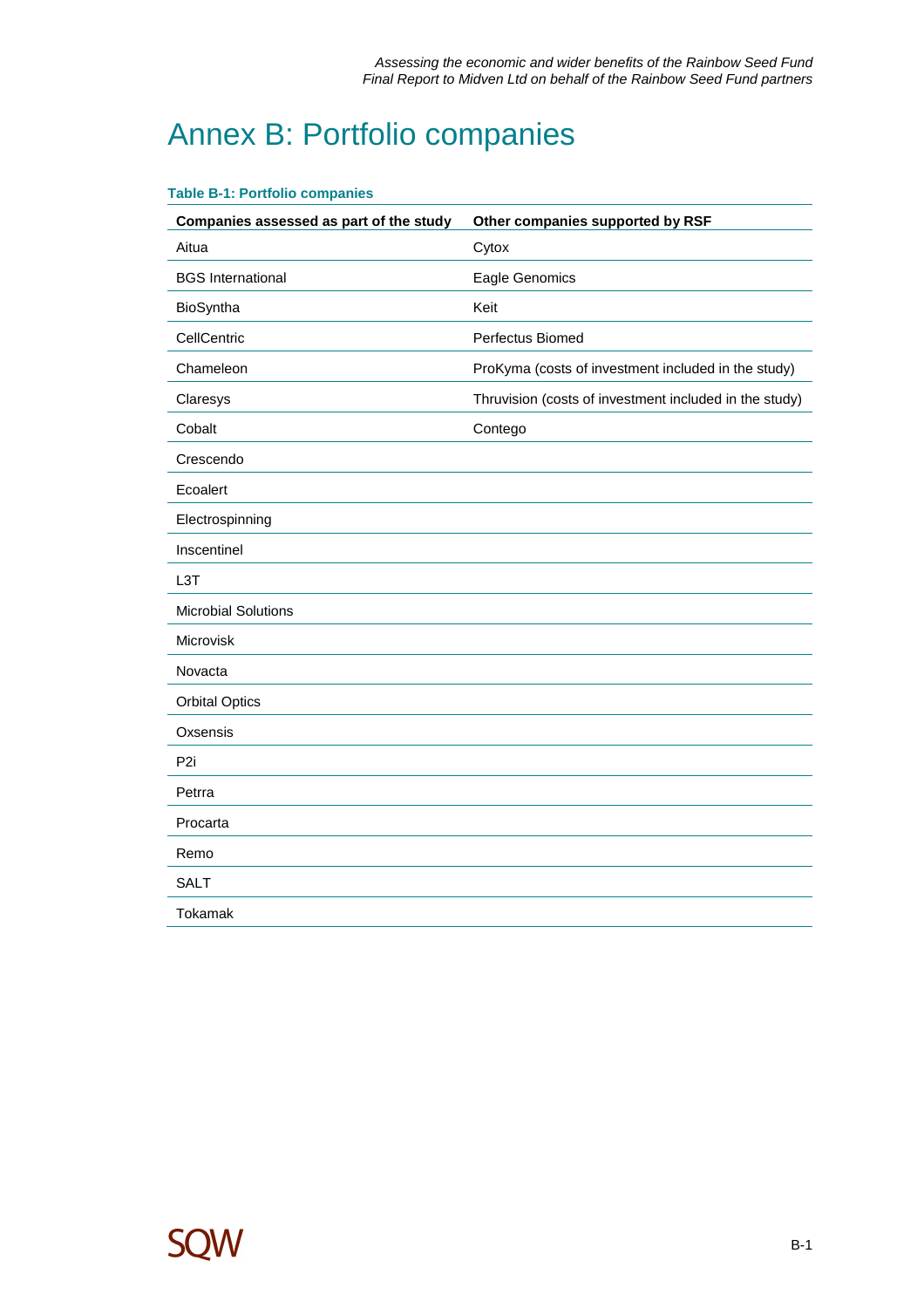## Annex C: Consultees

#### **Table C-1: Consultees**

| <b>Name</b>         | <b>Representing</b>                       |
|---------------------|-------------------------------------------|
| Derek Jones         | Babraham Bioscience Technologies Ltd      |
| Ann Kramer          | BioSyntha and The Electrospinning Company |
| Celia Caulcott      | <b>BBSRC</b>                              |
| Will West           | CellCentric                               |
| Paul Loeffen        | Cobalt                                    |
| Andrew Seedhouse    | Dstl                                      |
| Will Pope           | <b>Microbial Solutions</b>                |
| Simon Jackman       | NERC and formerly BGSI                    |
| Andy Muir           | Rainbow Seed Fund Investment Director     |
| Mark White          | Rainbow Seed Fund Investment Manager      |
| <b>Bruce Smith</b>  | Spectrum                                  |
| lan Buckley-Golder  | Spectrum, Oxsensis and Petrra             |
| <b>Tim Bestwick</b> | <b>STFC and Cobalt</b>                    |
| Kate Ronayne        | <b>STFC Innovations</b>                   |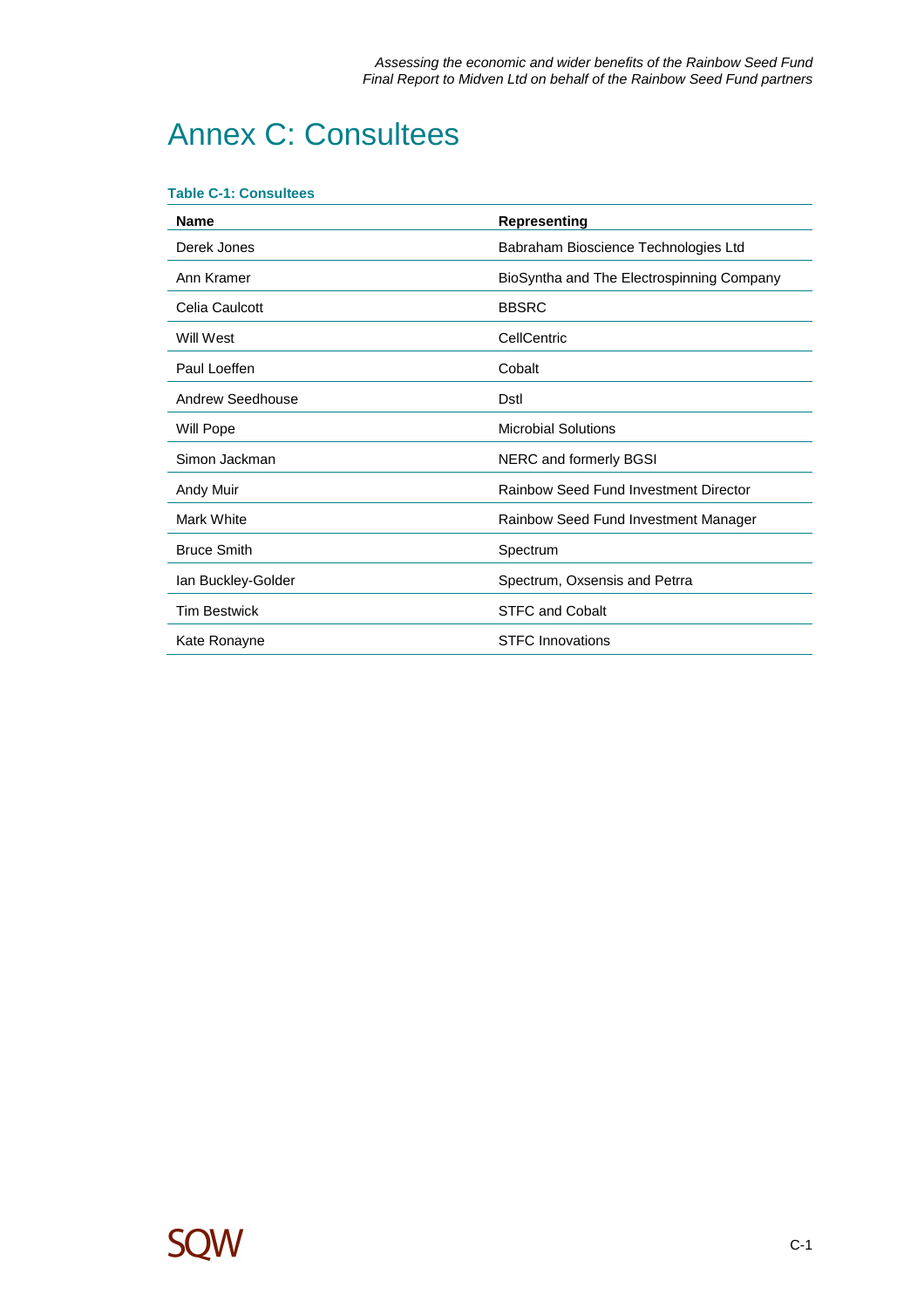## Annex D: Extended data analysis

D.1 This Annex provides extended detail of the estimates of economic contribution detailed in section 4 of this report.

## Key Terms

D.2 Table D-1 defines key terms necessary to the interpretation of the subsequent analysis:

| Term                                                              | <b>Meaning</b>                                                                                                                                                                         |
|-------------------------------------------------------------------|----------------------------------------------------------------------------------------------------------------------------------------------------------------------------------------|
| Gross (as in 'gross'<br>effect)                                   | Overall direct effect, e.g. in terms of employment, made by a firm(s)<br>supported, before any account is made of the influence of contribution<br>made by RSF                         |
| Additional 'direct' effect <sup>45</sup>                          | The direct effect of a firm(s), e.g. in terms of employment or GVA, that<br>would not have happened without RSF input, and that takes account of<br>potential displacement and leakage |
| Additional 'direct' effect<br>attributed to RSF                   | The effect above that is attributed to RSF's input (i.e. by taking account<br>of RSF's role versus the inputs of other government-backed<br>investments)                               |
| Additional 'direct' and<br>'indirect' effect attributed<br>to RSF | The 'direct' effect as outlined above, but also including a multiplier effect<br>to estimate the 'indirect' effect in the supply chain.                                                |

**Table D-1: Key Terms** 

*Source: SQW* 

D.3 Note that 'averages' presented in this section are arithmetic averages across the 23 companies for which costs and benefits have been assessed. As a result, the averages differ from the 'total' indicators. Where relevant, totals include the costs associated with the two portfolio companies for which benefits have not been included, as well as the costs of pathfinder investments.

## Balance of investment

D.4 Table D-2 outlines the balance of investments made by RSF and its co-investors in the 25 investee firms during the 2002 to 2013 period:

| Taple D-4. Dalance Of Investment |              |            |
|----------------------------------|--------------|------------|
| Metric                           | Total        | Average    |
| <b>RSF</b> investment            | £6,369,000   | £255,000   |
| Co-investment                    | £126,791,000 | £5,513,000 |
| RSF as % of Total Investment     | 5%           | 5%         |
|                                  | ------       |            |

**Table D-2: Balance of Investment** 

*Source: SQW Analysis of RSF Data* 

D.5 Gross outcomesTable D-3Table D-3 outlines the overall performance of the 23 investee firms:

<sup>&</sup>lt;sup>45</sup> It is important to note that the average additionality level of 0.73 (excluding multiplier effects) is an arithmetic average across the portfolio of companies assessed. It is not possible to simply use this coefficient to move from 'gross' to 'additional' effect, because additionality varies across the companies and the calculation of the additional effect is affected by the relative significance of each company.



 $\overline{a}$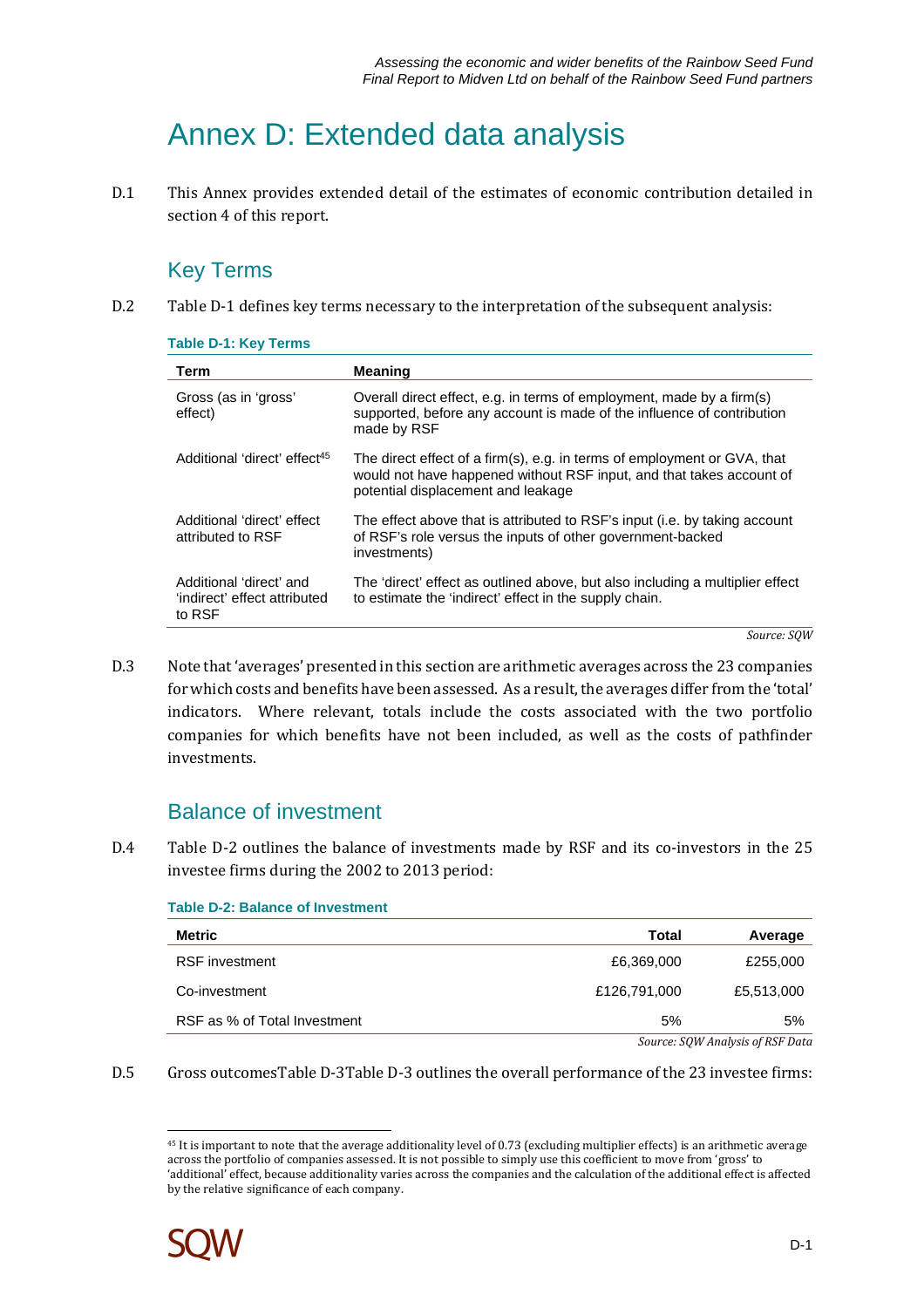| <b>Indicator</b>             | <b>Total</b> | Average                         |
|------------------------------|--------------|---------------------------------|
| <b>Gross Estimates</b>       |              |                                 |
| Current employment           | 255          | 11                              |
| Maximum Employment 2014-2018 | 576          | 25                              |
| GVA to date                  | £67,699,000  | £2,943,000                      |
| Forecast GVA                 | £331,175,000 | £14,399,000                     |
| Levels of exports to date    | £38,506,000  | £1,674,000                      |
| Forecast exports 2014-2018   | £261,521,000 | £11,370,000                     |
|                              |              | Cource COM Anglucie of DCE Data |

#### **Table D-3: Gross Outcomes**

*Source: SQW Analysis of RSF Data* 

## Additionality & Attribution

D.6 Table D-4 outlines the factors applied for 'additionality' and 'attribution' within the impact model:

| <b>Table D-4: Additionality and Attribution Factors</b> |                                    |  |
|---------------------------------------------------------|------------------------------------|--|
| Metric                                                  | Average                            |  |
| Additionality Factor (w/o. Multiplier Effect)           | 0.73                               |  |
| Additionality Factor (inc. Multiplier Effect)           | 1.18                               |  |
| <b>RSF Attribution Factor</b>                           | 58%                                |  |
|                                                         | Course, COMI Applicate of DCE Data |  |

*Source: SQW Analysis of RSF Data* 

## Direct impact

D.7 Table D-5 presents the impact and value for money calculations for the RSF investments in the 23 investee firms. This analysis estimates the 'direct' impacts before 'indirect' impacts are considered (see above).

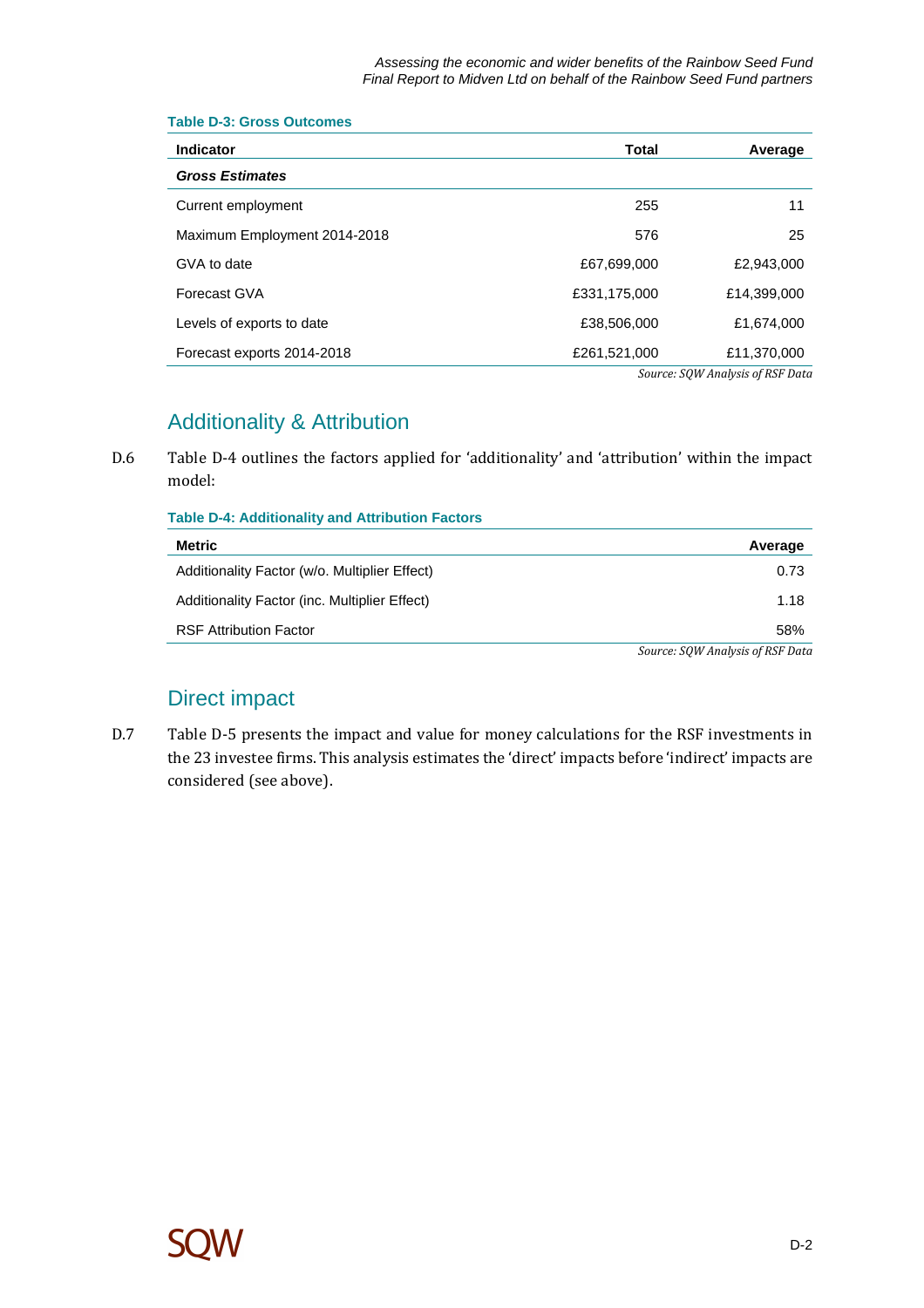| <b>Indicator</b>                                    | Total        | Average    |
|-----------------------------------------------------|--------------|------------|
| <b>Additional Estimates</b>                         |              |            |
| Current employment                                  | 142          | 6          |
| Maximum Employment 2014-2018                        | 315          | 14         |
| GVA to date                                         | £32,106,000  | £1,396,000 |
| Forecast GVA                                        | £169,647,000 | £7,376,000 |
| Levels of exports to date                           | £13,673,000  | £594,000   |
| Forecast exports 2014-2018                          | £110,157,000 | £4,789,000 |
| <b>Attributed &amp; Additional Estimates</b>        |              |            |
| Current employment                                  | 104          | 5          |
| Maximum Employment 2014-2018                        | 254          | 11         |
| GVA to date                                         | £21,022,000  | £914,000   |
| Forecast GVA                                        | £120,751,000 | £5,250,000 |
| Levels of exports to date                           | £10,370,000  | £451,000   |
| Forecast exports 2014-2018                          | £91,342,000  | £3,972,000 |
| VfM Indicators <sup>46</sup>                        |              |            |
| Rol (2002-2013) - Gross Estimates                   | £10          | £10        |
| Rol (2002-2018) - Gross Estimates                   | £58          | £59        |
| Rol (2002-2013) - Additional Estimates              | £5           | £6         |
| Rol (2002-2018) - Additional Estimates              | £29          | £38        |
| Rol (2002-2013) - Additional & Attributed Estimates | £3           | £4         |
| Rol (2002-2018) - Additional & Attributed Estimates | £21          | £29        |
| Cost per Gross Current Job                          | £26,947      | £20,770    |
| Cost per Additional Current Job                     | £48,373      | £28,815    |
| Cost per Additional and Attributed Current Job      | £65,990      | £49,613    |

#### **Table D-5: Direct Impact**

*Source: SQW Analysis of RSF Data* 

## Direct and indirect impact

D.8 Table D-6 presents the impact and value for money calculations for the RSF investments in the 23 investee firms. This analysis includes estimates of 'indirect' impacts through application of the multipliers (see above).

 $\overline{a}$ <sup>46</sup> Overall indicators of value for money include the investments into the two companies for which benefits have not been assessed as well as the cost of investments into pathfinders. The average indicators of value for money are arithmetic averages across the 23 portfolio companies for which costs and benefits are assessed.

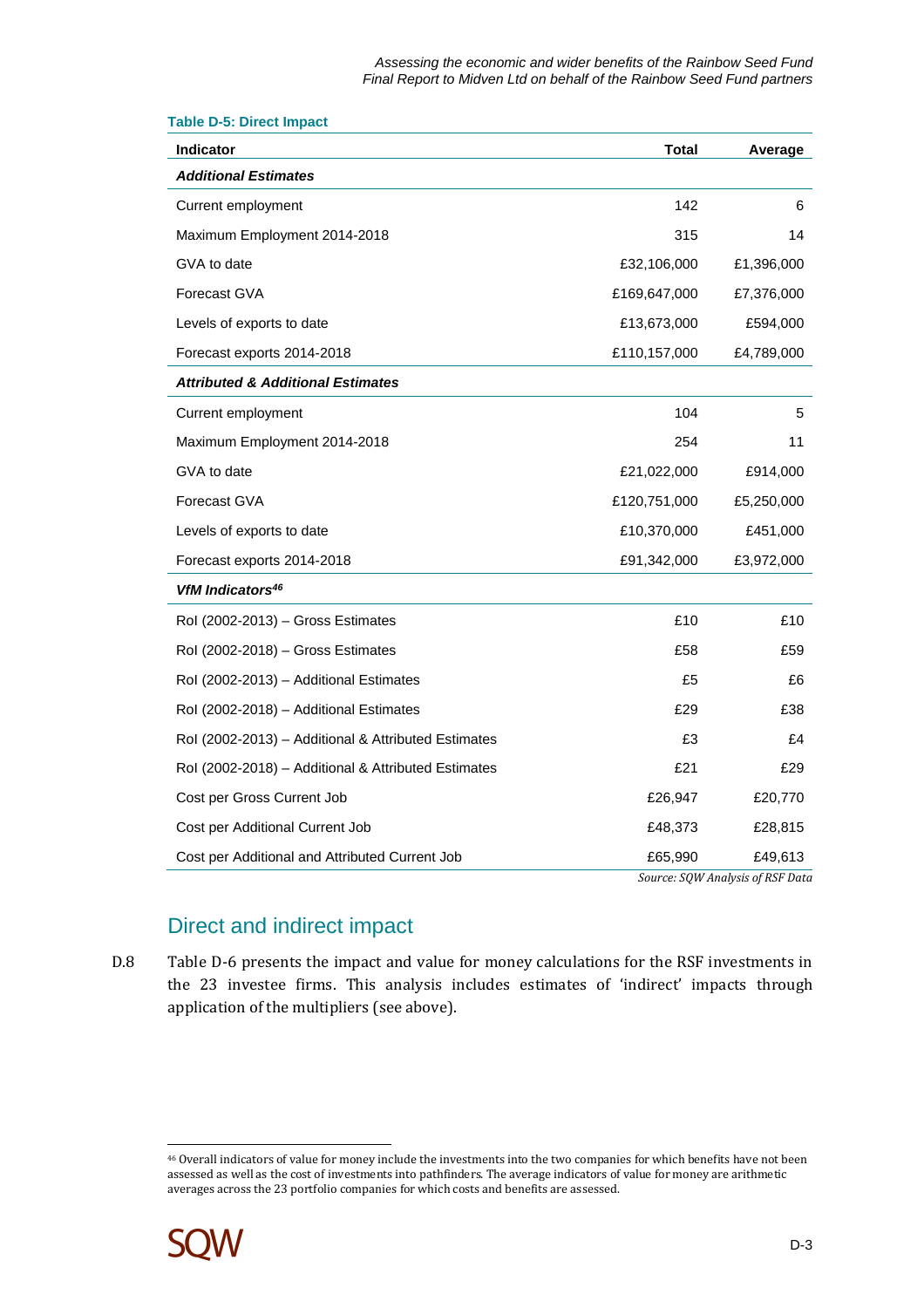| <b>Indicator</b>                                    | <b>Total</b> | Average                                     |
|-----------------------------------------------------|--------------|---------------------------------------------|
| <b>Additional Estimates</b>                         |              |                                             |
| Current employment                                  | 237          | 10                                          |
| Maximum Employment 2014-2018                        | 523          | 23                                          |
| GVA to date                                         | £52,332,000  | £2,275,000                                  |
| Forecast GVA                                        | £288,388,000 | £12,539,000                                 |
| Levels of exports to date                           | £13,673,000  | £594,000                                    |
| Forecast exports 2014-2018                          | £110,157,000 | £4,789,000                                  |
| <b>Attributed &amp; Additional Estimates</b>        |              |                                             |
| Current employment                                  | 172          | 7                                           |
| Maximum Employment 2014-2018                        | 417          | 18                                          |
| GVA to date                                         | £33,444,000  | £1,454,000                                  |
| Forecast GVA                                        | £201,910,000 | £8,779,000                                  |
| Levels of exports to date                           | £10,370,000  | £451,000                                    |
| Forecast exports 2014-2018                          | £91,342,000  | £3,971,000                                  |
| VfM Indicators <sup>47</sup>                        |              |                                             |
| Rol (2002-2013) - Gross Estimates                   | £10          | £10                                         |
| Rol (2002-2018) - Gross Estimates                   | £58          | £59                                         |
| Rol (2002-2013) - Additional Estimates              | £8           | £10                                         |
| Rol (2002-2018) - Additional Estimates              | £50          | £63                                         |
| Rol (2002-2013) - Additional & Attributed Estimates | £5           | £7                                          |
| Rol (2002-2018) - Additional & Attributed Estimates | £34          | £48                                         |
| Cost per Gross Current Job                          | £26,947      | £20,770                                     |
| Cost per Additional Current Job                     | £28,903      | £17,148                                     |
| Cost per Additional and Attributed Current Job      | £39,837      | £28,934<br>Source: SQW Analysis of RSF data |

#### **Table D-6: Direct and Indirect Impact**

### **Expected Value of Companies (EVC)**

D.9 Table D-7 shows the relative size of the EVC component within the estimates of impact on GVA.

 $\overline{a}$ <sup>47</sup> Overall indicators of value for money include the investments into the two companies for which benefits have not been assessed as well as the cost of investments into pathfinders. The average indicators of value for money are arithmetic averages across the 23 portfolio companies for which costs and benefits are assessed.

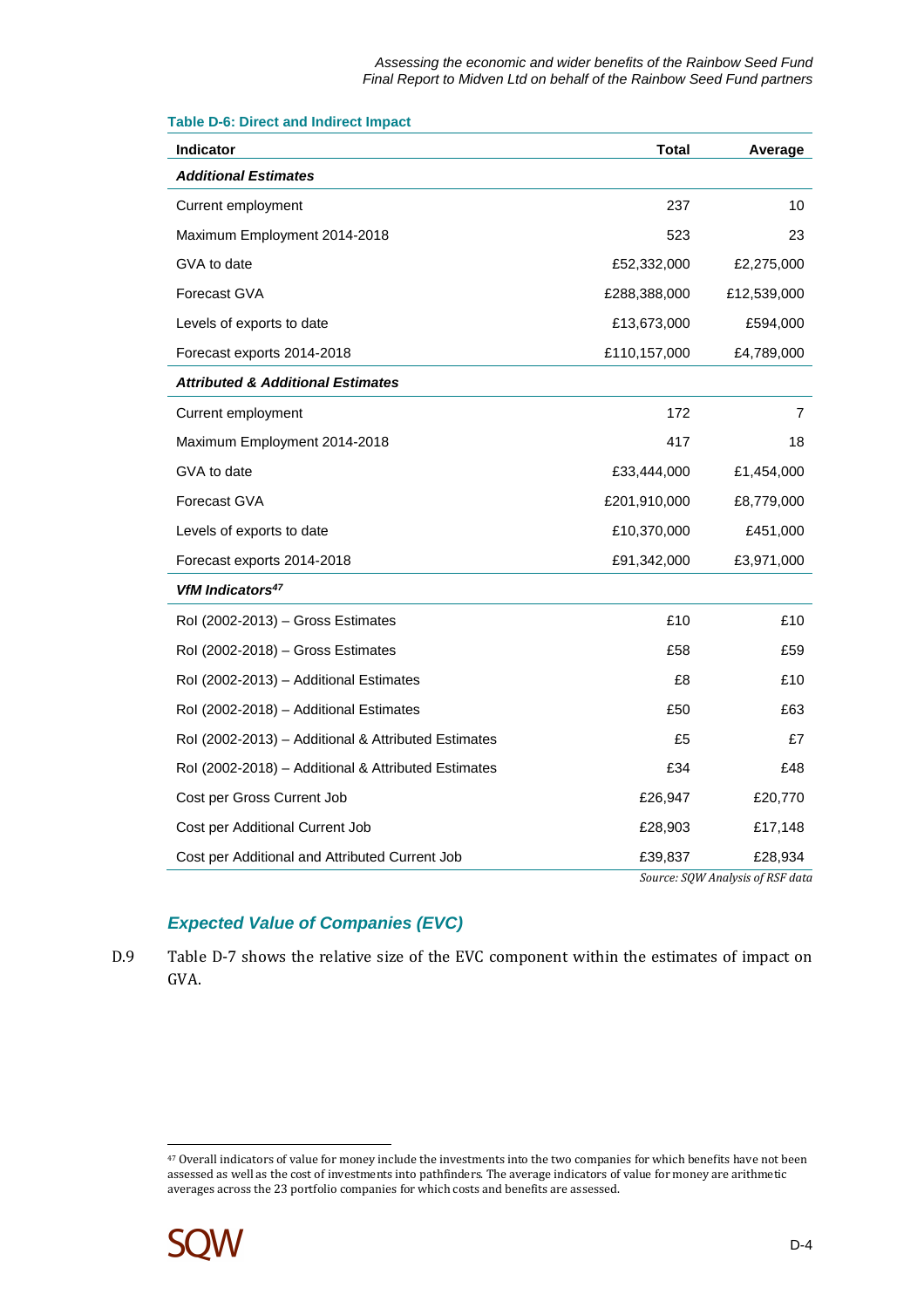| <b>EVC Metric</b>                    | Total   | Average                          |
|--------------------------------------|---------|----------------------------------|
| EVC as a % of GVA Impact (2002-2013) | $0.1\%$ | $0.4\%$                          |
| EVC as a % GVA Impact (2014-2018)    | 61%     | 38%                              |
|                                      |         | Source: SQW Analysis of RSF Data |

### **Table D-7: EVC and Additional Direct and Indirect Impact on GVA Attributed to RSF**

- D.10 Naturally, as there are few RSF exits between 2002 and 2013, EVCs represent a negligible component of the estimates for additional direct and indirect impact on GVA attributed to RSF over that period. However, this is in contrast to the same analysis for the 2014 to 2018 period, when the majority of exits are scheduled to occur.
- D.11 Overall, EVCs account for 61% of the total additional direct and indirect impact on GVA attributed to RSF for the 2014 to 2018 period, and, on average, 38% of the estimate for each of the investee firms. In four of the 23 investee firms, the EVC accounts for more than 90% of the additional direct and indirect impact on GVA attributed to RSF in the period 2014 to 2018 (the four are: Crescendo, Microbial Solutions Ltd, Novacta, and CellCentric).
- D.12 This analysis indicates the high exposure of the analysis to the EVC estimates and the magnitude and timing of RSF exits. There is a risk, therefore, that this GVA effect (which is premised on downstream returns made by those acquiring RSF portfolio companies) may leak out of the UK. As a sensitive test, if we were to assume that 50% of the forecast GVA accounted for by EVCs leaked out of the UK, then this would reduce the forecast GVA estimate to the following:
	- £86m for additional direct impact on GVA attributed to RSF (from £121m)
	- £141m for additional direct and indirect impact on GVA attributed to RSF (from £202m).
- D.13 With respect to Return on Investment estimates, figures are also dependent on the realisation of EVCs, and again the risk of leakage from the UK is an issue. As a sensitivity test, again reducing the contribution of EVCs by 50% to account for the risk of leakage changes the return on investment figures to the following:
	- For additional direct impact attributed to RSF, the RoI (2002-2018) is reduced from 21:1 to 16:1.
	- For additional direct and indirect impact attributed to RSF, the RoI (2002-2018) is reduced from 34:1 to 25:1.

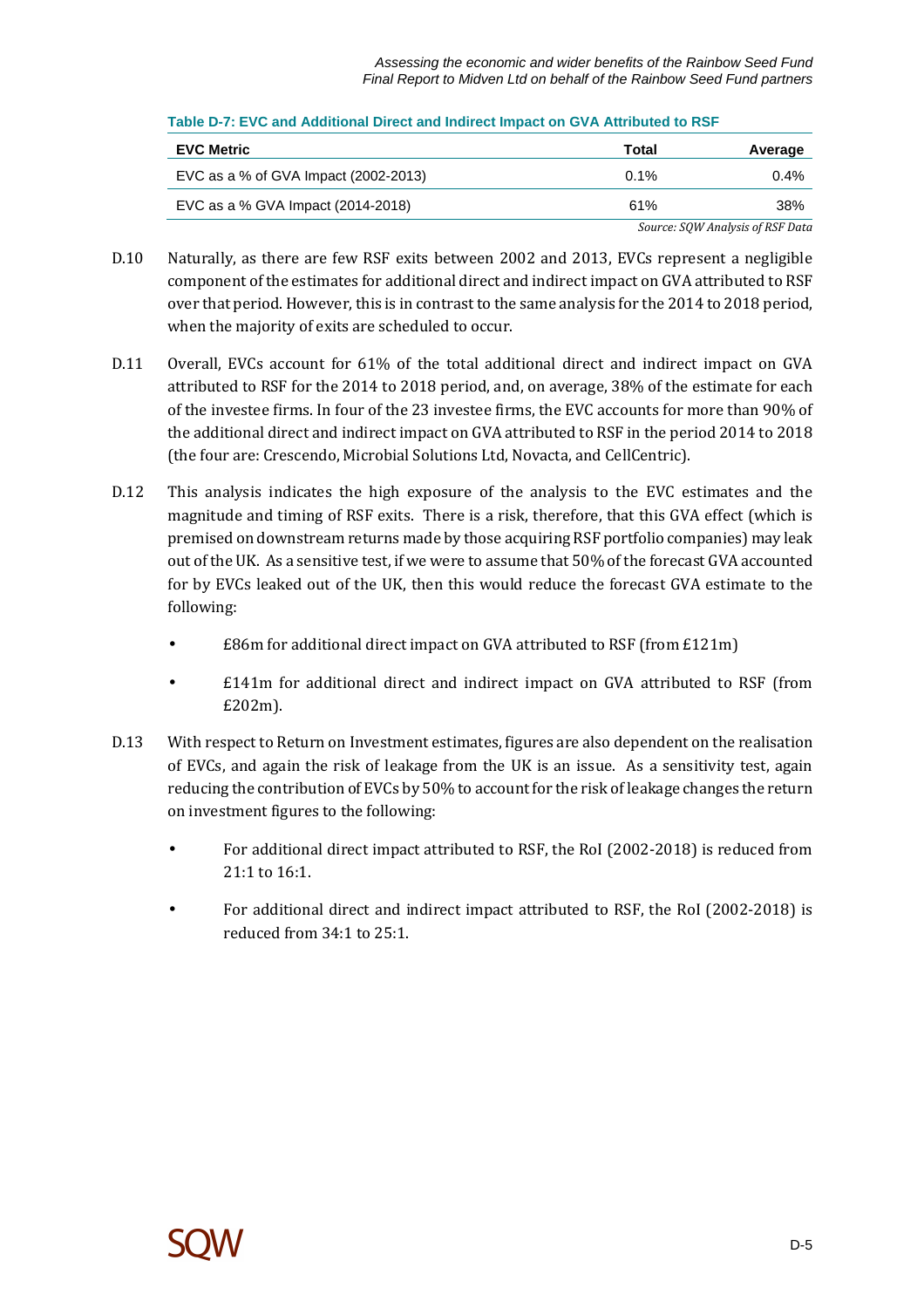## Annex E: Rainbow Seed Fund – Structure and Governance

- E.1 The structure of Rainbow is substantially similar to most private equity or venture capital funds in being a Limited Partnership, a structure that has existed in English law for over a century and which is widely used in the Venture Capital and Private Equity industry. It provides for a separation of duties between the providers of capital (Limited Partners) on the one hand and the providers of services – the fund manager and the advisory body (General Partners) – on the other. In tax terms it is a transparent structure, with partners receiving the gross proceeds of investments when realised and being taxed accordingly in their own jurisdictions, making it suitable as a vehicle for bringing together investors of different types (private, charitable and public sector) as well as those from different countries.
- E.2 Most Limited Partnerships are established with one General Partner, the fund manager. Rainbow is slightly unusual in having two General Partners with the Advisory Board (Spectrum) having been created as a General Partner alongside the fund manager (Midven), as is shown in Figure E-1. As is discussed in more detail below, the second General Partner (Spectrum) ensures good governance and provides advice to the Limited Partners, in particular given the use of public funds.



**Figure E-1: Structure of Rainbow Seed Fund** 

## Funding

- E.3 The initial capital was provided by BIS as a donation through the "PSRE Fund" mechanism, of which there were four separate rounds. This was the source of the first £10m raised by the fund. The funding was provided via the partners, who provided only nominal capital but hold the equity interest in the partnership. Recent funding has been provided directly from BBSRC and STFC with a further £940,000 from BIS.
- E.4 Proceeds from realised investments are reinvested into the Fund and are available for future investment. This "evergreen" model is relatively rare in the venture capital community, where private investors typically require their money back after an agreed term, often ten years.

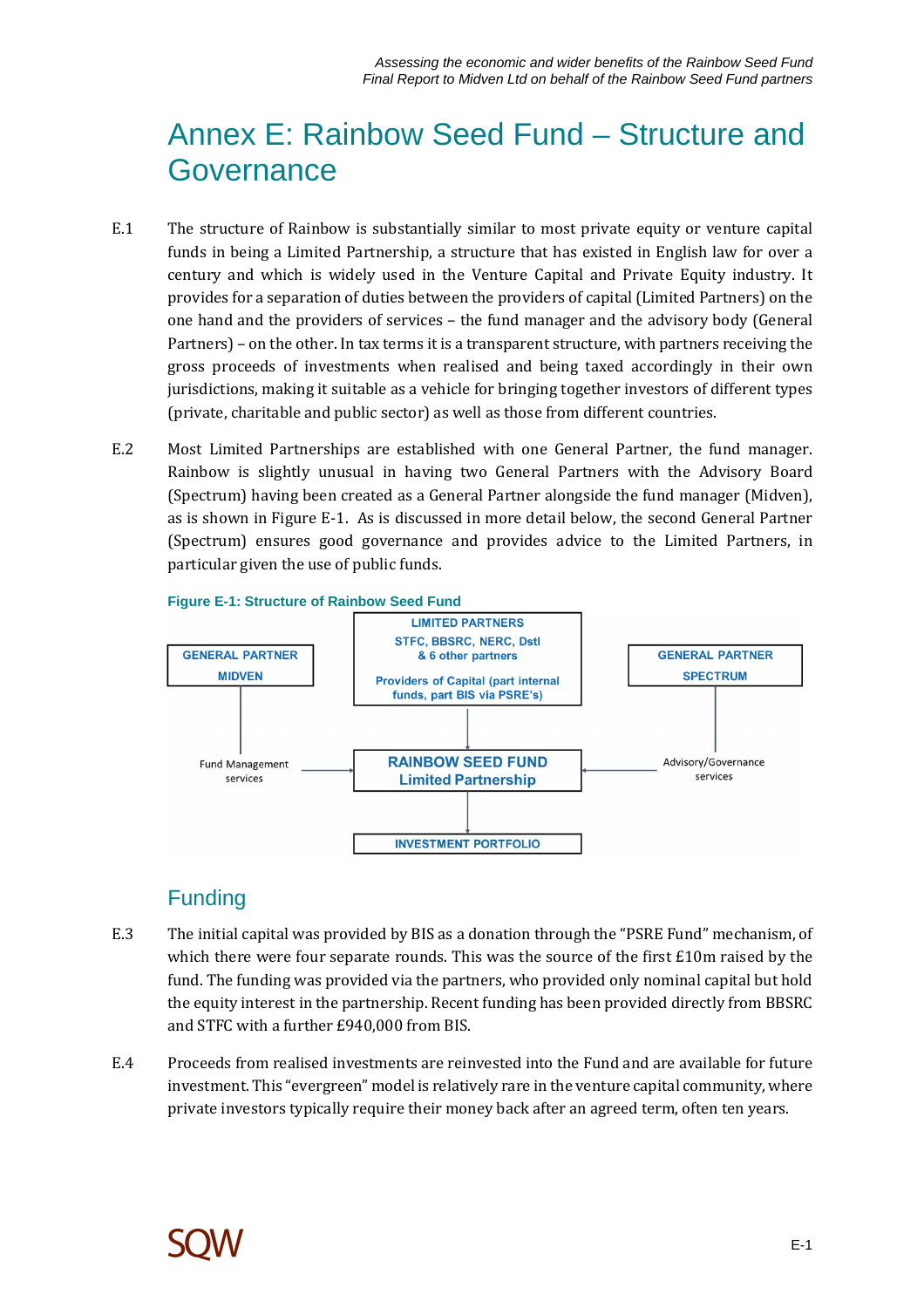### Limited Partners

- E.5 As described in the main body of this report, the Limited Partners in Rainbow consist of the "Core Partners" and six others. The "Core Partners" are:
	- Biotechnology and Biological Sciences Research Council (BBSRC)
	- Defence Science and Technology Laboratory (Dstl)
	- Natural Environment Research Council (NERC)
	- Science and Technology Facilities Council (STFC)
- E.6 The other partners are:
	- Culham Centre for Fusion Energy (CCFE)
	- James Hutton Institute
	- Food and Environment Research Agency (FERA)
	- The Health Protection Agency (HPA)
	- Animal Health and Veterinary Laboratories Agency (AHVLA)
	- The National Physical Laboratory (NPL)

### **Role of Limited Partners**

E.7 The role of the Limited Partners is, as the name suggests, limited in nature. Limited Partners supply capital but are required to avoid intervening in the business of the partnership. Therefore, they are neither involved in investment decisions, nor do they play an active role in the management of the fund. The Limited Partners will often, of course, hold shares in the portfolio companies in their own right in return for licensing or assigning the intellectual property behind the technology, but this is held and managed separately from the indirect interest held via the Fund.

### Role of General Partners

E.8 Limited Partners play no direct role in the management of the Fund but engage one or more General Partner(s) to do so. The Limited Partners have contracted Midven as the General Partner to manage the Fund and have created a second general partner (Spectrum) to act in an advisory capacity as advisors to the Limited Partners.

### **Role of Spectrum General Partner**

E.9 The board of Spectrum reports to its shareholders, who are the Limited Partners in the fund itself. The core Partners (STFC, BBSRC, NERC, Dstl) have the right to appoint non-executive directors to the board of Spectrum alongside a (larger) number of independent nonexecutives with substantial background and networks in venture capital funds and science and technology based businesses.

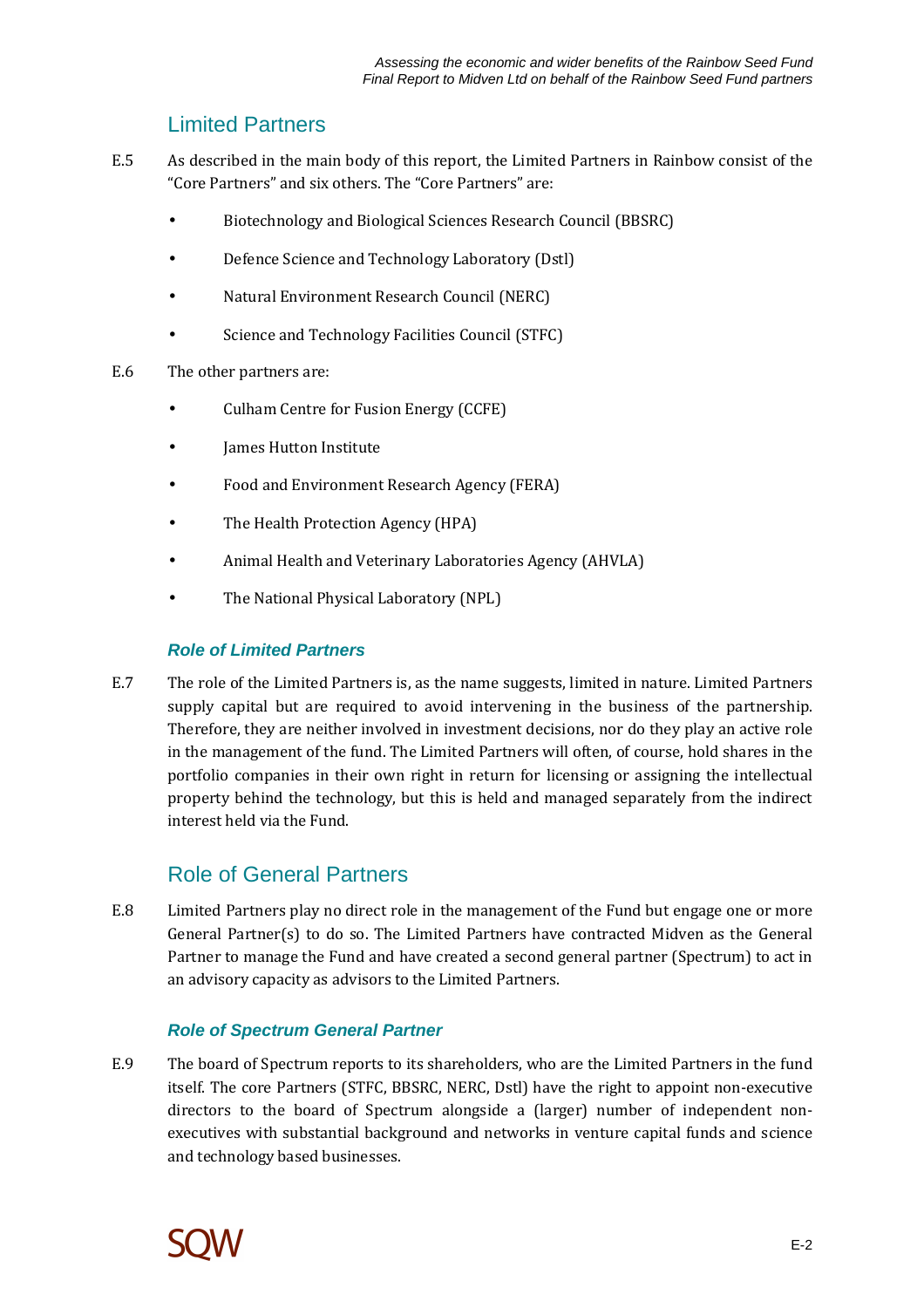E.10 The role of Spectrum is that of ensuring good governance and to oversee the general direction of the Fund and Midven's management of it. An audit sub-committee of Spectrum is responsible for overseeing the audit of the Fund. Formally, Spectrum has the power to bind the manager (Midven) to:

> *"interpret the Investment Policy of the Partnership as determined by the Limited Partners from time to time and to veto any investment proposal made by Prism [the Midven General Partner vehicle] as outside the scope of such Investment Policy".*

- E.11 Consultation evidence indicated that Spectrum members interpret this in the following two key ways:
	- Ensure that investments fit within the Investment Policy so that:
		- investments could not embarrass government, because of the nature of the activities (there have been no examples to date)
		- $\triangleright$  investments are not those that would attract private funding anyway (i.e. be a non-additional use of public funds)
	- Provide advice to Midven as to whether propositions are viable. The expertise of the Spectrum board is often of considerable help and is consulted by the manager on a regular basis, but since the actual management of the fund is the role of Midven, Spectrum limits itself to advising whether they are happy to allow Midven to take a proposition forward for consideration by the Midven Investment Committee.
- E.12 Spectrum is therefore not involved in the day to day management or the investment decisions made by the fund manager.

### **Role of Midven General Partner**

- E.13 Midven is an independent, privately-owned fund manager that was appointed in 2002 to manage the fund on a day to day basis and receives an annual fee from the partnership to do so. Midven reports to the board of Spectrum on a quarterly basis, with full portfolio reviews semi-annually. The fund and Spectrum are audited annually; the audit committee of Spectrum oversees both audits.
- E.14 It is responsible for liaising with the technology transfer offices (including working with technology transfer staff to help bring technologies forward) and the marketing of the Fund within PSREs and their campuses, reviewing proposals and deciding which ones to investigate further. When a proposition looks promising the fund manager will: conduct further due diligence on the technology, market and company; help to source co-investment; negotiate outline investment terms; and establish any pre-conditions to investment (e.g. the appointment of a suitably experienced Chairman).
- E.15 The investment is then presented to the Spectrum Advisory Board and, as described above, will either be rejected or allowed to proceed for further consideration by Midven's Investment Committee. The Investment Committee, an internal board consisting of experienced individuals drawn from across the various funds run by Midven, will review the whole proposal and will consider in more detail (than is normally the case at Spectrum) the